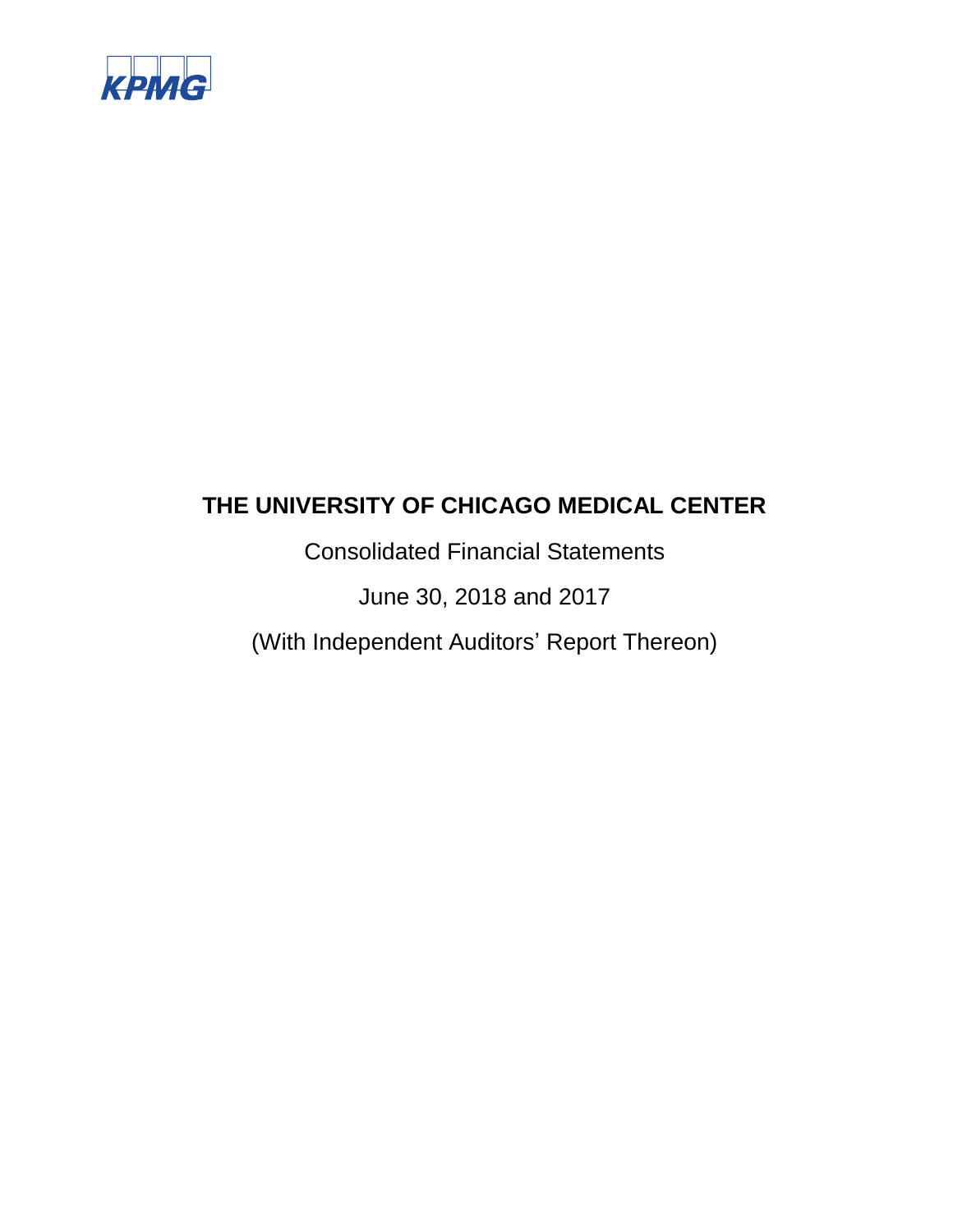### **Table of Contents**

|                                                                                          | Page |
|------------------------------------------------------------------------------------------|------|
| Independent Auditors' Report                                                             | 1    |
| <b>Consolidated Financial Statements:</b>                                                |      |
| <b>Consolidated Balance Sheets</b>                                                       | 3    |
| Consolidated Statements of Operations and Changes in Unrestricted Net Assets             | 4    |
| Consolidated Statements of Changes in Net Assets                                         | 5    |
| <b>Consolidated Statements of Cash Flows</b>                                             | 6    |
| Notes to Consolidated Financial Statements                                               | 7    |
| <b>Supplemental Schedules</b>                                                            |      |
| <b>Consolidating Balance Sheet Information</b>                                           | 48   |
| Consolidating Statement of Operations and Changes in Unrestricted Net Assets Information | 49   |
| Consolidating Statement of Changes in Net Assets Information                             | 50   |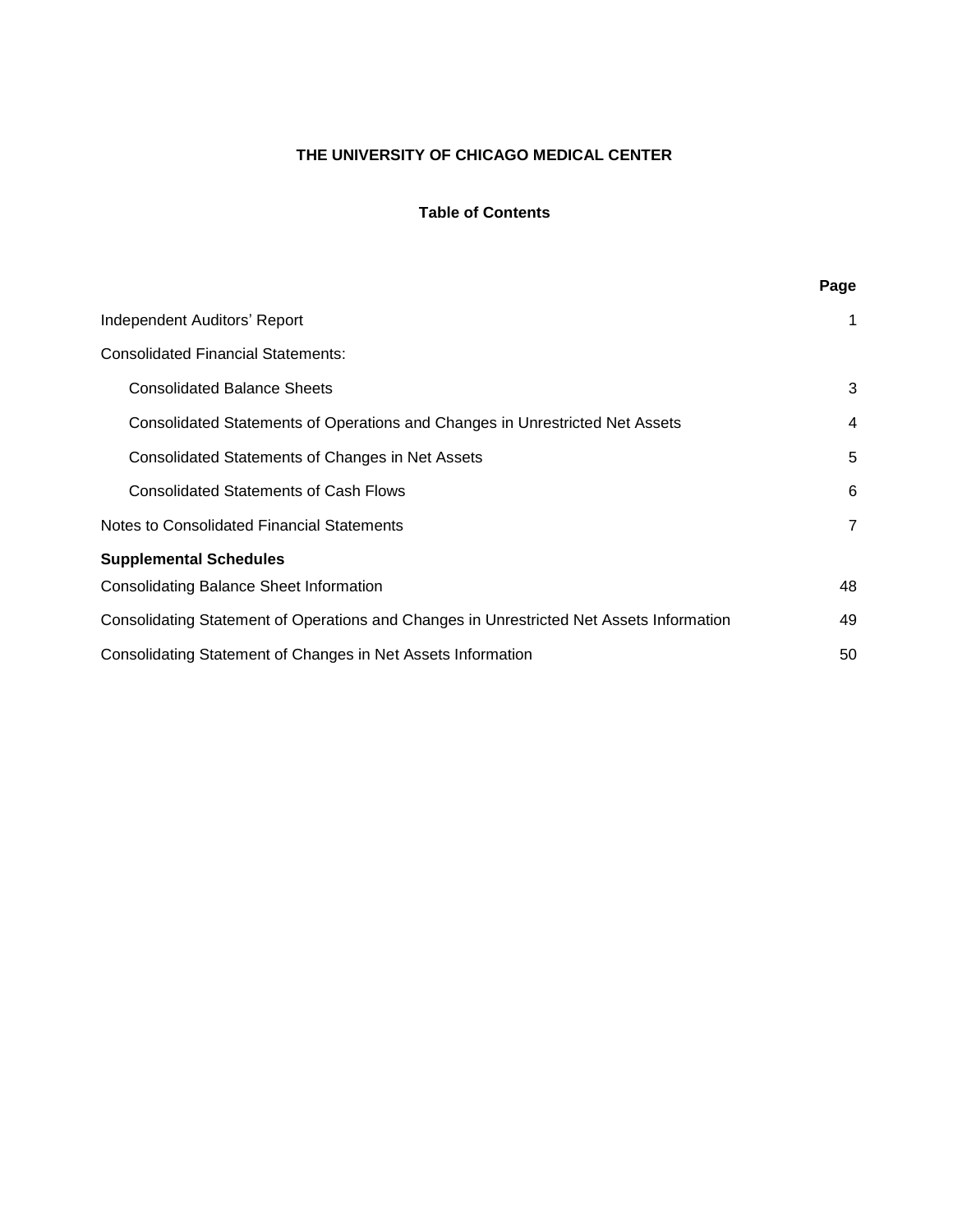

KPMG LLP Aon Center Suite 5500 200 E. Randolph Street Chicago, IL 60601-6436

### **Independent Auditors' Report**

The Board of Trustees The University of Chicago Medical Center:

### **Report on the Financial Statements**

We have audited the accompanying consolidated financial statements of The University of Chicago Medical Center, which comprise the consolidated balance sheets as of June 30, 2018 and 2017, and the related consolidated statements of operations and changes in unrestricted net assets, changes in net assets, and cash flows for the years then ended, and the related notes to the consolidated financial statements.

### *Management's Responsibility for the Consolidated Financial Statements*

Management is responsible for the preparation and fair presentation of these consolidated financial statements in accordance with U.S. generally accepted accounting principles; this includes the design, implementation, and maintenance of internal control relevant to the preparation and fair presentation of consolidated financial statements that are free from material misstatement, whether due to fraud or error.

### *Auditors' Responsibility*

Our responsibility is to express an opinion on these consolidated financial statements based on our audits. We conducted our audits in accordance with auditing standards generally accepted in the United States of America. Those standards require that we plan and perform the audit to obtain reasonable assurance about whether the consolidated financial statements are free from material misstatement.

An audit involves performing procedures to obtain audit evidence about the amounts and disclosures in the consolidated financial statements. The procedures selected depend on the auditors' judgment, including the assessment of the risks of material misstatement of the consolidated financial statements, whether due to fraud or error. In making those risk assessments, the auditor considers internal control relevant to the entity's preparation and fair presentation of the consolidated financial statements in order to design audit procedures that are appropriate in the circumstances, but not for the purpose of expressing an opinion on the effectiveness of the entity's internal control. Accordingly, we express no such opinion. An audit also includes evaluating the appropriateness of accounting policies used and the reasonableness of significant accounting estimates made by management, as well as evaluating the overall presentation of the consolidated financial statements.

We believe that the audit evidence we have obtained is sufficient and appropriate to provide a basis for our opinion.

### *Opinion*

In our opinion, the consolidated financial statements referred to above present fairly, in all material respects, the consolidated financial position of The University of Chicago Medical Center as of June 30, 2018 and 2017, and the results of its consolidated operations and of its consolidated cash flows for the years then ended, in accordance with U.S. generally accepted accounting principles.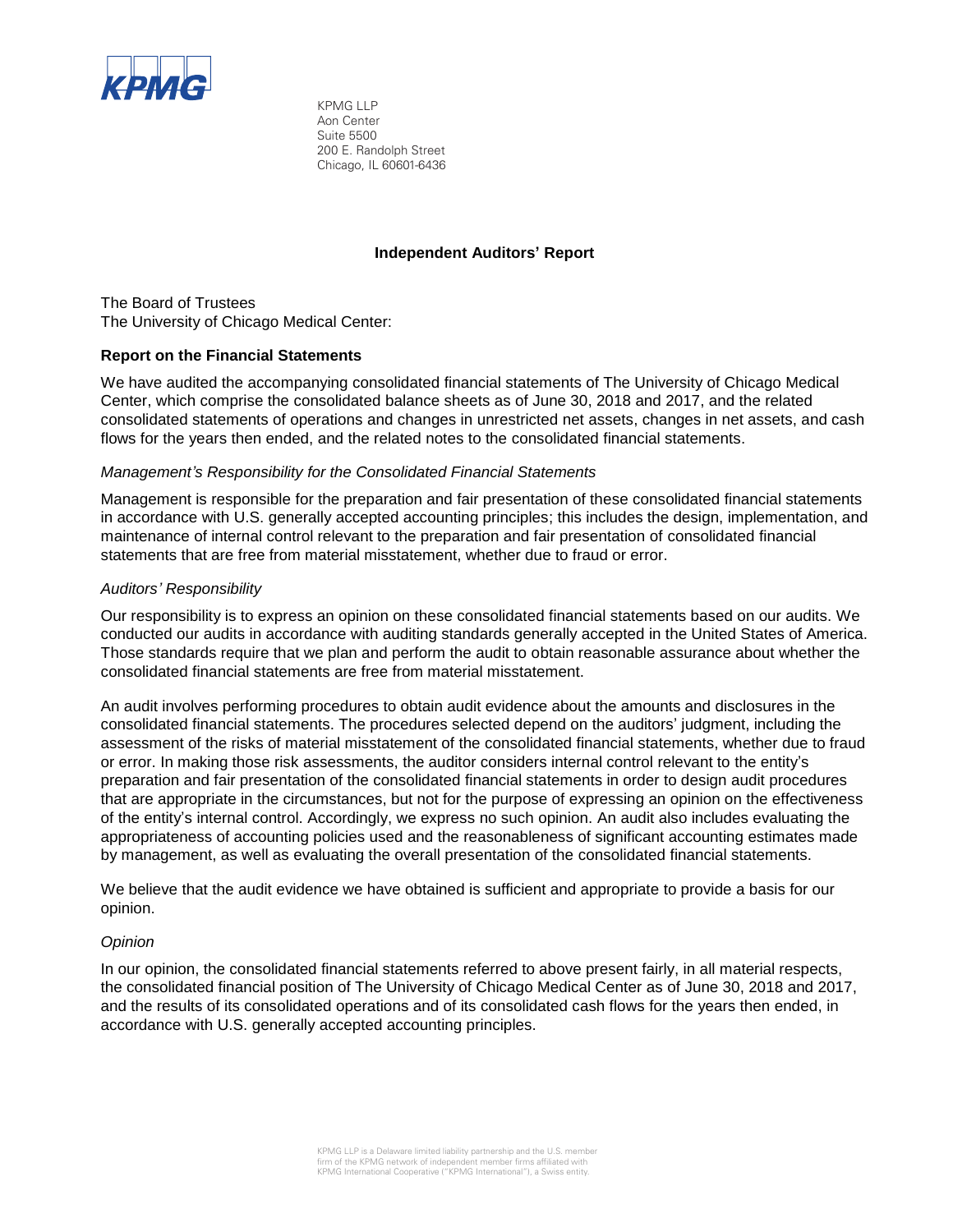

*Other Matter* 

Our audits were conducted for the purpose of forming an opinion on the consolidated financial statements as a whole. The 2018 supplementary information included in schedules 1 through 3 is presented for purposes of additional analysis and is not a required part of the consolidated financial statements. Such information is the responsibility of management and was derived from and relates directly to the underlying accounting and other records used to prepare the consolidated financial statements. The information has been subjected to the auditing procedures applied in the audit of the consolidated financial statements and certain additional procedures, including comparing and reconciling such information directly to the underlying accounting and other records used to prepare the consolidated financial statements or to the consolidated financial statements themselves, and other additional procedures in accordance with auditing standards generally accepted in the United States of America. In our opinion, the information is fairly stated in all material respects in relation to the consolidated financial statements as a whole.



Chicago, Illinois November 7, 2018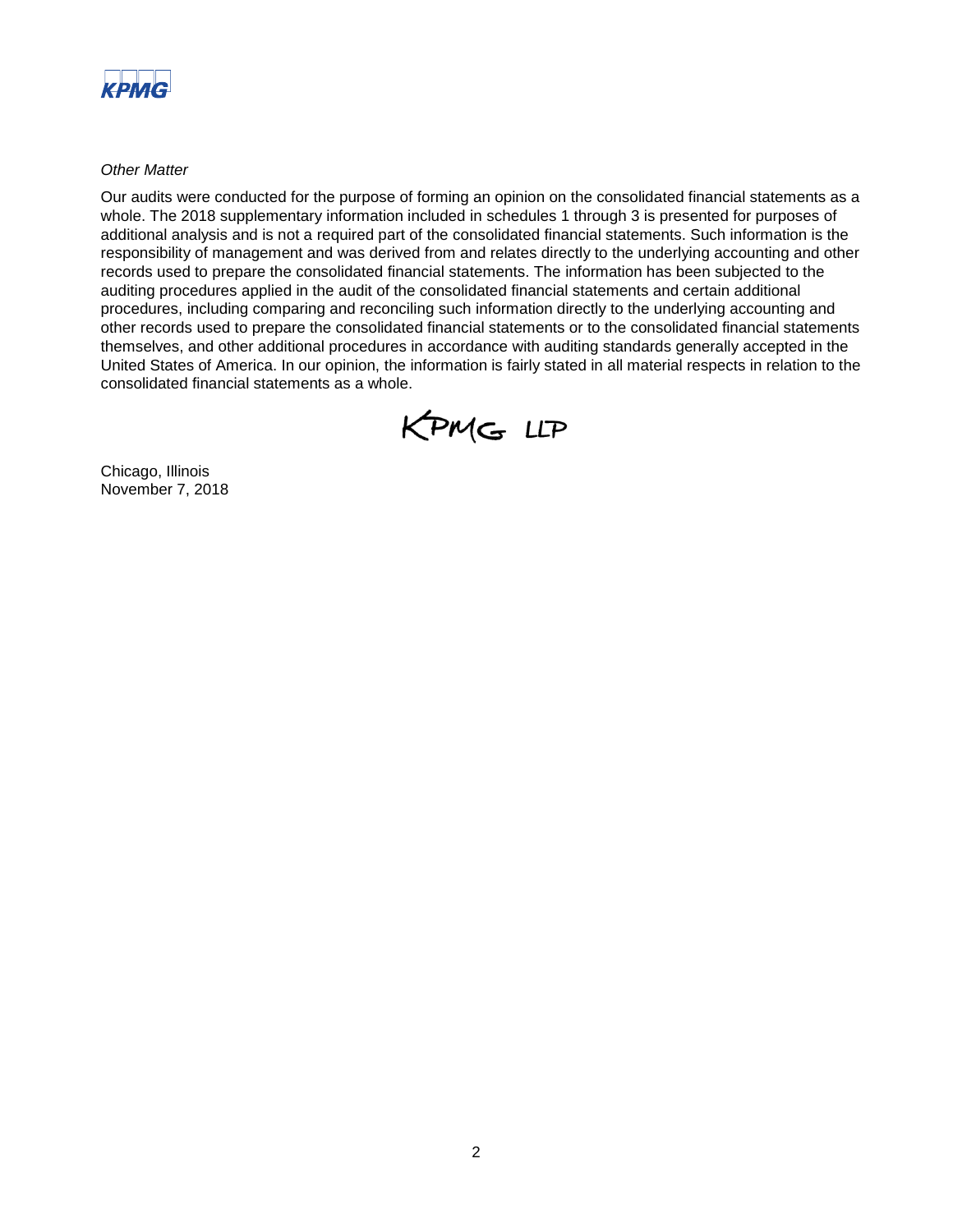Consolidated Balance Sheets

June 30, 2018 and 2017

(In thousands)

| <b>Assets</b>                                                             | 2018            | 2017      |
|---------------------------------------------------------------------------|-----------------|-----------|
| Current assets:                                                           |                 |           |
| Cash and cash equivalents                                                 | \$<br>211,751   | 37,446    |
| Patient accounts receivable, net of estimated uncollectibles of \$160,307 |                 |           |
| in 2018 and \$140,878 in 2017                                             | 347,870         | 432,100   |
| Current portion of investments limited to use                             | 8,872           | 20,608    |
| Current portion of malpractice self-insurance receivable                  | 17,491          | 21,141    |
| Current portion of pledges receivable                                     | 1,052           | 1,256     |
| Prepaids, inventory, and other current assets                             | 111,563         | 85,921    |
| Total current assets                                                      | 698,599         | 598,472   |
| Investments limited to use, less current portion                          | 1,200,413       | 1,202,972 |
| Property, plant, and equipment, net                                       | 1,602,751       | 1,625,205 |
| Pledges receivable, less current portion                                  | 1,435           | 2,363     |
| Malpractice self-insurance receivable, less current portion               | 86,319          | 99,798    |
| Other assets, net                                                         | 52,542          | 38,654    |
| <b>Total assets</b>                                                       | \$<br>3,642,059 | 3,567,464 |
| <b>Liabilities and Net Assets</b>                                         |                 |           |
| <b>Current liabilities:</b>                                               |                 |           |
| Accounts payable and accrued expenses                                     | \$<br>251,424   | 222,595   |
| Current portion of long-term debt                                         | 17,323          | 19,418    |
| Current portion of other long-term liabilities                            | 208             | 198       |
| Estimated third-party payor settlements                                   | 214,184         | 178,181   |
| Current portion of malpractice self-insurance liability                   | 17,491          | 21,141    |
| Due to University of Chicago                                              | 36,807          | 28,725    |
| <b>Total current liabilities</b>                                          | 537,437         | 470,258   |
| Other liabilities:                                                        |                 |           |
| Workers' compensation self-insurance liabilities, less current portion    | 5,782           | 5,980     |
| Malpractice self-insurance liability, less current portion                | 127,154         | 131,535   |
| Long-term debt, less current portion                                      | 1,011,129       | 1,014,827 |
| Interest rate swap liability                                              | 104,412         | 129,450   |
| Other long-term liabilities, less current portion                         | 35,878          | 44,469    |
| <b>Total liabilities</b>                                                  | 1,821,792       | 1,796,519 |
| Net assets:                                                               |                 |           |
| Unrestricted                                                              | 1,708,799       | 1,663,039 |
| Temporarily restricted                                                    | 93,981          | 90,461    |
| Permanently restricted                                                    | 17,487          | 17,445    |
| Total net assets                                                          | 1,820,267       | 1,770,945 |
| Total liabilities and net assets                                          | \$<br>3,642,059 | 3,567,464 |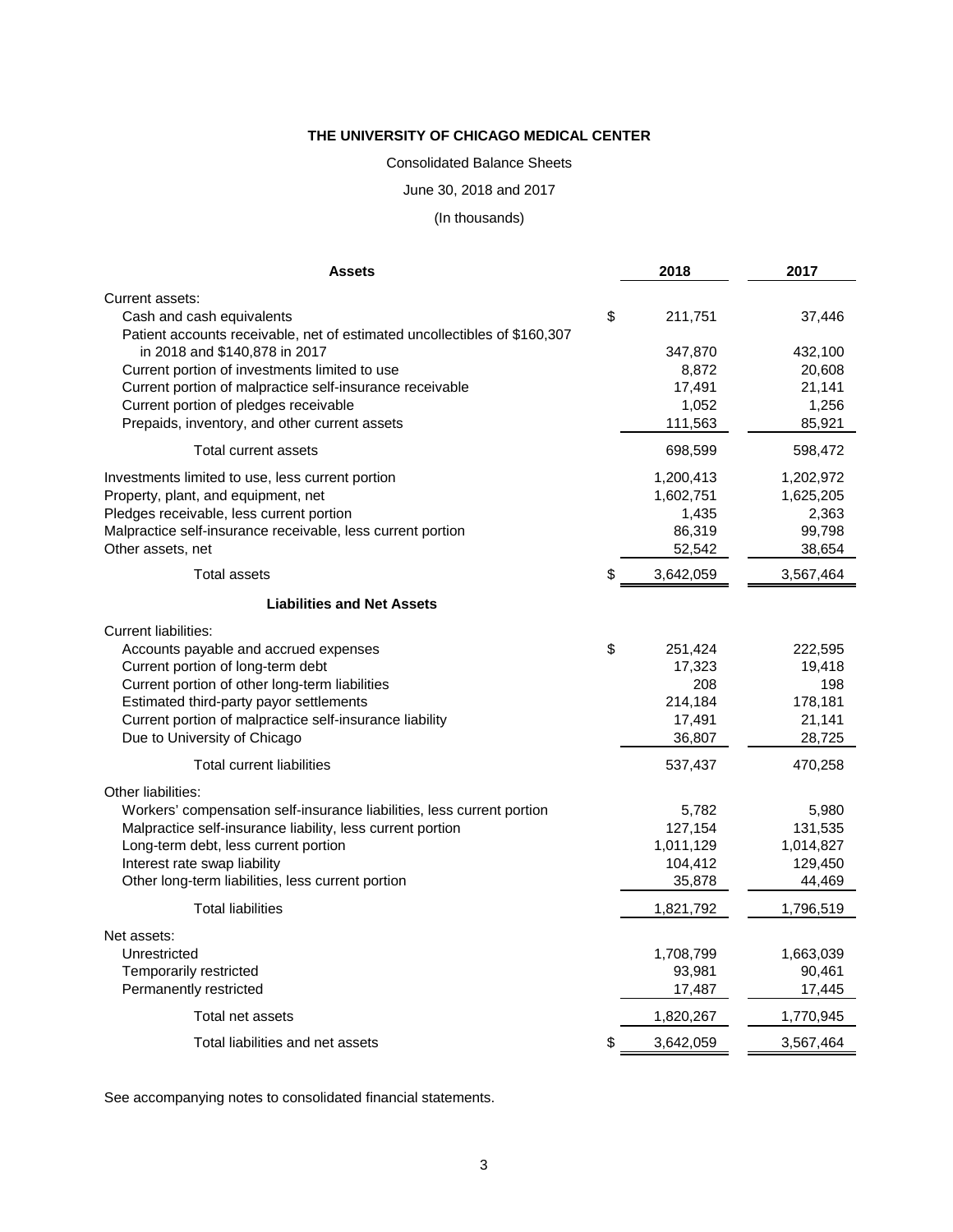### Consolidated Statements of Operations and Changes in Unrestricted Net Assets

### Years ended June 30, 2018 and 2017

### (In thousands)

|                                                             | 2018      | 2017      |
|-------------------------------------------------------------|-----------|-----------|
| Operating revenues:                                         |           |           |
| \$<br>Net patient service revenue                           | 2,183,011 | 2,009,559 |
| Provision for doubtful accounts                             | 182,894   | 152,888   |
|                                                             |           |           |
| Net patient service revenue after provision for doubtful    |           |           |
| accounts                                                    | 2,000,117 | 1,856,671 |
| Other operating revenues and net assets released from       |           |           |
| restrictions used for operating purposes                    | 211,898   | 148,790   |
| Total operating revenues                                    | 2,212,015 | 2,005,461 |
| Operating expenses:                                         |           |           |
| Salaries, wages, and benefits                               | 943,550   | 859,641   |
| Supplies and other                                          | 679,490   | 583,644   |
| Physician services                                          | 280,780   | 251,492   |
| Insurance                                                   | 46,690    | 17,794    |
| Interest                                                    | 43,924    | 39,416    |
| Medicaid provider tax                                       | 59,773    | 53,824    |
| Depreciation and amortization                               | 125,032   | 117,275   |
| Total operating expenses                                    | 2,179,239 | 1,923,086 |
| Operating revenue in excess of expenses                     | 32,776    | 82,375    |
| Nonoperating gains and losses:                              |           |           |
| Investment income, net                                      | 65,503    | 89,154    |
| Loss on extinguishment of debt                              |           | (27, 028) |
| Contribution of CHHD unrestricted net assets                |           | 309,740   |
| Change in fair value of nonhedged derivative instruments    | 2,356     | 3,561     |
| Derivative ineffectiveness on hedged derivative instruments | (62)      | 2,095     |
| Distributions and other, net                                | 604       | 2,496     |
| Revenue and gains in excess of expenses and losses          | 101,177   | 462,393   |
| Other changes in net assets:                                |           |           |
| Equity transfers to University of Chicago, net              | (71, 750) | (71, 750) |
| Change in accrued pension benefits other than net periodic  |           |           |
| benefit costs                                               | (7, 853)  | 2,266     |
| Effective portion of change in valuation of derivatives     | 24,635    | 44,863    |
| Distributions and other, net                                | (449)     | (349)     |
| Increase in unrestricted net assets<br>\$                   | 45,760    | 437,423   |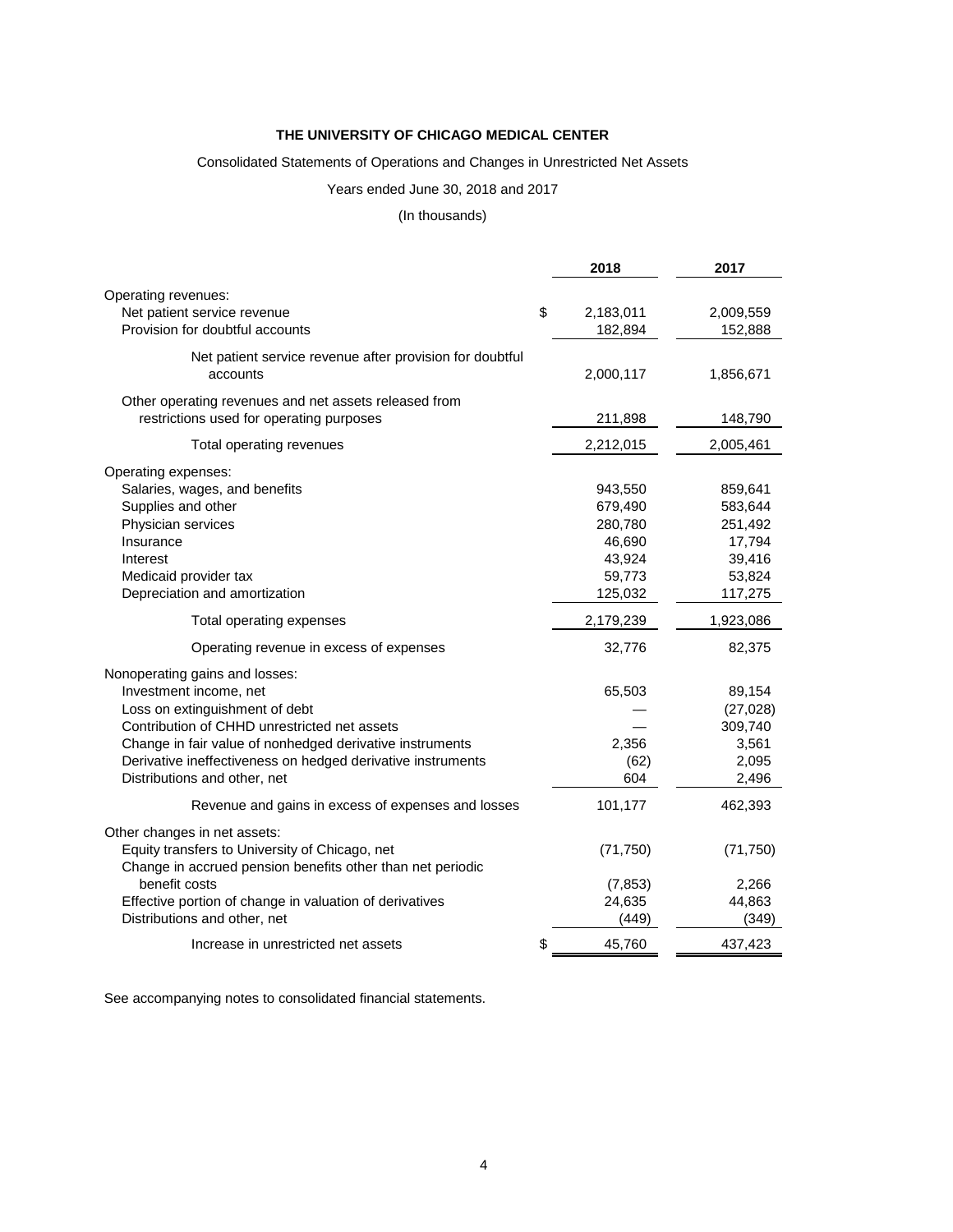Consolidated Statements of Changes in Net Assets

Years ended June 30, 2018 and 2017

# (In thousands)

|                                                                   |    | 2018      | 2017      |
|-------------------------------------------------------------------|----|-----------|-----------|
| Unrestricted net assets:                                          |    |           |           |
| Revenue and gains in excess of expenses and losses                | \$ | 101,177   | 462,393   |
| Equity transfers to the University of Chicago, net                |    | (71, 750) | (71, 750) |
| Change in accrued pension benefits other than net periodic        |    |           |           |
| benefit cost                                                      |    | (7, 853)  | 2,266     |
| Effective portion of change in valuation of derivatives           |    | 24,635    | 44,863    |
| Distributions and other, net                                      |    | (449)     | (349)     |
| Increase in unrestricted net assets                               |    | 45,760    | 437,423   |
| Temporarily restricted net assets:                                |    |           |           |
| Contributions                                                     |    | 5,048     | 3,437     |
| Net assets released from restrictions used for operating purposes |    | (7,295)   | (6, 518)  |
| Investment income                                                 |    | 5,767     | 7,582     |
| Contribution of CHHD temporarily restricted net assets            |    |           | 4,035     |
| Increase in temporarily restricted net assets                     |    | 3,520     | 8,536     |
| Permanently restricted net assets:                                |    |           |           |
| Contribution of CHHD permanently restricted net assets            |    |           | 9,087     |
| Contributions and other                                           |    | 42        | 246       |
| Increase in permanently restricted net assets                     |    | 42        | 9,333     |
| Change in net assets                                              |    | 49,322    | 455,292   |
| Net assets at beginning of year                                   |    | 1,770,945 | 1,315,653 |
| Net assets at end of year                                         | S  | 1,820,267 | 1,770,945 |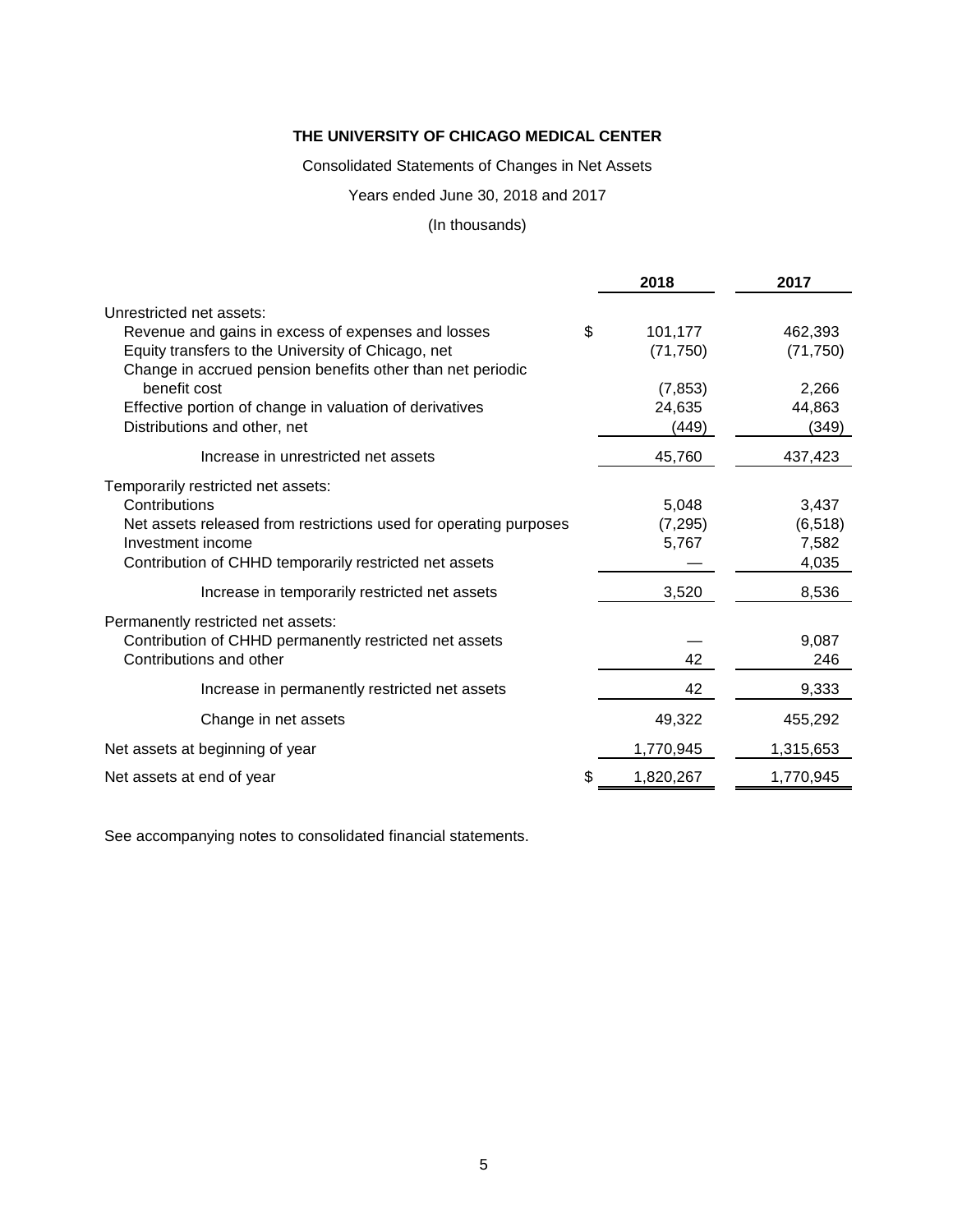Consolidated Statements of Cash Flows

Years ended June 30, 2018 and 2017

|                                                                                                | 2018       | 2017       |
|------------------------------------------------------------------------------------------------|------------|------------|
| Cash flows from operating activities:                                                          |            |            |
| \$<br>Change in net assets                                                                     | 49,322     | 455,292    |
| Adjustments to reconcile change in net assets to net cash provided by operating<br>activities: |            |            |
| Net change in unrealized gains and losses on investments                                       | 544        | (18, 303)  |
| Equity transfers to the University of Chicago                                                  | 71,750     | 71,750     |
| Restricted contributions and investment return                                                 | (10, 857)  | (11, 265)  |
| Realized gains on investments                                                                  | (52, 157)  | (56, 460)  |
| Net change in valuation of derivatives                                                         | (25,038)   | (48, 820)  |
| Contribution of CHHD net assets                                                                |            | (322, 862) |
| Change in accrued pension benefits other than net period benefit cost and other                | 7,853      | (2,266)    |
| (Gain) loss on disposal of assets                                                              | (122)      | 91         |
| Provision for doubtful accounts                                                                | 182,824    | 152,888    |
| Loss on extinguishment of debt                                                                 |            | 27,028     |
| Net assets released from restrictions for operations                                           | 7,295      | 6,518      |
|                                                                                                | 125,032    | 117,275    |
| Depreciation and amortization                                                                  |            |            |
| Changes in assets and liabilities:                                                             |            |            |
| Patient accounts receivable, net                                                               | (98, 594)  | (264, 110) |
| Other assets                                                                                   | (21, 269)  | (25, 472)  |
| Accounts payable and accrued expenses                                                          | 33,972     | 35,105     |
| Due to the University of Chicago                                                               | 8,082      | 6,579      |
| Estimated settlements with third-party payors                                                  | 36,003     | 16,750     |
| Self-insurance liabilities                                                                     | (8, 229)   | (1,732)    |
| Other liabilities                                                                              | (16, 434)  | 4,651      |
| Net cash provided by operating activities                                                      | 289,977    | 142,637    |
| Cash flows from investing activities:                                                          |            |            |
| Purchases of property, plant, and equipment                                                    | (100, 203) | (170, 135) |
| Change in construction payables                                                                | (5, 143)   | (39, 109)  |
| Purchases of investments                                                                       | (451, 471) | (402, 496) |
| Sales of investments                                                                           | 517,379    | 488,139    |
| Cash received from contribution of CHHD                                                        |            | 28,003     |
| Net cash used in investing activities                                                          | (39, 438)  | (95, 598)  |
| Cash flows from financing activities                                                           |            |            |
| Proceeds from issuance of long-term debt, including bond premium                               | 61,220     | 256,396    |
| Payments on long-term obligations                                                              | (65, 917)  | (220,069)  |
|                                                                                                |            |            |
| (Payments) draws on revolving credit facility                                                  | (3,000)    | 3,000      |
| Payments for bond issuance costs                                                               | (349)      | (2, 252)   |
| Equity transfers to the University of Chicago, net                                             | (71, 750)  | (71, 750)  |
| Net assets released from restriction for operations                                            | (7, 295)   | (6, 518)   |
| Restricted contributions and investment return                                                 | 10,857     | 11,265     |
| Net cash used in financing activities                                                          | (76, 234)  | (29, 928)  |
| Net increase in cash and cash equivalents                                                      | 174,305    | 17,111     |
| Cash and cash equivalents:                                                                     |            |            |
| Beginning of year                                                                              | 37,446     | 20,335     |
| \$<br>End of year                                                                              | 211,751    | 37,446     |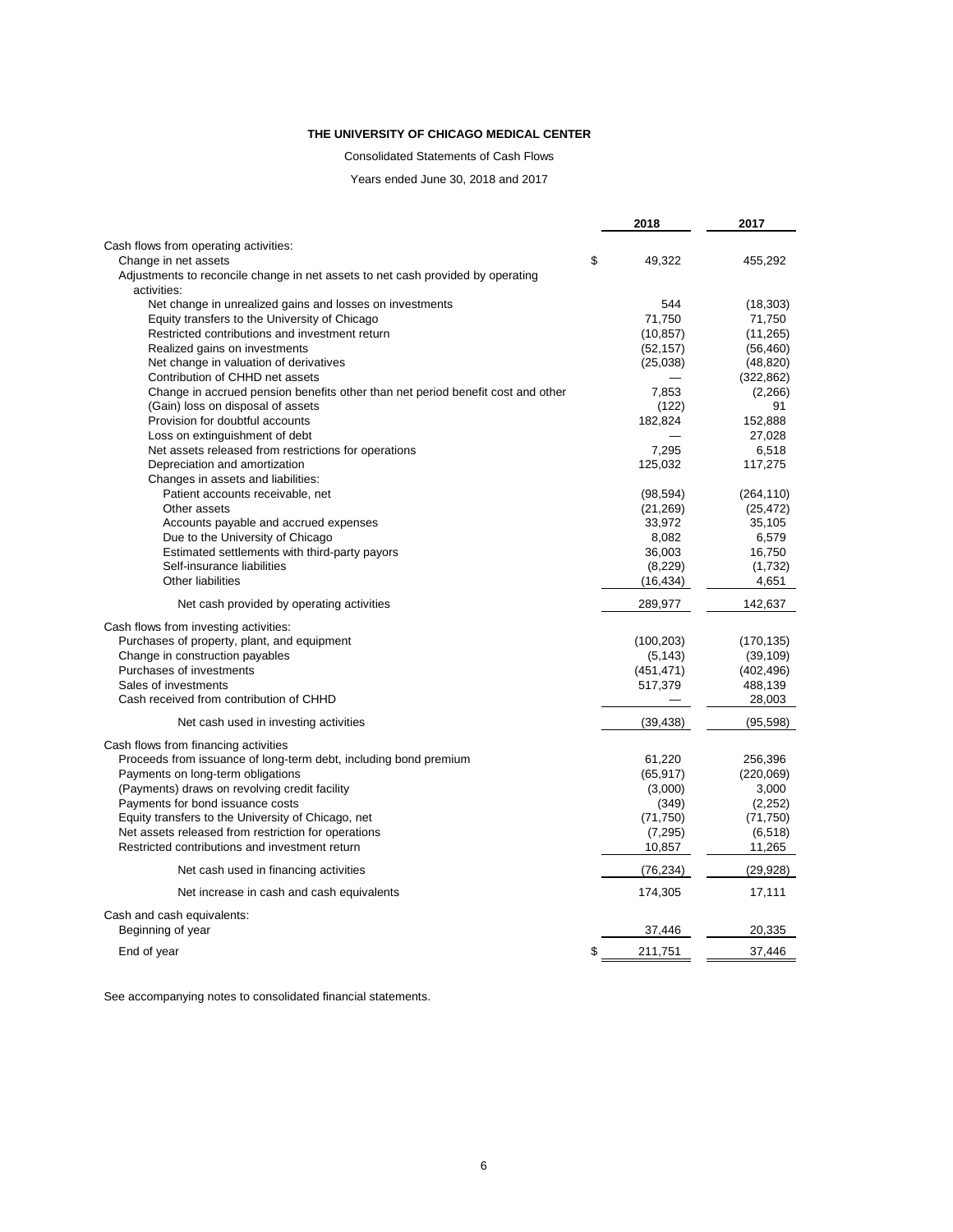Notes to Consolidated Financial Statements June 30, 2018 and 2017 (Dollars in thousands)

### **(1) Organization and Basis of Presentation**

The accompanying consolidated financial statements represent the accounts of The University of Chicago Medical Center and its affiliates (the System). The University of Chicago Medical Center (UCMC) is the parent of an integrated nonprofit health care organization, partnering with the University of Chicago Biological Sciences Division, the University of Chicago Pritzker School of Medicine, and the University of Chicago Physicians Group to provide world-class medical care in an academic setting. UCMC operates the Center for Care and Discovery, the Bernard Mitchell Hospital, the Chicago Lying-In Hospital, the University of Chicago Comer Children's Hospital, the Duchossois Center for Advanced Medicine, the University of Chicago Medicine Care Network, the UCM Community Health and Hospital Division, Inc. (CHHD), and various other outpatient clinics and treatment areas. Additional affiliated entities include the University of Chicago Medicine Care Network, which provides support and healthcare services in the greater Chicago region to support the healthcare needs to the community and the UCMC Title Holding Corporation and UCMC Title Holding Corporation II NFP, which cooperatively invest in facilities and equipment for the advancement of patient care. In May 2018, UCMC opened its Level 1 Trauma Center to serve the South Side of Chicago and surrounding community.

On October 1, 2016, UCMC acquired Ingalls Health System (IHS) through an affiliation and member substitution. As a result of this transaction, IHS became a wholly owned subsidiary of UCMC through the newly created CHHD of UCMC. Accordingly, the 2017 consolidated system statement of operations and changes in unrestricted net assets includes the operating activity of IHS for the nine-month period from October 1, 2016 through June 30, 2017.

The University of Chicago (the University), as the sole corporate member of UCMC, elects UCMC's Board of Trustees and approves its bylaws. The UCMC President reports to the University's Executive Vice President for Medical Affairs. The relationship between UCMC and the University is defined in the Medical Center bylaws, an affiliation agreement, an operating agreement, and several leases. See note 4 for agreements and transactions with the University.

### **(2) Summary of Significant Accounting Policies**

### *(a) Principles of Consolidation*

The consolidated financial statements of the System have been prepared on the accrual basis of accounting in accordance with U.S. generally accepted accounting principles. All significant intercompany accounts and transactions have been eliminated in consolidation.

### *(b) New Accounting Pronouncements*

During 2017, the System adopted Accounting Standards Update (ASU) No. 2017-07, *Compensation – Retirement Benefits (Topic 715): Improving the Presentation of Net Periodic Pension Cost and Net Periodic Postretirement Benefit Cost*. This guidance requires the service cost component of net periodic benefit cost for pension and other postretirement benefit costs be presented as a component part of employee benefit expense. The other components of net periodic benefit cost, such as interest, expected return on plan assets, and amortization of other actuarially determined amounts, are required to be presented as a nonoperating change in unrestricted net assets. The System adopted the changes for the year ended June 30, 2017.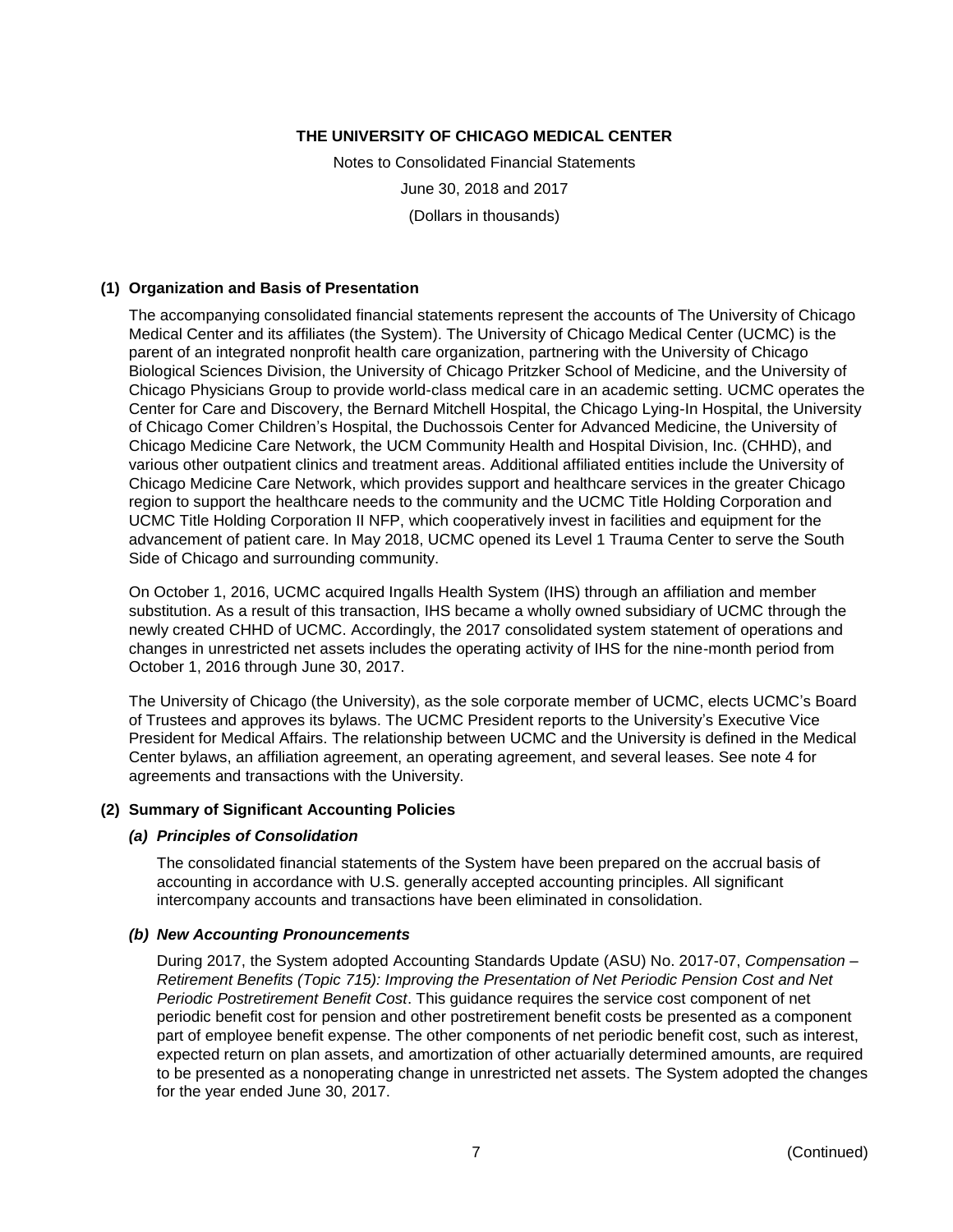Notes to Consolidated Financial Statements June 30, 2018 and 2017 (Dollars in thousands)

In August 2016, Financial Accounting Standards Board (FASB) issued ASU No. 2016-14, *Presentation of Financial Statements of Not-for-Profit Entities*. ASU No. 2016-14 represents phase 1 of FASB's not-for-profit financial reporting project, and results reduce the number of net asset classes, require expense presentation by functional and natural classification, require quantitative and qualitative information in liquidity, retain the option to present the cash flow statement on a direct or indirect method, as well as include various other additional disclosure requirements. The requirements of this statement are effective for the System for the year ending June 30, 2019. The System is assessing the impacts on financial statement presentation and disclosures for this ASU.

In May 2014, FASB issued ASU No. 2014-09, *Revenue from Contracts with Customers (Topic 606)*. This ASU establishes principles for reporting useful information to users of financial statements about the nature, amount, timing, and uncertainty of revenue and cash flows arising from the entity's contracts with customers. Particularly, that an entity recognizes revenue to depict the transfer of promised goods or services to customers in an amount that reflects the consideration to which the entity expects to be entitled in exchange for those goods or services. The requirements of this statement are effective for the System for the year ending June 30, 2019. The System will record a decrease in net patient service revenue and a corresponding decrease in the provision for uncollectible accounts upon adoption of the standard.

In February 2016, FASB issues ASU No. 2016-02, *Leases*. ASU No. 2016-02 requires entities to recognize all leased assets as assets on the balance sheet with a corresponding liability resulting in a gross up of the balance sheet. Entities will also be required to present additional disclosures as to the nature and extent of leasing activities. ASU No. 2016-02 is effective for nonpublic business entities for the annual reporting period beginning after December 31, 2018. The requirements of this statement are effective for the System for the year ending June 30, 2020. The System has not evaluated the impact of this statement.

### *(c) Use of Estimates*

The preparation of consolidated financial statements in conformity with U.S. generally accepted accounting principles requires management to make estimates and assumptions that affect the reported amounts of assets and liabilities and disclosure of contingent assets and liabilities at the date of the consolidated financial statements. Estimates also affect the reported amounts of revenue and expenses during the reporting period. Actual results could differ from those estimates.

### *(d) Community Benefits*

The System's policy is to treat patients in immediate need of medical services without regard to their ability to pay for such services, including patients transferred from other hospitals under the provisions of the Emergency Medical Treatment and Active Labor Act. UCMC also accepts patients through the Perinatal and Pediatric Trauma Networks without regard to their ability to pay for services.

The System developed a Financial Assistance Policy (the Policy) under which patients are offered discounts of up to 100% of charges on a sliding scale. The Policy is based both on income as a percentage of the Federal Poverty Level guidelines and the charges for services rendered. The Policy also contains provisions that are responsive to those patients subject to catastrophic healthcare expenses. Since the System does not pursue collection of these amounts, they are not reported as net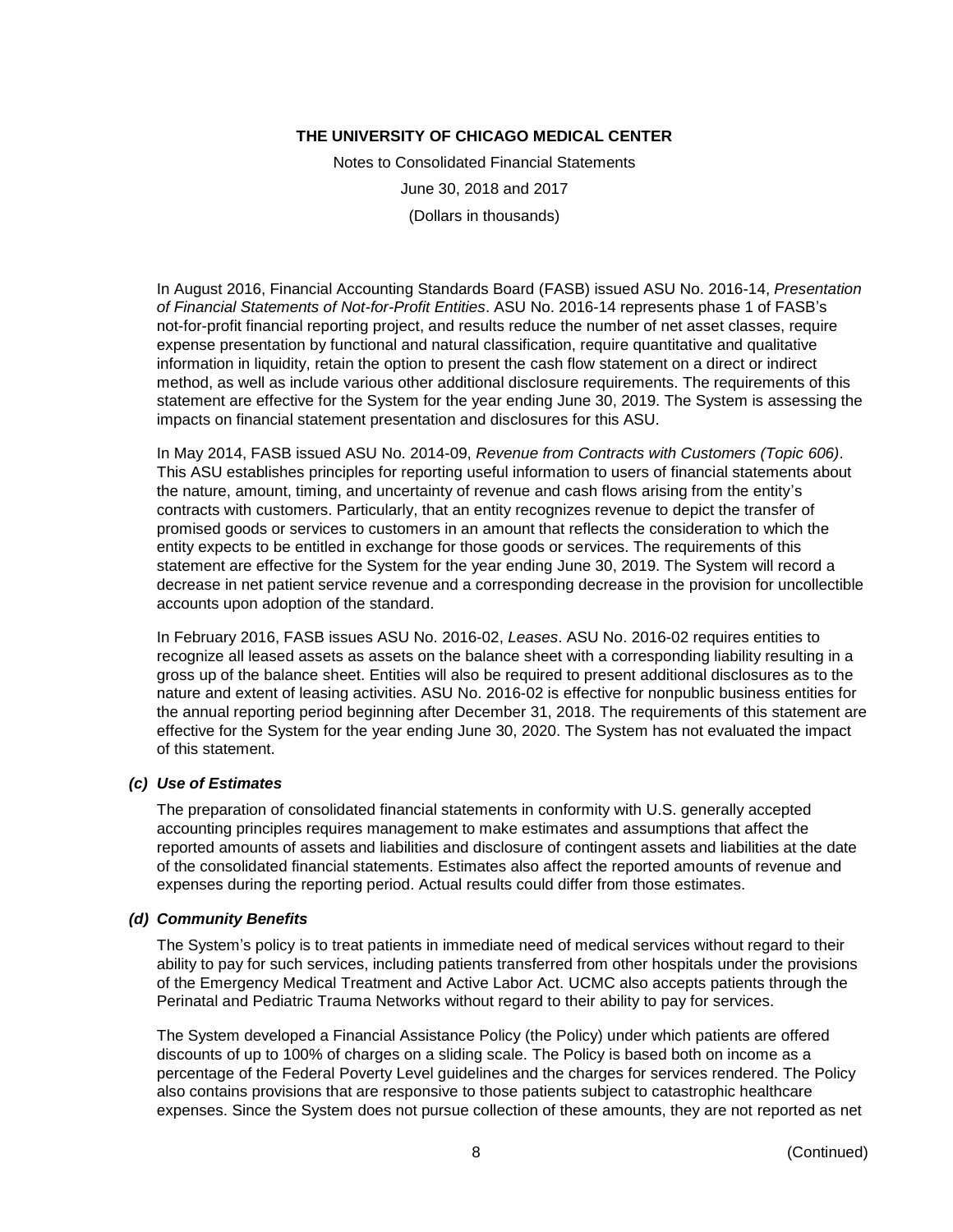Notes to Consolidated Financial Statements June 30, 2018 and 2017 (Dollars in thousands)

patient service revenue. The cost of providing care under this Policy, along with the unreimbursed cost of government sponsored indigent healthcare programs, unreimbursed cost to support education, clinical research, and other community programs for the years ended June 30, 2018 and 2017, are reported in note 6.

### *(e) Fair Value of Financial Instruments*

Fair value is defined as the price that the System would receive upon selling an asset or pay to settle a liability in an orderly transaction among market participants.

The System uses a framework for measuring fair value that includes a hierarchy that categorizes and prioritizes the sources used to measure and disclose fair value. This hierarchy is broken down into three levels based on inputs that market participants would use in valuing the financial instruments based on market data obtained from sources independent of the System. Inputs refer broadly to the assumptions that market participants would use in pricing the asset, including assumptions about risk. Inputs may be observable or unobservable. Observable inputs are inputs that reflect the assumptions market participants would use in pricing the asset developed based on market data obtained from sources independent of the reporting entity. Unobservable inputs are inputs that reflect the reporting entity's own assumptions about the assumptions market participants would use in pricing the asset developed based on the best information available. The three tier hierarchy of inputs is summarized in the three broad levels as follows:

Level 1 – Quoted market prices in active markets for identical investments

Level 2 – Inputs other than quoted prices for similar investments in active markets, quoted prices for identical or similar investments in markets that are not active, or inputs other than quoted prices that are observable, including model-based valuation techniques

Level 3 – Valuation techniques that use significant inputs that are unobservable because they trade infrequently or not at all

### *(f) Cash and Cash Equivalents*

Cash equivalents include U.S. Treasury notes, commercial paper, and corporate notes with original maturities of three months or less, excluding investments whose use is limited or restricted.

### *(g) Inventory*

The System values inventories at the lower of cost or market using the first-in, first-out method.

#### *(h) Investments*

Investments are classified as trading securities. As such, investment income or loss (including realized or unrealized gains and losses on investments, interest, and dividends) is included in excess of revenue and gains over expenses and losses unless the income is restricted by donor or law.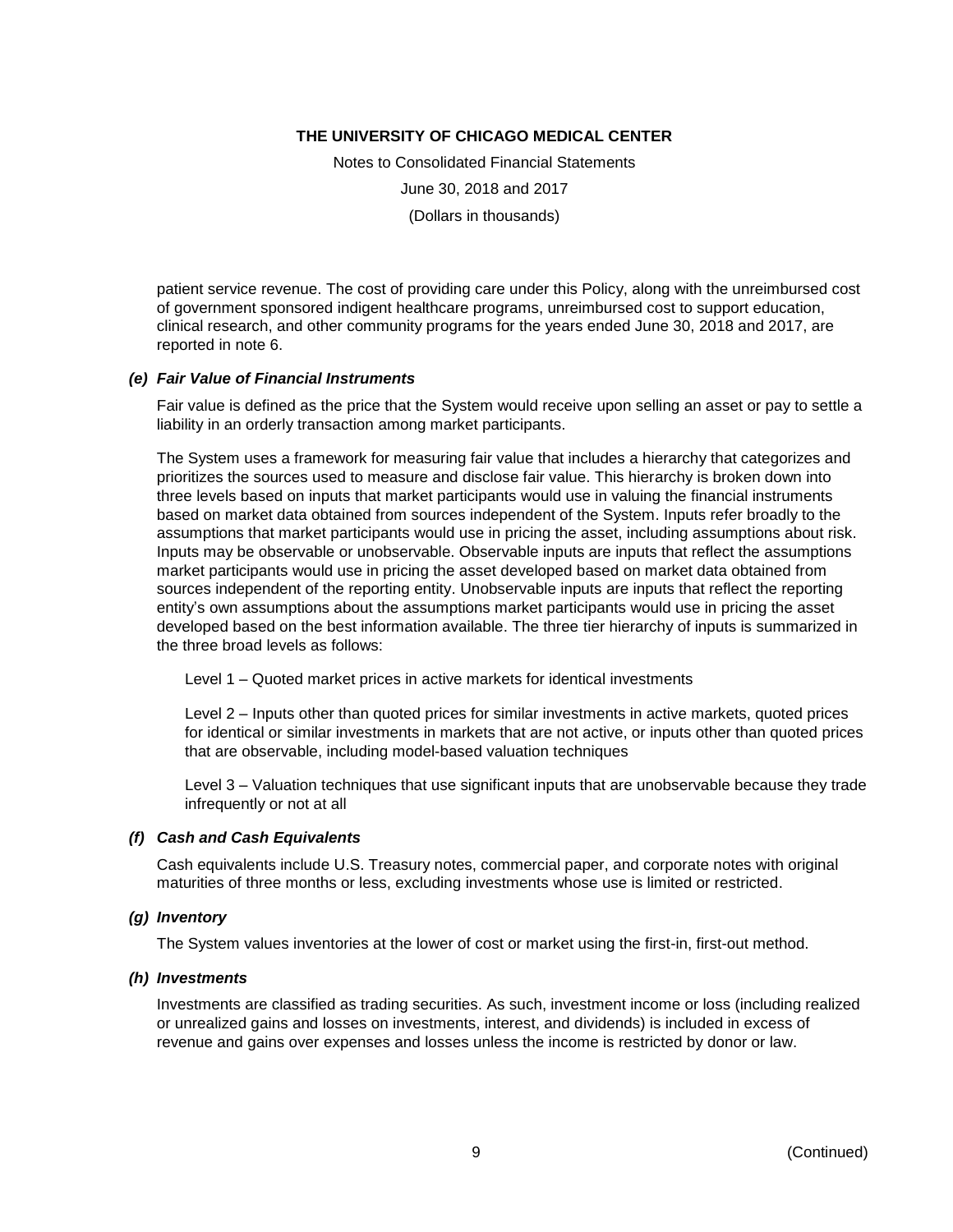Notes to Consolidated Financial Statements June 30, 2018 and 2017 (Dollars in thousands)

Investments are recorded in the consolidated financial statements at estimated fair value. If an investment is held directly by an entity and an active market with quoted prices exists, the market price of an identical security is used as reported fair value. Reported fair values for shares in mutual funds are based on share prices reported by the funds as of the last business day of the fiscal year. The System's interests in alternative investment funds, such as private debt, private equity, real estate, natural resources, and absolute return, are generally reported at the net asset value (NAV) reported by the fund managers, which is used as a practical expedient to estimate the fair value, unless it is probable that all or a portion of the investment will be sold for an amount different from NAV. As of June 30, 2018 and 2017, the System had no plans to sell investments at amounts different from NAV.

A significant portion of the System's investments are part of the University's Total Return Investment Pool (TRIP). The System accounts for its investments in TRIP on the fair value method based on its share of the underlying securities and, accordingly, records the investment activity as if the System owned the investments directly using the fair value option election. The University does not engage directly in unhedged speculative investments; however, the Board of the University has authorized the use of derivative investments to adjust market exposure within asset class ranges.

A summary of the inputs used in valuing the System's investments as of June 30, 2018 and 2017 is included in note 7.

### *(i) Endowment Funds with Deficits*

From time to time, the fair value of assets associated with individual donor-restricted endowment funds may fall below the value of the initial and subsequent donor gift amounts (deficit). When donor endowment deficits exist, they are classified as a reduction of unrestricted net assets. As of June 30, 2018 and 2017, there were no endowments in deficit positions.

### *(j) Investments Limited as to Use*

Investments limited as to use primarily include assets held by trustees under debt and other agreements and designated assets set aside by the Board of Trustees (the Board) for future capital improvements and other specific purposes, over which the Board retains control and may at its discretion subsequently use for other purposes. Investments limited as to use also include investments held under swap collateral posting requirements, investments under the workers' compensation self-insurance trust funds, and investments whose use is restricted by donors. Investments limited as to use are reported as unrestricted net assets. Investments whose use is restricted by donors are reported as temporarily restricted or permanently restricted.

### *(k) Derivative Instruments*

The System accounts for derivatives and hedging activities in accordance with Accounting Standards Codification (ASC) Topic 815, *Derivatives and Hedging*, which requires that all derivative instruments be recorded as either assets or liabilities in the balance sheet at their respective fair values.

For hedging relationships, the System formally documents the hedging relationship and its risk management objective and strategy for understanding the hedge, the hedging instrument, the nature of the risk being hedged, how the hedging investment's effectiveness in offsetting the hedged risk will be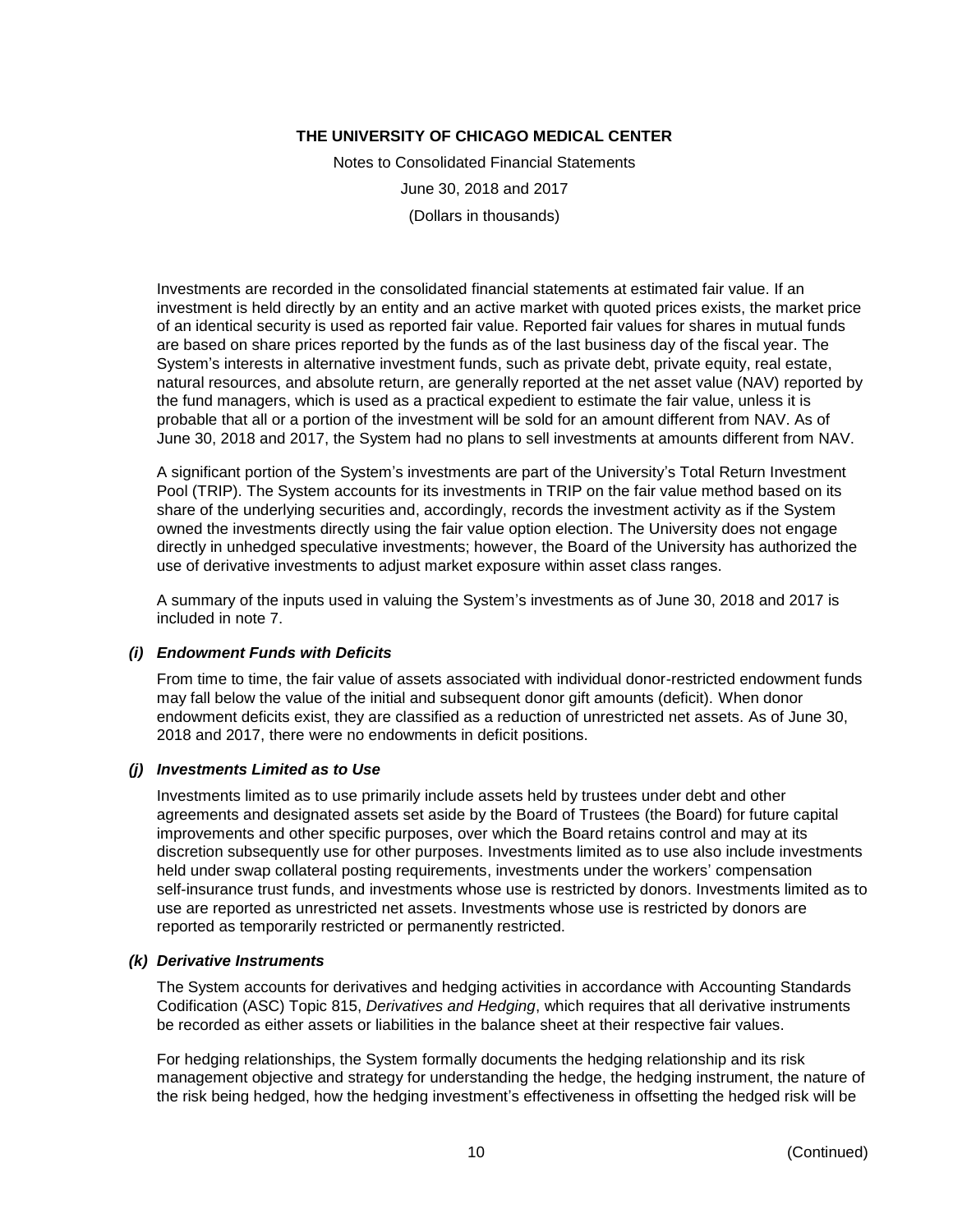Notes to Consolidated Financial Statements June 30, 2018 and 2017 (Dollars in thousands)

assessed, and a description of the method for measuring ineffectiveness. This process includes linking all derivatives that are presented as cash flow hedges to specific assets and liabilities in the balance sheet.

### *(l) Property, Plant, and Equipment*

Property, plant, and equipment are reported on the basis of cost, less accumulated depreciation and amortization. Depreciation of property, plant, and equipment is calculated by use of the straight-line method at rates intended to depreciate the cost of assets over their estimated useful lives, which generally range from three to eighty years. Interest costs incurred during the period of construction of capital assets are capitalized as a component of the cost of acquiring those assets.

Gifts of long-lived assets with explicit restrictions by donors that specify how the assets are to be used and gifts of cash or other assets that must be used to acquire long-lived assets are reported as restricted contributions. Absent explicit donor stipulations about how long those long-lived assets must be maintained, expirations of donor restrictions are reported when the donated or acquired long-lived assets are placed in service.

The System periodically assesses the recoverability of long-lived assets (including property, plant, and equipment) when indications of potential impairment based on estimated, undiscounted future cash flows exist. Management considers factors, such as current results, trends, and future prospects, in addition to other economic factors, in determining whether there is an impairment of the asset.

### *(m) Asset Retirement Obligation*

The System recognizes a liability for the fair value of a legal obligation to perform asset retirement activities in which the timing or method of settlement are conditional on a future event if the amount can be reasonably estimated. Upon recognition of a liability, the asset retirement cost is recorded as an increase in the carrying value of the related long-lived asset and then depreciated over the life of the asset. The System's asset retirement obligations arise primarily from regulations that specify how to dispose of asbestos if facilities are demolished or undergo major renovations or repairs. The System's obligation to remove asbestos was estimated using site-specific surveys where available and a per square foot estimate where surveys were unavailable.

### *(n) Other Assets and Liabilities*

Goodwill and intangible assets principally relate to physician practice acquisitions. Intangible assets are being amortized over a period, generally not to exceed five years. Intangible assets were \$438 and \$703 for the years ended June 30, 2018 and 2017, respectively, and are included within other assets, net in the consolidated balance sheets. The System follows the provisions of ASC Subtopic 958-805, *Not-for-Profit Entities – Business* Combinations, which discontinued the amortization of goodwill. Under ASC Subtopic 958-805, goodwill is to be reviewed for impairment at least annually using a two-step test. Goodwill at June 30, 2018 and 2017 was \$2,412 and \$1,392, respectively, and is included in other assets, net within the consolidated balance sheets. No goodwill impairment was recorded by the System in 2018 and 2017.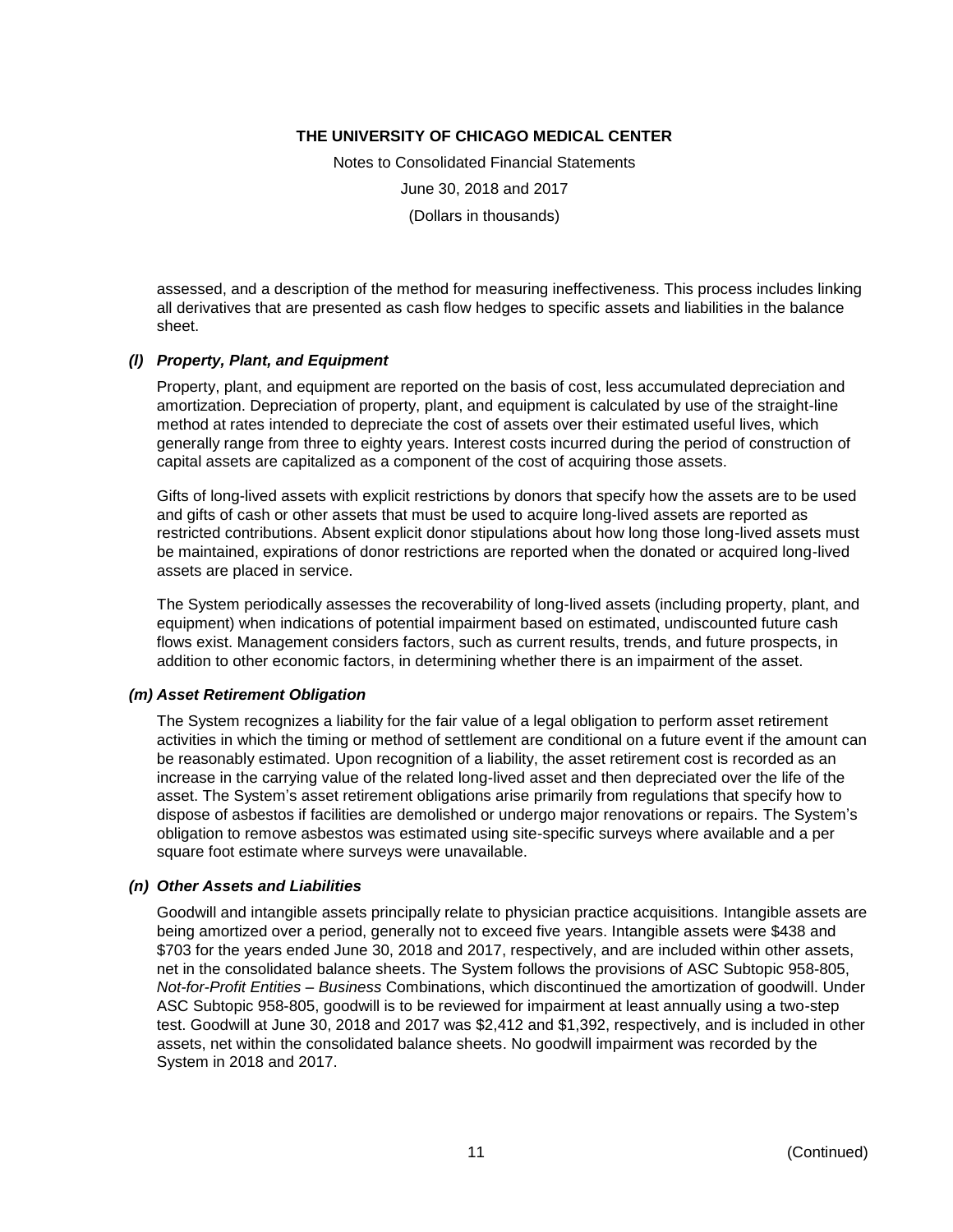Notes to Consolidated Financial Statements June 30, 2018 and 2017 (Dollars in thousands)

### *(o) Net Assets*

Net assets are classified as either permanently or temporarily restricted when the use of the assets is limited by outside parties or as unrestricted net assets when outside parties place no restrictions on the use of the assets or when the assets arise as a result of the operations of the System.

Unconditional promises to give cash and other assets to the System are reported at fair value at the date the promise is received. Pledges receivable to be collected after one year are discounted using a risk-adjusted interest rate at the time the pledge is made. Conditional promises to give and indications of intentions to give are reported at fair value at the date the gift is received. The gifts are reported as either temporarily or permanently restricted support if they are received with donor stipulations that limit the use of the donated assets. When a donor restriction expires, that is, when a stipulated time restriction ends or purpose restriction is accomplished, temporarily restricted net assets are reclassified as unrestricted net assets and reported as operating revenue in the statements of operations and changes in unrestricted net assets if restricted for operating purposes and as an increase to unrestricted net assets if restricted to purchase property, plant, and equipment. Gifts for which donors have not stipulated restrictions, as well as contributions for which donors have not stipulated restrictions, as well as contributions for which donors have stipulated restrictions that are met within the same reporting period, are reported as other operating revenue.

#### *(p) Statement of Operations*

All activities of the System deemed by management to be ongoing, major, and central to the provision of healthcare services are reported as operating revenue and expenses.

The consolidated statement of operations and changes in unrestricted net assets includes revenue and gains in excess of expenses and losses. Changes in unrestricted net assets that are excluded from revenue and gains in excess of expenses and losses include transfers to the University, contributions of long-lived assets released from restrictions (including assets acquired using contributions, which by donor restriction were to be used for acquisition of System assets), the effective portion of changes in the valuation of derivatives, change in accrued pension benefits other than net periodic benefit costs, and distributions and other, net.

### *(q) Net Patient Service Revenue, Accounts Receivable, and Allowance for Doubtful Accounts*

The System maintains agreements with the Centers for Medicare and Medicaid Services under the Medicare Program, Blue Cross and Blue Shield of Illinois, Inc. (Blue Cross), and the State of Illinois under the Medicaid Program and various managed care payors that govern payment to the System for services rendered to patients covered by these agreements. The agreements generally provide for per case or per diem rates or payments based on allowable costs, subject to certain limitations, for inpatient care and discounted charges or fee schedules for outpatient care.

Net patient service revenue is reported at estimated net realizable amounts from patients, third-party payors, and others for services rendered and include estimated retroactive revenue adjustments due to future audits, reviews, and investigations. Retroactive adjustments are considered in the recognition of revenue on an estimated basis in the period the related services are rendered, and the System's estimates are adjusted in future periods as adjustments become known or as years are no longer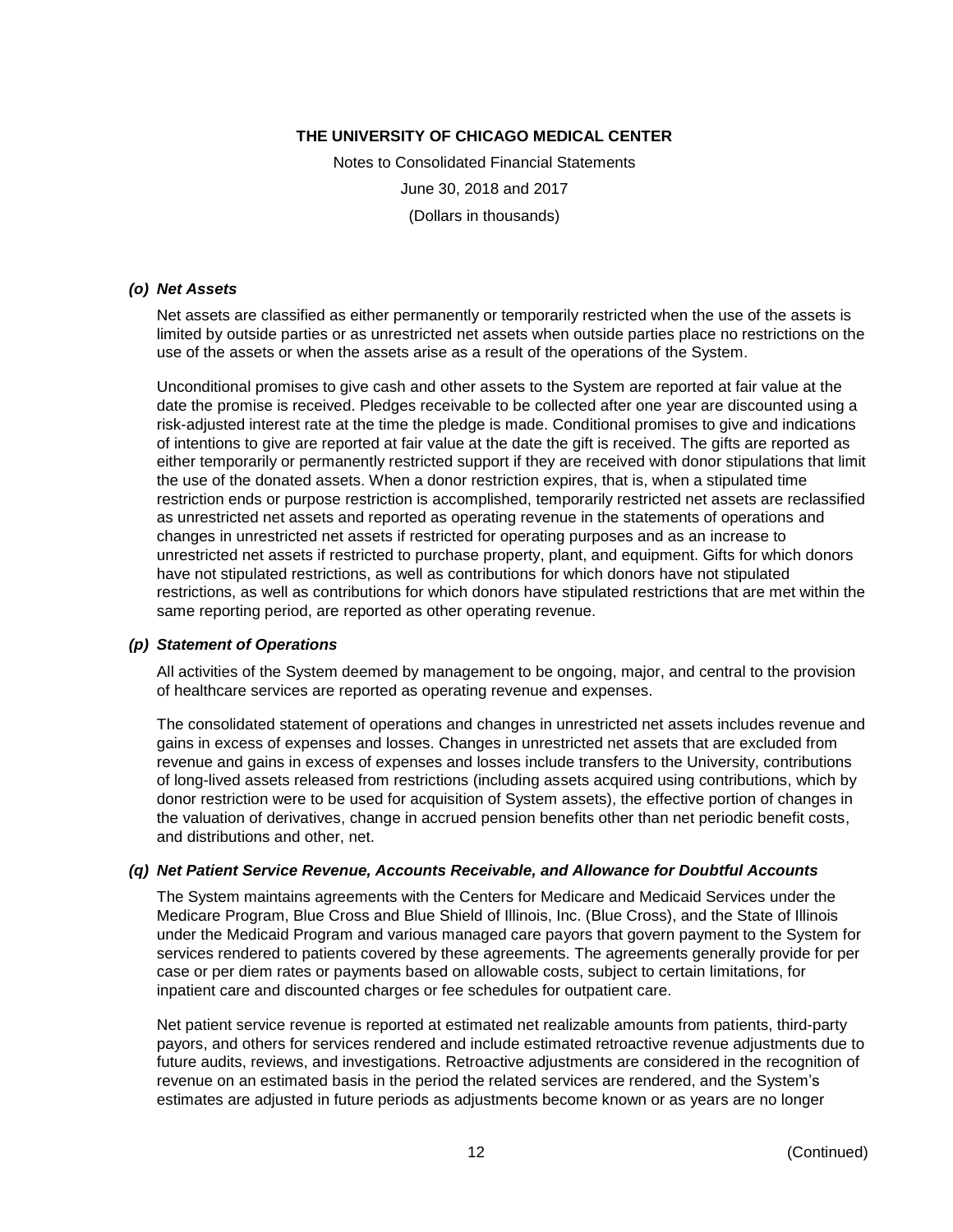Notes to Consolidated Financial Statements June 30, 2018 and 2017 (Dollars in thousands)

subject to the System's audits, reviews, and investigations. Adjustments to prior year estimates for these items resulted in an increase in net patient service revenue of \$3,506 in 2018 and \$8,058 in 2017. Contracts, laws, and regulations governing Medicare, Medicaid, and Blue Cross are complex and subject to interpretation. As a result, there is at least a reasonable possibility that recorded estimates will change by a material amount in the near term.

The process for estimating the ultimate collectibility of receivables involves significant assumptions and judgment. The System has implemented a standardized approach to this estimation based on the payor classification and age of outstanding receivables. Account balances are written off against the allowance when management feels it is probable the receivable will not be recovered. The use of historical collection experience is an integral part of the estimation of the reserve for doubtful accounts. Revisions in the reserve for doubtful accounts are recorded as adjustments to the provision for doubtful accounts.

### *(r) Hospital Assessment Program/Medicaid Provider Tax*

In December 2008, the State of Illinois, after receiving approval by the federal government, implemented a hospital assessment program. The program assessed hospitals a provider tax based on occupied bed days and provided increases in hospitals' Medicaid payments. In 2018, reimbursement under the assessment programs resulted in a net increase of \$33,685 in operating income, which includes \$83,641 in Medicaid payments included in net patient service revenue offset by \$49,956 in Medicaid provider tax expense. In 2017, reimbursement under the assessment programs resulted in a net increase of \$32,560 in operating income, which includes \$79,054 in Medicaid payments included in net patient service revenue offset by \$46,494 in Medicaid provider tax expense.

### *(s) Affordable Care Act (ACA)*

In March 2010, the federal government passed the ACA, which expanded Medicaid coverage to millions of low-income Americans and made improvements to both the Medicaid and the Children's Health Insurance Program. The System recognized \$20,797 and \$16,239 of net patient service revenue in 2018 and 2017, respectively, under this new law. Due to the timing of actual payments, UCMC recorded a receivable of \$2,920 and \$4,440 as of June 30, 2018 and 2017, respectively.

Beginning in 2016, coverage for newly eligible adults was expanded to include adults covered by an authorized Medicaid managed care organization, which would be funded by the federal government. For the years ended June 30, 2018 and June 30, 2017, the System recognized as reimbursement under the new legislation a net increase of \$9,956 and \$19,904 in operating income, which includes \$19,773 and \$27,234 in Medicaid payments included in net patient service revenue offset by \$9,817 and \$7,330 in Medicaid provider tax expenses, respectively.

### *(t) Income Taxes*

The System applies ASC Topic 740, *Income Taxes*, which clarifies the accounting for uncertainty in income taxes recognized in a company's financial statements. ASC Topic 740 prescribes a more likely than not recognition threshold and measurement attribute for the financial statement recognition and measurement of a tax position taken or expected to be taken. Under ASC Topic 740, tax positions are evaluated for recognition, derecognition, and measurement using consistent criteria and provide more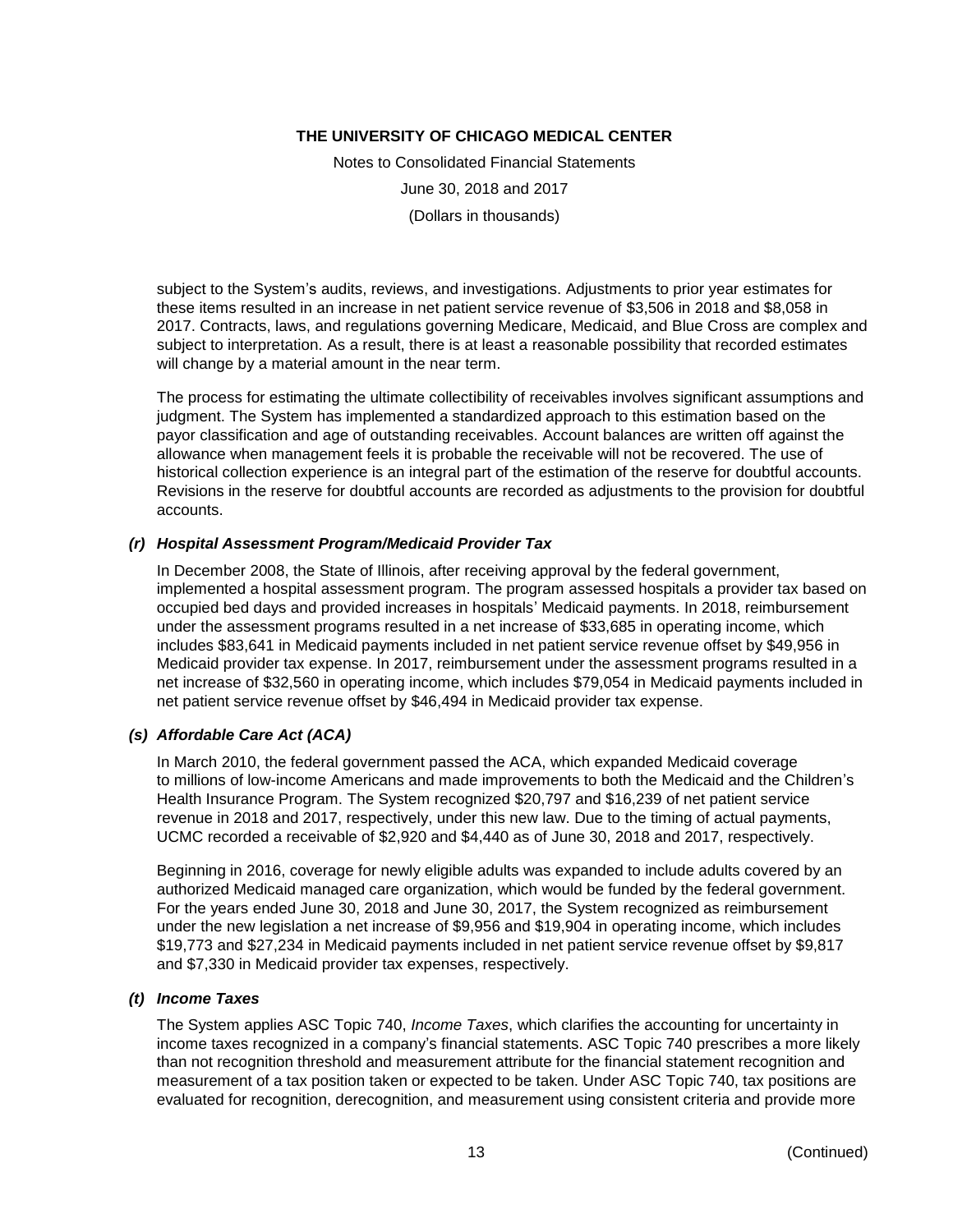Notes to Consolidated Financial Statements June 30, 2018 and 2017 (Dollars in thousands)

information about the uncertainty in income tax assets and liabilities. As of June 30, 2018 and 2017, the System does not have an asset or liability recorded for unrecognized tax positions.

UCMC and a substantial number of its subsidiaries are not-for-profit corporations as described in Section 501(c)(3) of the Internal Revenue Code (the Code) and is exempt from federal income taxes on related income pursuant to Section 501(a) of the Code. The University of Chicago Medicine Care Network, LLC and several entities within CHHD, including Ingalls Captive Insurance, Ltd (ICI), Medcentrix, Inc. (MCX), and Ingalls Provider Group (IPG) are taxable entities under applicable sections of the Code.

Deferred income taxes on taxable entities are recognized for the tax consequences of "temporary differences" by applying enacted statutory tax rates applicable to future years to differences between the consolidated financial statement carrying amounts and the tax bases of existing assets and liabilities. As of June 30, 2018, ICI has a deferred tax asset primarily relating to net operating losses (NOL) of \$398, which is recorded within prepaids, inventory, and other current assets in the consolidated balance sheets. A net valuation allowance of \$1,521 against the gross ICI deferred tax asset of \$1,919 was considered necessary, as management believed that it was not more likely than not that the results of future operations would generate sufficient taxable income to realize a portion of the deferred tax assets. IPG has an NOL of \$153 at June 30, 2018; however, it has a full valuation allowance as future realization of the NOL is not likely. As of June 30, 2018, MCX has an NOL of \$15,206; however, it has a full valuation allowance as future realization of the NOL is not likely. Income tax expense for the year ended June 30, 2018 was \$43 and is related to ICI. This amount is recorded within supplies and other on the consolidated statement of operations and changes in unrestricted net assets.

### *(u) Reclassifications*

Certain 2017 amounts have been reclassified to conform to the 2018 consolidated financial statement presentation.

### *(v) Subsequent Events*

In connection with the preparation of the consolidated financial statements and in accordance with ASC Topic 855, *Subsequent Events*, the System evaluated events and transactions through November 7, 2018, the date the consolidated financial statements were issued noting no subsequent events requiring recording or disclosure in the consolidated financial statements or related notes to the consolidated financial statements other than the item note above.

### **(3) Acquisition**

On October 1, 2016, UCMC acquired IHS through an affiliation and member substitution agreement. As a result of this transaction, IHS became a wholly owned subsidiary of UCMC through the newly created CHHD of UCMC. This affiliation positions the System, under the University of Chicago Medicine brand, to expand its integrated academic health delivery system to the South and Southwest Suburbs of Chicago, providing patients access to care at the forefront of medicine where patients live and work.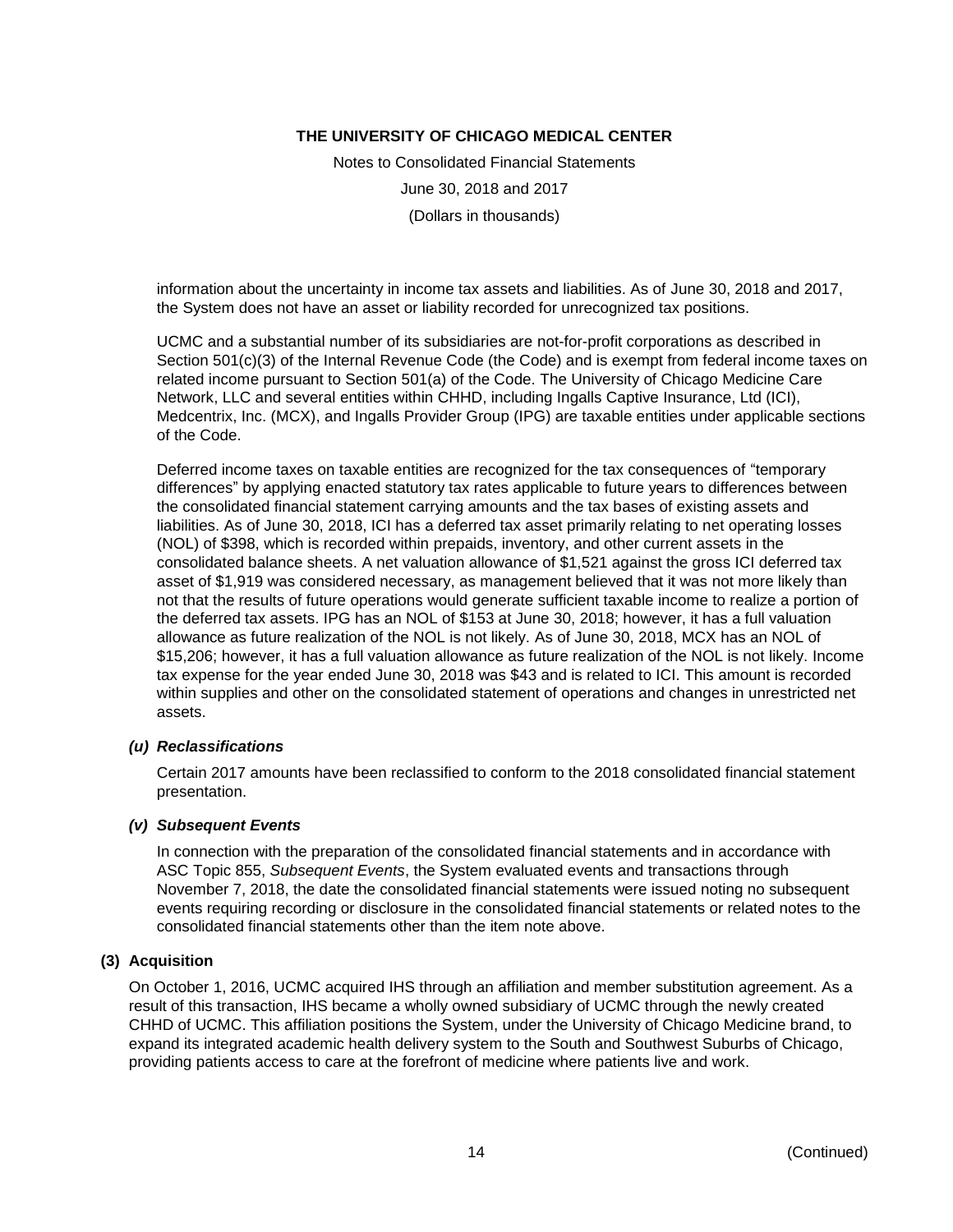Notes to Consolidated Financial Statements

June 30, 2018 and 2017

(Dollars in thousands)

The affiliation was effected through a member substitution with no consideration paid. For accounting purposes, this transaction is considered an acquisition under ASC Subtopic 958-805, and a contribution was recorded for the fair value of assets, net of liabilities of IHS in the consolidated statement of operations and changes in unrestricted net assets. No goodwill has been recorded as a result of this transaction.

The acquisition-date fair value of identifiable assets and liabilities of IHS at October 1, 2016 consisted of the following:

| Fair value of identifiable net assets: |    |            |
|----------------------------------------|----|------------|
| Cash and cash equivalents              | \$ | 28,003     |
| Other current assets                   |    | 58,527     |
| Property and equipment                 |    | 187,641    |
| Investments                            |    | 289,888    |
| Other long-term assets                 |    | 2,720      |
| Restricted assets - investments        |    | 9,087      |
| <b>Current liabilities</b>             |    | (82, 428)  |
| Long-term debt                         |    | (111, 990) |
| Other long-term liabilities            |    | (58, 586)  |
| Contribution of net assets             | S  | 322.862    |

The valuation of the fair value of identifiable assets and liabilities has been completed. In valuing these assets and liabilities, fair values were based on, but were not limited to, independent appraisals, discounted cash flows, replacement costs, and actuarially determined values.

Operating expenses for the year ended June 30, 2017 include costs related to the integration of IHS into the System, including support services, operating programs with other health practitioners, as well as costs of valuation and integration consulting.

Operating results and changes in net assets attributable to IHS since the date of acquisition included in the accompanying consolidated statement of operations and changes in unrestricted net assets and statement of changes in net assets for the years ended 2017 is as follows:

|                                |   | 2017    |  |
|--------------------------------|---|---------|--|
| Total operating revenue        | S | 263.549 |  |
| Excess of revenue over expense |   | 20.195  |  |
| Change in net assets           |   | 1.642   |  |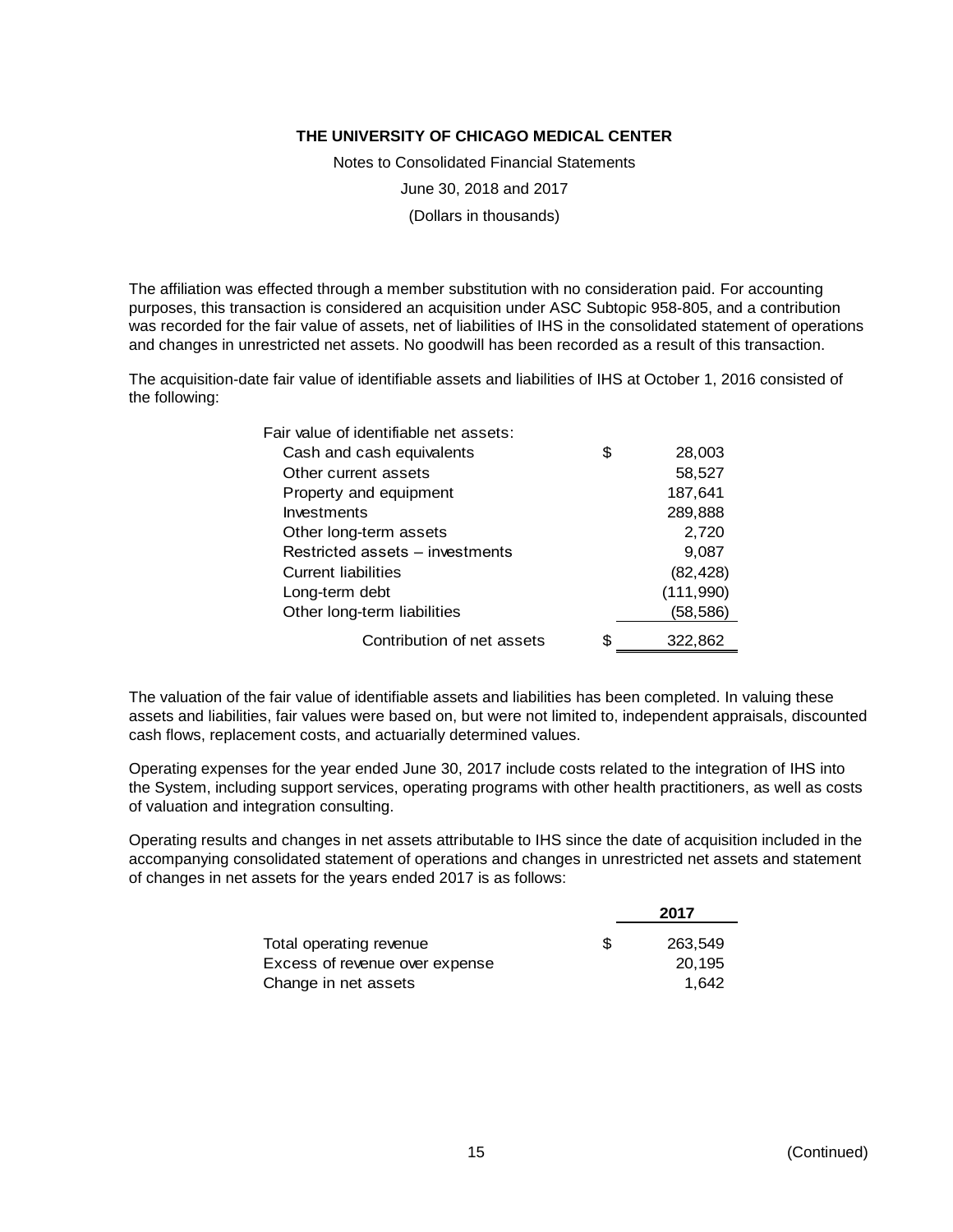Notes to Consolidated Financial Statements June 30, 2018 and 2017 (Dollars in thousands)

The unaudited supplemental pro forma operating results of UCMC as if the IHS affiliation had occurred on July 1, 2016 are as follows:

|                                              |   | Year ended    |
|----------------------------------------------|---|---------------|
|                                              |   | June 30, 2017 |
|                                              |   | (Unaudited)   |
| Total operating revenue                      | S | 2,092,155     |
| Operating income                             |   | 76.793        |
| Excess of revenue over expenses attributable |   |               |
| to UCMC and affiliates                       |   | 149.622       |

The pro forma information provided should not be construed to be indicative of UCMC's results of operations had the acquisition been consummated on July 1, 2016, and is not intended to project UCMC's results of operations for any future period.

### **(4) Agreements and Transactions with the University**

The affiliation agreement with the University provides, among other things, that all members of the medical staff will have academic appointments in the University. The affiliation agreement has an initial term of 40 years ending October 1, 2026 unless sooner terminated by mutual consent or as a result of a continuing breach of a material obligation therein or in the operating agreement. The affiliation agreement automatically renews for additional successive 10-year terms following expiration of the initial term, unless either party provides the other with at least two years' prior written notice of its election not to renew.

The operating agreement, as amended, provides, among other things, that the University gives UCMC the right to use and operate certain facilities. The operating agreement is coterminous with the affiliation agreement.

The Lease Agreements provide, among other things, that UCMC will lease from the University certain of the healthcare facilities and land that UCMC operates and occupies. The lease agreements are coterminous with the affiliation agreement.

UCMC purchases various services from the University, including certain employee benefits, utilities, security, telecommunications, and insurance. In addition, certain UCMC accounting records are maintained by the University. During the years ended June 30, 2018 and 2017, the University charged UCMC \$28,706 and \$30,014, respectively, for utilities, security, telecommunications, insurance, and overhead.

The University's Division of Biological Sciences provides physician services to UCMC. In 2018 and 2017, UCMC recorded \$252,587 and \$229,863, respectively, in expense related to these services.

UCMC's Board of Trustees adopted a plan of support under which it would provide annual net asset transfers to the University for support of academic programs in biology and medicine. All commitments under this plan are subject to the approval of UCMC's Board of Trustees and do not represent legally binding commitments until that approval. Unpaid portions of commitments approved by the UCMC Board of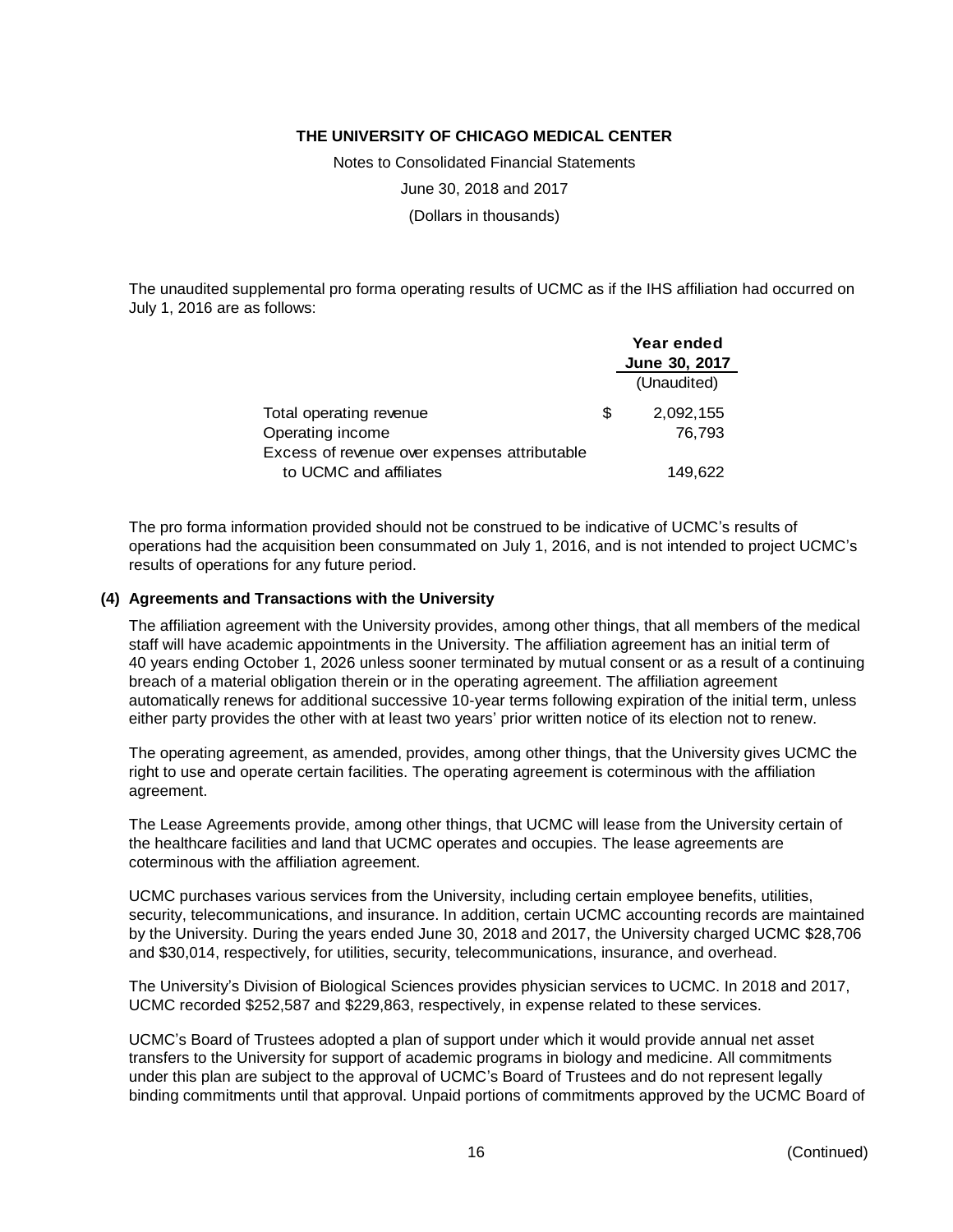Notes to Consolidated Financial Statements June 30, 2018 and 2017 (Dollars in thousands)

Trustees are reflected as current liabilities. UCMC recorded net asset transfers of \$71,750 in 2018 and 2017 for this support.

### **(5) Third-Party Reimbursement Programs**

The System follows the provisions of ASU No. 2011-07, *Presentation and Disclosure of Patient Service Revenue, Provision for Bad Debts, and the Allowance for Doubtful Accounts for Certain Health Care Entities*. ASU No. 2011-07 requires that entities that recognize significant amounts of patient service revenue at the time the services are rendered even though they do not assess the patient's ability to pay must present the provision for bad debts related to patient service revenue as a deduction from patient service revenue (net of contractual allowances and discounts) on their consolidated statements of operations and changes in unrestricted net assets. In addition, there are enhanced disclosures about the entity's policies for recognizing revenue and assessing bad debts. The ASU also requires disclosures of patient service revenue, as well as qualitative and quantitative information about changes in the allowance for doubtful accounts. The provision for doubtful accounts on the accompanying consolidated statements of operations and changes in unrestricted net assets for the years ended June 30, 2018 and 2017 has been presented on a separate line as a deduction from net patient service revenue (net of contractual allowances and discounts) to reflect the application of ASU No. 2011-07.

The System has agreements with third-party payors that provide for reimbursement at amounts different from their established rates. Estimated contractual adjustments arising under third-party reimbursement programs principally represent the differences between the System's billings at list price and the amounts reimbursed by Medicare, Blue Cross, and certain other contracted third-party payors; the difference between the System's billings at list price and the allocated cost of services provided to Medicaid patients; and any differences between estimated third-party reimbursement settlements for prior years and subsequent final settlements. A summary of the reimbursement methodologies with major third-party payors is as follows:

### *(a) Medicare*

The System is paid for various services rendered to Medicare program beneficiaries under prospectively determined rates. These rates vary according to patient classification systems that are based on clinical, diagnostic, and other factors. The prospectively determined rates are not subject to retroactive adjustment. The System's classification of patients under the prospective payment systems and the appropriateness of the patients' admissions are subject to validation reviews.

Other services rendered to Medicare beneficiaries are reimbursed based on a combination of prospectively determined rates and cost reimbursement methodologies. For the cost reimbursement, the System is reimbursed at a tentative rate with final settlement determined after submission of annual cost reports by the System and audits by the Medicare fiscal intermediary. UCMC's Medicare reimbursement reports through June 30, 2012 have been audited by the Medicare fiscal intermediary. CHHD's Medicare reimbursement reports through September 30, 2015 have been audited by the Medicare fiscal intermediary.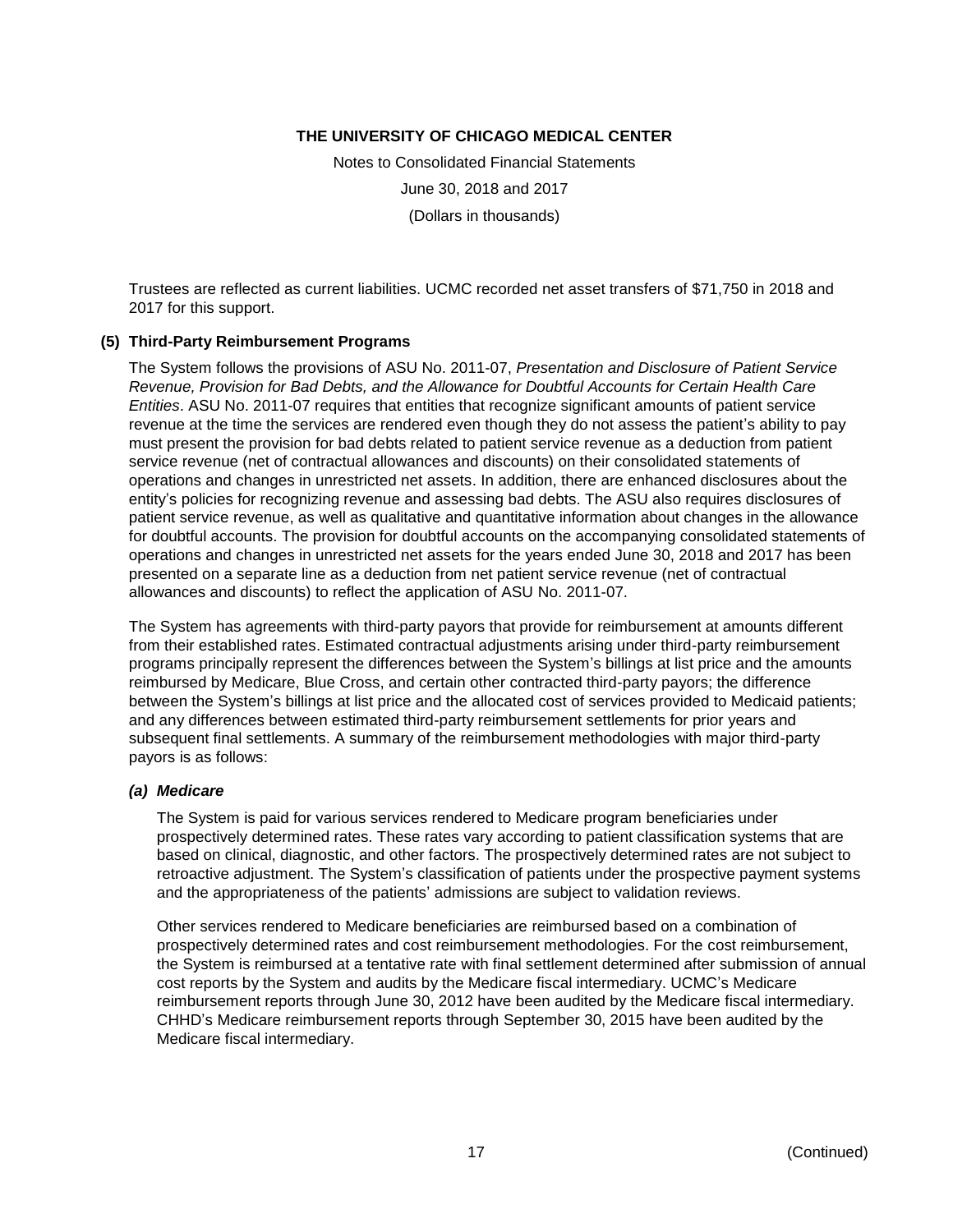Notes to Consolidated Financial Statements June 30, 2018 and 2017 (Dollars in thousands)

### *(b) Medicaid*

The System is paid for inpatient acute care services rendered to Medicaid program beneficiaries under prospectively determined rates-per-discharge. For inpatient acute care services, payment rates vary according to a patient classification system that is based on clinical, diagnostic, and other factors. Medicaid outpatient services are reimbursed based on fee schedules. Medicaid reimbursement methodologies may be subject to periodic adjustment, as well as to changes in existing payment levels and rates, based on the amount of funding available to the State of Illinois Medicaid program and any such changes could have a significant effect on the System's revenue.

#### *(c) Blue Cross*

The System also participates as a provider of healthcare services under reimbursement agreements with Blue Cross under its indemnity program. The provisions of the agreements stipulate that services will be reimbursed at a tentative reimbursement rate and that final reimbursement for these services is determined after the submission of an annual cost report by the System and a review by Blue Cross. UCMC's Blue Cross reimbursement reports for 2016 and prior years have been reviewed by Blue Cross. CHHD's Blue Cross reimbursement reports for September 30, 2015, and prior years have been reviewed by Blue Cross.

#### *(d) Other*

The System has also entered into payment agreements with certain commercial insurance carriers, health maintenance organizations, and preferred provider organizations. The basis for payment under these agreements is negotiated by the System and includes prospectively determined rates-per-discharge, discounts from established charges, and prospectively determined per diem rates.

Accruals for settlements with third-party payors are made based on estimates of amounts to be received or paid under the terms of the respective contracts and related settlement principles and regulations of the federal Medicare program, the Illinois Medicaid program, and the Blue Cross Plan of Illinois.

Patients' accounts receivable are reduced by an allowance for uncollectible accounts. In evaluating the collectibility of patients' accounts receivable, the System analyzes its past history and identifies trends for each of its major payor sources of revenue to estimate the appropriate allowance for uncollectible accounts and provision for uncollectible accounts receivable. Management regularly reviews data about these major payor sources of revenue in evaluating the sufficiency of the allowance for uncollectible accounts. For receivables associated with services provided to patients who have third-party coverage, the System analyzes contractually due amounts and provides an allowance for uncollectible accounts and a provision for accounts receivable, if necessary. For receivables associated with patient responsibility (which includes both patients without insurance and patients with deductible and copayment balances due for which third-party coverage exists for part of the bill), the patients are screened against the System's charity care policy. For any remaining patient responsibility balance, the System records a provision for uncollectible accounts receivable in the period of service on the basis of its past experience, which indicates that many patients are unable or unwilling to pay the portion of their bill for which they are financially responsible. The difference between the standard rates (or the discounted rates if negotiated) and the amounts actually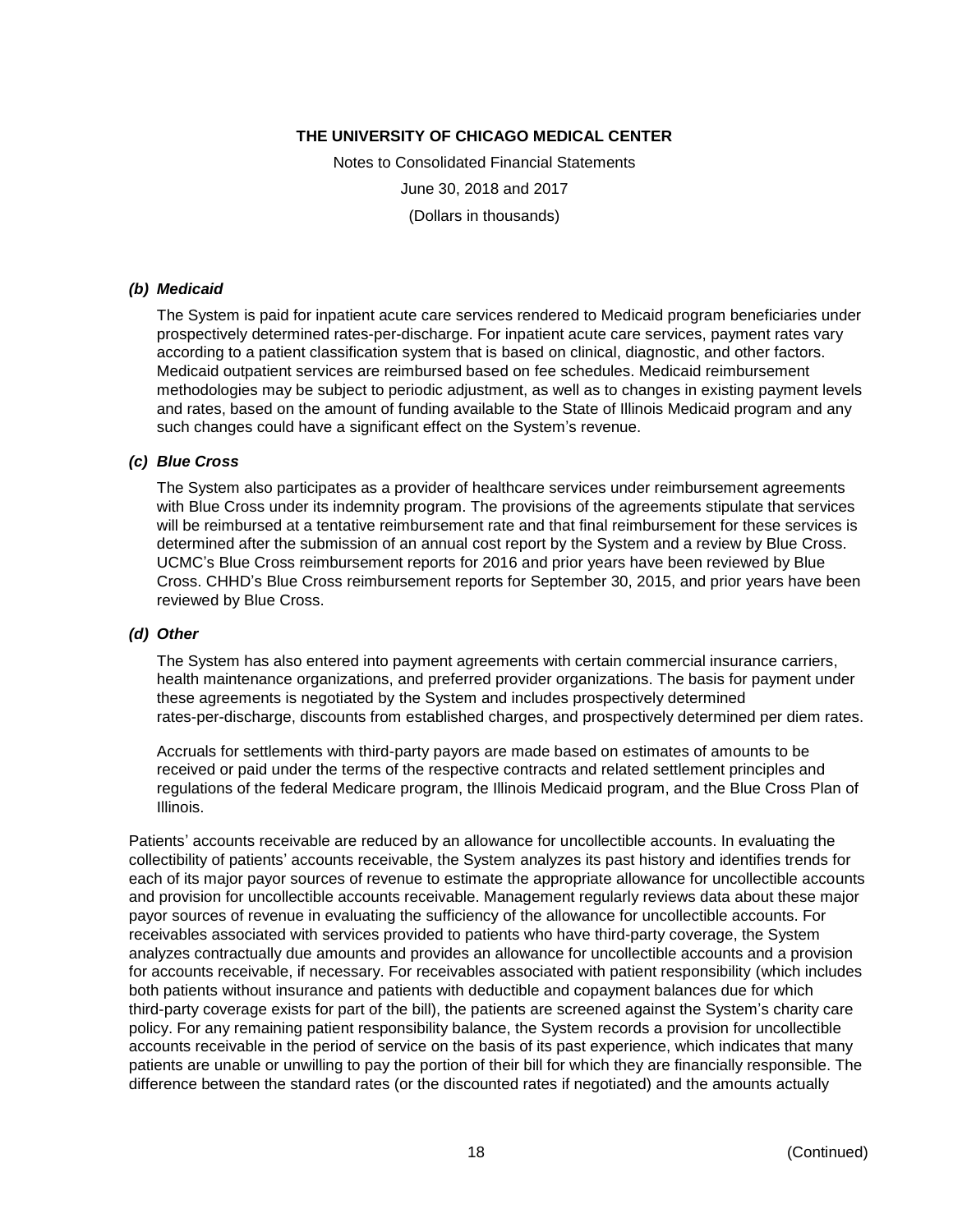Notes to Consolidated Financial Statements June 30, 2018 and 2017 (Dollars in thousands)

collected after all reasonable collection efforts have been exhausted is charged off against the allowance for uncollectible accounts.

The System's allowance for uncollectible accounts, which includes uninsured patients, residual copayments, and deductibles for which managed care has already paid, and certain aged Medicaid and Medicaid managed care accounts receivable, increased from 24.6% of accounts receivable at June 30, 2017 to 28.0% of accounts receivable at June 30, 2018. Gross write-offs increased from approximately \$210,841 in fiscal year 2017 to \$249,734 in fiscal year 2018.

Patient service revenue, net of contractual allowances and discounts (but before the provision for uncollectible accounts), recognized in the period from these major payor sources are as follows:

|                                                  | 2018          | 2017      |
|--------------------------------------------------|---------------|-----------|
| Medicare                                         | \$<br>563,088 | 493,691   |
| Medicaid                                         | 386,001       | 391,528   |
| Managed care                                     | 1,146,309     | 1,082,368 |
| Patients and other                               | 87,613        | 41,972    |
| Net patient service revenue before provision for |               |           |
| doubtful accounts                                | 2,183,011     | 2,009,559 |

The System grants credit without collateral to its patients, most of whom are local residents and are insured under third-party payor agreements. The mix of receivables from patients and third-party payors as of June 30, 2018 and 2017 are as follows:

|                    | 2018   | 2017   |
|--------------------|--------|--------|
| Medicare           | 18.2%  | 17.7%  |
| Medicaid           | 28.5   | 30.0   |
| Managed care       | 50.5   | 48.4   |
| Patients and other | 2.8    | 3.9    |
|                    | 100.0% | 100.0% |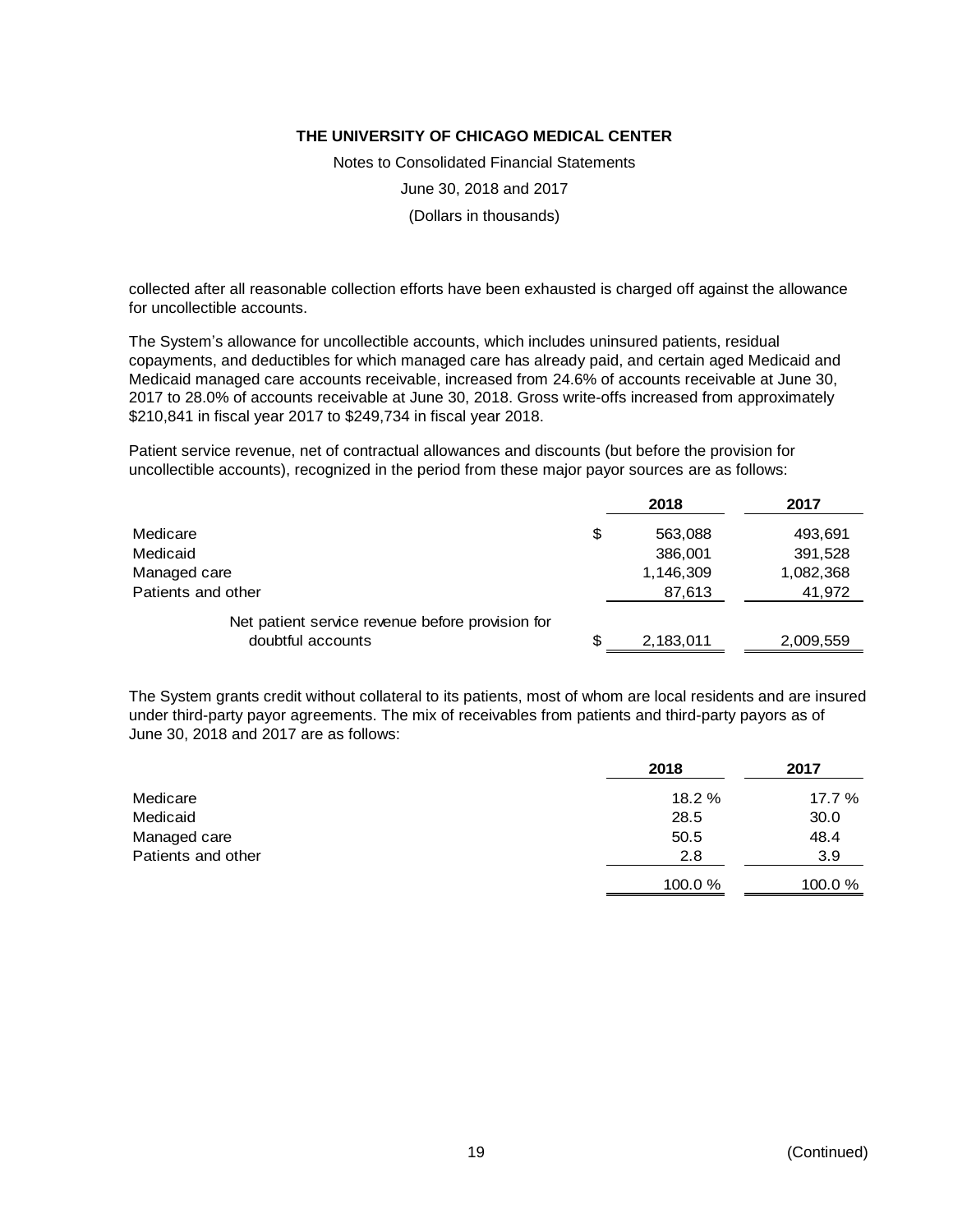Notes to Consolidated Financial Statements

June 30, 2018 and 2017

(Dollars in thousands)

A summary of the System's utilization percentages based upon gross patient service revenue is as follows:

|                    | 2018   | 2017   |
|--------------------|--------|--------|
| Medicare           | 39.0%  | 38.3%  |
| Medicaid           | 23.1   | 23.5   |
| Managed care       | 35.4   | 36.5   |
| Patients and other | 2.5    | 1.7    |
|                    | 100.0% | 100.0% |

#### **(6) Community Benefits**

The following is a summary of the System's unreimbursed cost of providing care, as defined under its Financial Assistance Policy, along with the unreimbursed cost of government sponsored indigent healthcare programs, unreimbursed cost to support education, clinical research, and other community programs for the years ended June 30, 2018 and 2017:

|                                                             |    | Year ended June 30 |         |  |
|-------------------------------------------------------------|----|--------------------|---------|--|
|                                                             |    | 2018               | 2017    |  |
| Uncompensated care:                                         |    |                    |         |  |
| Medicaid sponsored indigent healthcare                      | \$ | 100,417            | 72,905  |  |
| Medicare sponsored indigent healthcare - cost report        |    | 150,818            | 118,486 |  |
| Medicare sponsored indigent healthcare - physician services |    | 2,703              | 37,323  |  |
| Total uncompensated care                                    |    | 253,938            | 228,714 |  |
| Charity care                                                |    | 26,967             | 27,199  |  |
|                                                             |    | 280,905            | 255,913 |  |
| Unreimbursed education and research:                        |    |                    |         |  |
| Education (unaudited)                                       |    | 70,983             | 71,044  |  |
| Research (unaudited)                                        |    | 48,000             | 48,000  |  |
| Total unreimbursed education and research                   |    | 118,983            | 119,044 |  |
| Total community benefits                                    | S. | 399,888            | 374,957 |  |

The System determines the costs associated with providing charity care by aggregating the applicable direct and indirect costs, including salaries, wages and benefits, supplies, and other operating expenses, based on data from its costing system to determine a cost-to-charge ratio. The cost to charge ratio is applied to the charity care charge to calculate the charity care amount reported above. The System has not amended its financial assistance policies in 2018.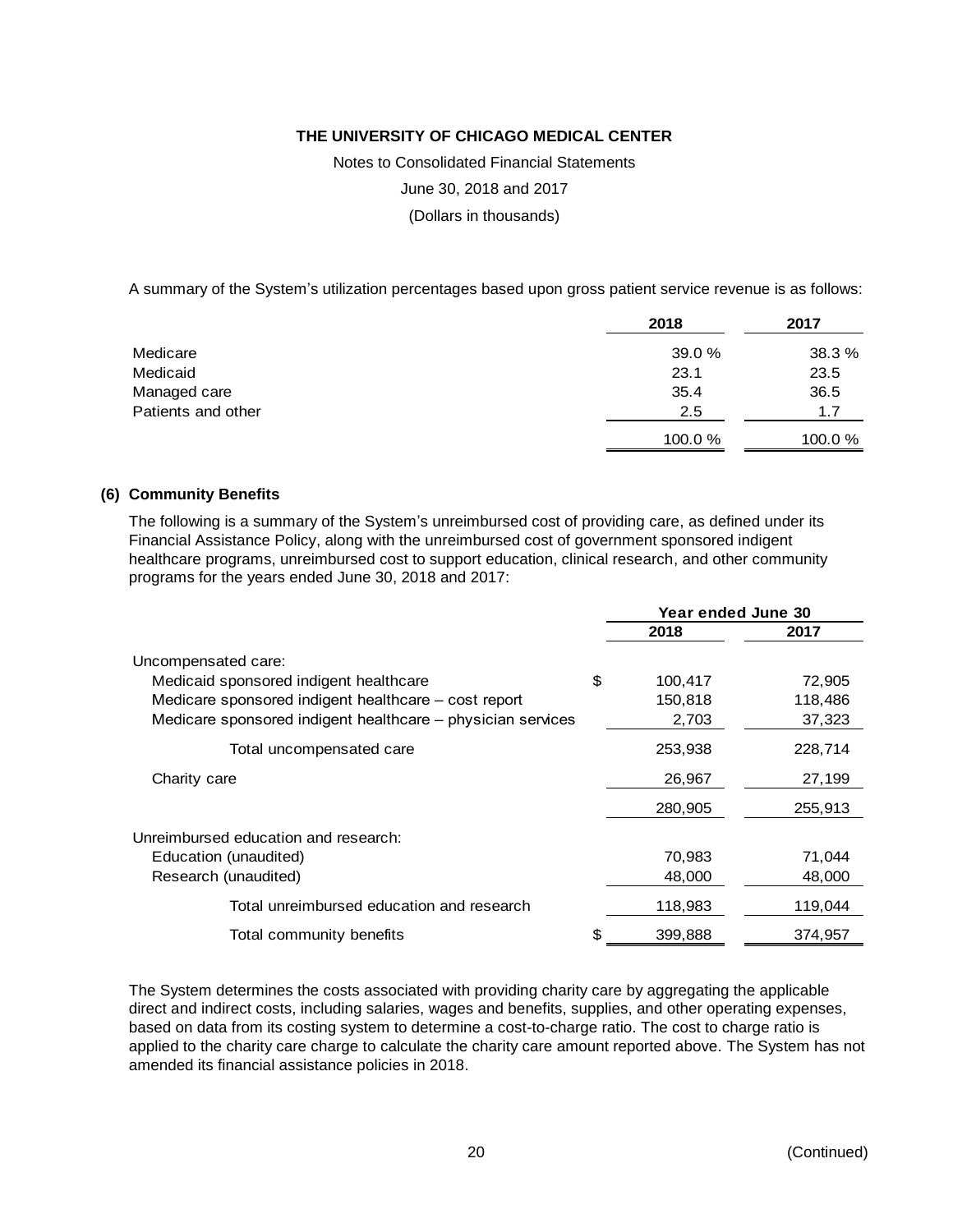Notes to Consolidated Financial Statements

June 30, 2018 and 2017

(Dollars in thousands)

#### **(7) Investments Limited as to Use**

The composition of investments limited as to use is as follows at June 30 2018 and 2017:

|                                    | <b>Separately</b><br>invested | <b>TRIP</b> | Other  | <b>Total</b> | 2017      |
|------------------------------------|-------------------------------|-------------|--------|--------------|-----------|
| Investments carried at fair value: |                               |             |        |              |           |
| Cash equivalents                   | \$<br>984                     | 11,446      | 498    | 12,928       | 46,740    |
| Global public equities             | 107,869                       | 238,400     |        | 346,269      | 307,755   |
| Private debt                       |                               | 41,107      |        | 41,107       | 37,896    |
| Private equity:                    |                               |             |        |              |           |
| U.S. venture capital               | 6,451                         | 48,056      |        | 54,507       | 132,113   |
| U.S. corporate finance             |                               | 31,321      |        | 31,321       | 30,516    |
| International                      | 114                           | 54,214      |        | 54,328       | 44,776    |
| Real assets:                       |                               |             |        |              |           |
| Real estate                        |                               | 55,485      |        | 55,485       | 61,884    |
| Natural resources                  |                               | 67,378      |        | 67,378       | 57,826    |
| Absolute return:                   |                               |             |        |              |           |
| Equity oriented                    |                               | 90,477      |        | 90,477       | 76,486    |
| Global macro/relative value        |                               | 52,934      |        | 52,934       | 51,259    |
| Multistrategy                      |                               | 67,111      |        | 67,111       | 60,244    |
| Credit-oriented                    |                               | 50,245      |        | 50,245       | 43,409    |
| Protection-oriented                |                               | 16,816      |        | 16,816       | 14,041    |
| Fixed income:                      |                               |             |        |              |           |
| U.S. Treasuries, including TIPS    |                               | 55,883      |        | 55,883       | 47,810    |
| Other fixed income                 | 164,949                       |             |        | 164,949      | 155,781   |
| Beneficial interests in trust      |                               |             | 9,316  | 9,316        | 9,284     |
| Funds in trust                     |                               |             | 38,231 | 38,231       | 45,760    |
| Total investments                  | \$<br>280,367                 | 880,873     | 48,045 | 1,209,285    | 1,223,580 |

Investments classified as other consist of construction and debt proceeds to pay interest, donor restricted investments in beneficial interests in trusts, workers' compensation, self-insurance, and trustee-held funds. Investments limited as to use are classified as current assets to the extent they are available to meet current liabilities. Investments are presented in the consolidated financial statements as follows:

|                                                  | 2018      | 2017      |
|--------------------------------------------------|-----------|-----------|
| Current portion of investments limited to use    | 8.872     | 20,608    |
| Investments limited to use, less current portion | 1,200,413 | 1,202,972 |
| Total investments limited to use                 | 1,209,285 | 1,223,580 |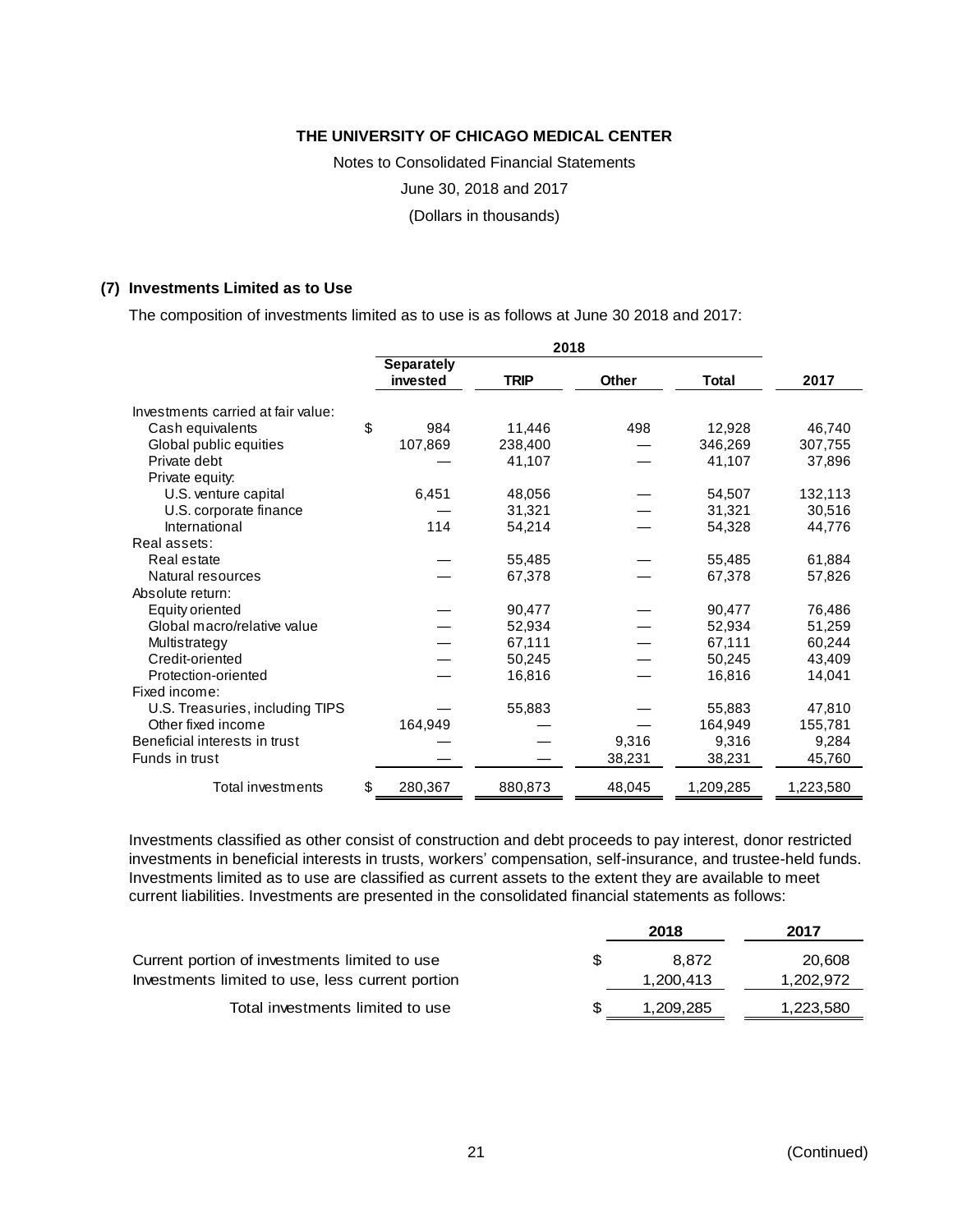Notes to Consolidated Financial Statements June 30, 2018 and 2017

(Dollars in thousands)

A summary of investments limited as to use for the years ended June 30 is as follows:

|                                   |    | <b>UCMC</b> | <b>CHHD</b> | Total     | 2017      |
|-----------------------------------|----|-------------|-------------|-----------|-----------|
| Investments limited as to use:    |    |             |             |           |           |
| By the board for capital          |    |             |             |           |           |
| improvements/restrictions         |    |             |             |           |           |
| by donors                         | \$ | 218,382     | 77,453      | 295,835   | 415,271   |
| Funds held by custodian/trustee   |    |             |             |           |           |
| under indenture agreements        |    | 164         |             | 164       | 2,428     |
| Funds held by trustee for         |    |             |             |           |           |
| self-insurance                    |    | 7,468       | 24,945      | 32,413    | 21,647    |
| Collateral for interest rate swap |    |             |             |           | 14.200    |
| <b>TRIP</b> investments           |    | 687,795     | 193,078     | 880,873   | 770.034   |
| Total investments                 |    |             |             |           |           |
| limited to use                    | \$ | 913,809     | 295,476     | 1,209,285 | 1,223,580 |

The composition of net investment income is as follows for the years ended June 30:

|                                                              |    | <b>UCMC</b> | <b>CHHD</b> | Total  | 2017   |
|--------------------------------------------------------------|----|-------------|-------------|--------|--------|
| Interest and dividend income, net<br>Realized gains on sales | S  | 10,748      | 3,142       | 13.890 | 14,391 |
| of securities, net<br>Unrealized gains (losses) on           |    | 32.047      | 20.110      | 52.157 | 56.460 |
| securities, net                                              |    | 5,917       | (6, 461)    | (544)  | 18,303 |
|                                                              | \$ | 48,712      | 16,791      | 65,503 | 89,154 |

Outside of TRIP, UCMC also invests in private equity limited partnerships. As of June 30, 2018, UCMC has commitments of \$34,200 remaining to fund private equity limited partnerships.

### *Fair Value of Financial Instruments*

The overall investment objective of the System is to invest its assets in a prudent manner that will achieve a long-term rate of return sufficient to fund a portion of its annual operating activities and increase investment value after inflation. The System diversifies its investments among various asset classes incorporating multiple strategies and external investment managers, including the University Investment Office. Major investment decisions for investments held in TRIP and managed by the University are authorized by the University Board of Trustee's Investment Committee, which oversees the University's investment program in accordance with established guidelines.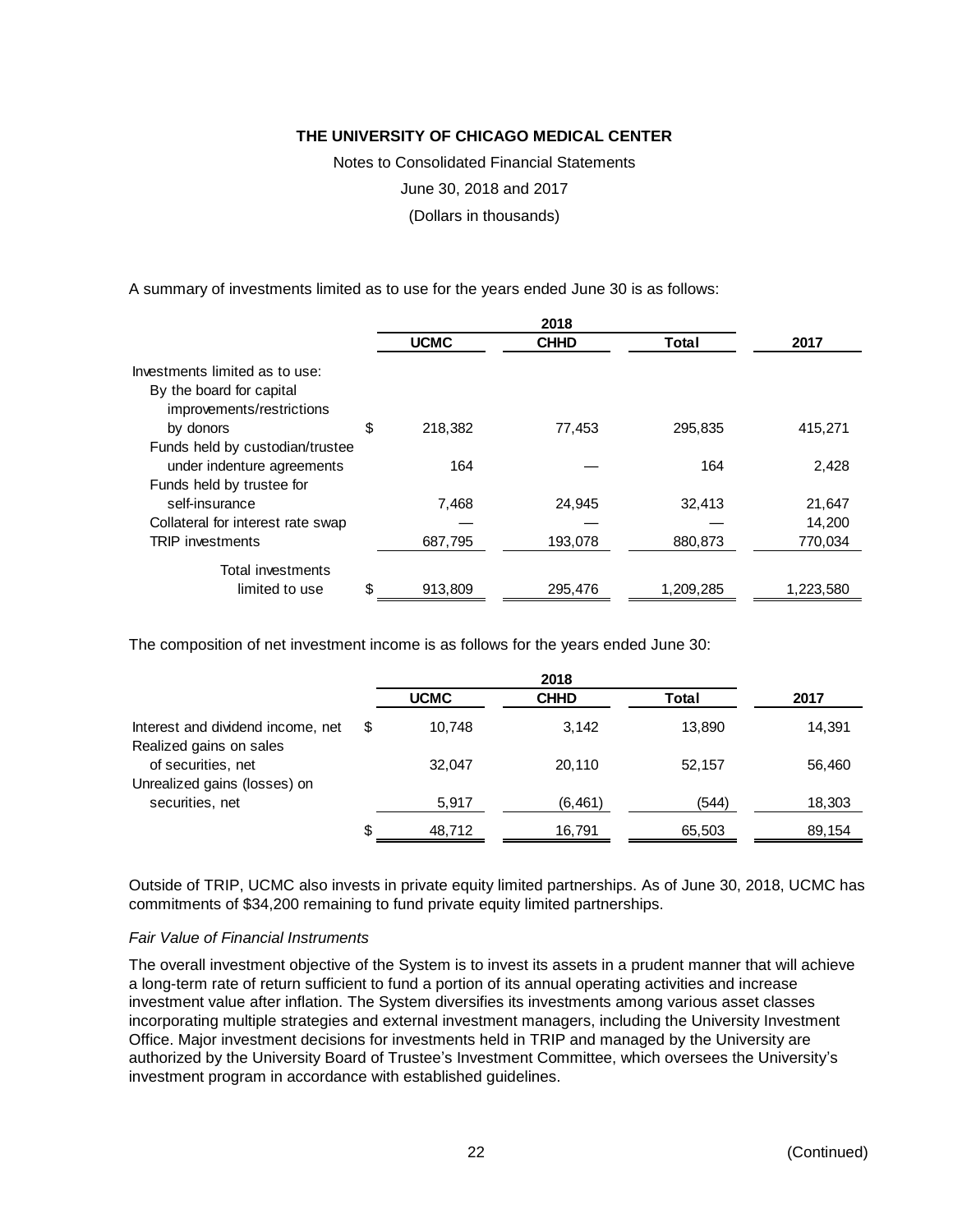Notes to Consolidated Financial Statements June 30, 2018 and 2017 (Dollars in thousands)

The carrying amount reported in the consolidated statements of financial position for the following approximates fair value because of the short maturities of these instruments: cash and cash equivalents, accounts payable and accrued expenses, and estimated payables under third-party reimbursement programs. Cash equivalent investments include cash equivalents and fixed-income investments, with maturities of less than one year, which are valued based on quoted market prices in active markets. The majority of these investments are held in U.S. money market accounts. Global public equity investments consist of separate accounts, commingled funds with liquidity ranging from daily to monthly, and limited partnerships. Securities held in separate accounts and daily traded commingled funds are generally valued based on quoted market prices in active markets. Commingled funds with monthly liquidity are valued based on independently determined NAV. Limited partnership interests in equity-oriented funds are valued based upon NAV provided by external fund managers.

Investments in private debt, private equity, real estate, and natural resources are in the form of limited partnership interests, which typically invest in private securities for which there is no readily determinable market value. In these cases, market value is determined by external managers based on a combination of discounted cash flow analysis, industry comparables, and outside appraisals. Where private equity, real estate, and natural resources managers hold publicly traded securities, these securities are generally valued based on market prices. The value of the limited partnership interests is held at the manager's reported NAV, unless information becomes available indicating the reported NAV may require adjustment. The methods used by managers to assess the NAV of these external investments vary by asset class. The University's Investment Office monitors the valuation methodologies and practices of managers on behalf of the System.

The absolute return portfolio comprises investments of limited partnership interests in hedge funds and drawdown private equity style partnerships whose managers have the authority to invest in various asset classes at their discretion, including the ability to invest long and short. The majority of the underlying holdings are marketable securities. The remainder of the underlying holdings is held in marketable securities that trade infrequently or in private investments, which are valued by the manager on the basis of an appraised value, discounted cash flow, industry comparables, or some other method. Most hedge funds that hold illiquid investments designate them in special side pockets, which are subject to special restrictions on redemption.

Fixed-income investments consist of directly held actively traded treasuries, separately managed accounts, commingled funds, and bond mutual funds that hold securities, the majority of which have maturities greater than one year. These are valued based on quoted market prices in active markets.

Beneficial interests in trusts represent restricted investments that are assets held by third-party trustees for beneficial interests in perpetual trusts, comprising equities, fixed-income securities, and money market funds.

Funds in trust investments consist primarily of project construction funds and workers' compensation trust funds. Funds in trust comprise 4% cash and cash equivalents, 88% fixed income investments and 8% equity investments at June 30, 2018 and comprised 4% cash and cash equivalents, 62% fixed income investments, and 34% equity investments at June 30, 2017.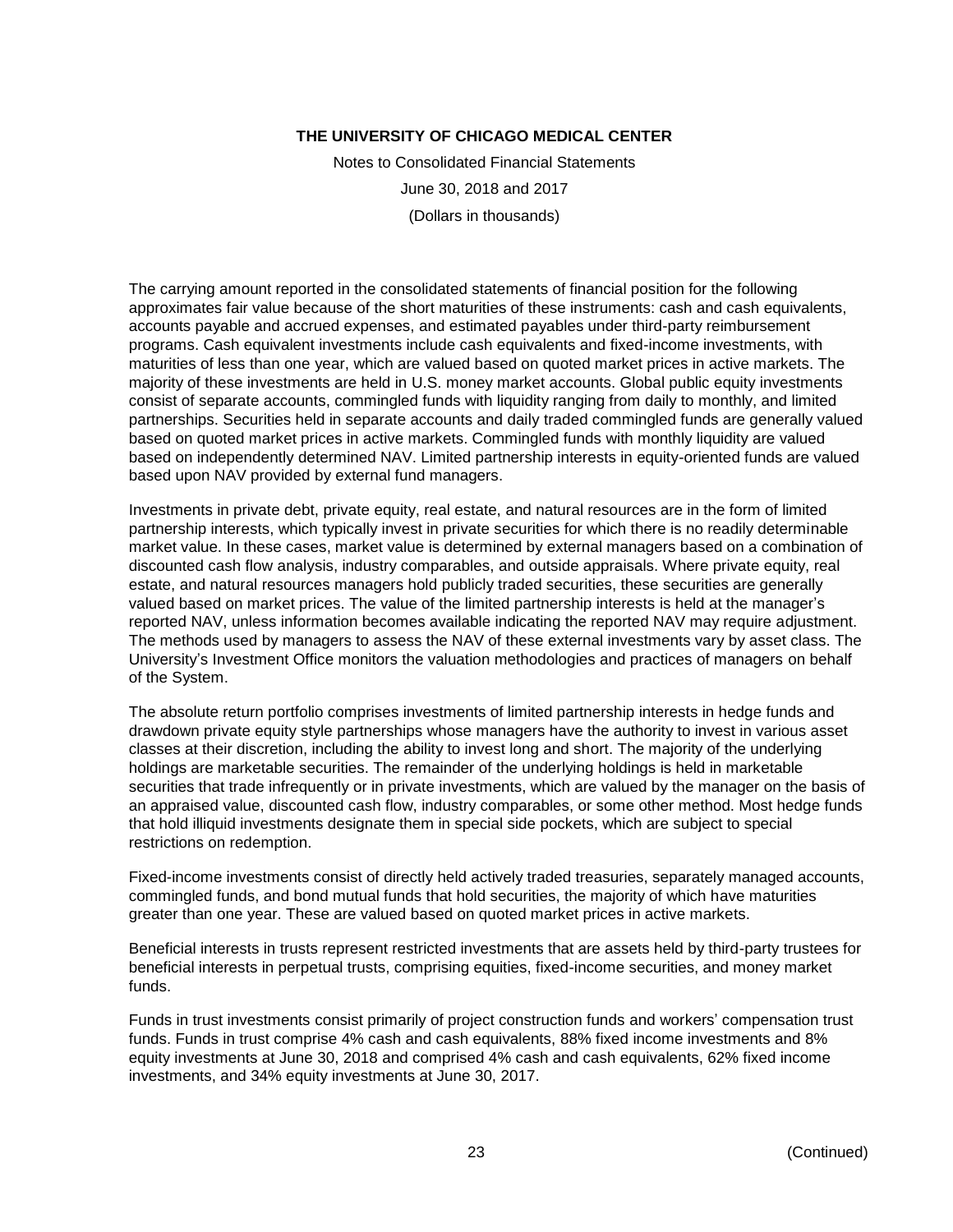Notes to Consolidated Financial Statements

June 30, 2018 and 2017

(Dollars in thousands)

The System believes that the reported amount of its investments is a reasonable estimate of fair value as of June 30, 2018 and 2017. Because of the inherent uncertainties of valuation, these estimated fair values may differ significantly from values that would have been used had a ready market existed. Assets and liabilities recorded at fair value as of June 30, 2018 and 2017 were as follows:

| <b>Assets</b>                 | Quoted<br>prices in<br>active<br>markets<br>(Level 1) | Significant<br>other<br>observable<br>inputs<br>(Level 2) | Significant<br>unobservable<br>inputs<br>(Level 3) | 2018<br><b>Total</b><br>fair value |
|-------------------------------|-------------------------------------------------------|-----------------------------------------------------------|----------------------------------------------------|------------------------------------|
| Cash and cash equivalents     | \$<br>211,751                                         |                                                           |                                                    | 211,751                            |
| Investments:                  |                                                       |                                                           |                                                    |                                    |
| Cash equivalents              | 12,928                                                |                                                           |                                                    | 12,928                             |
| Global public equities        | 173,926                                               | 13,549                                                    |                                                    | 187,475                            |
| Private equity - U.S.         |                                                       |                                                           |                                                    |                                    |
| Venture Capital               | 5,613                                                 |                                                           |                                                    | 5,613                              |
| Real assets:                  |                                                       |                                                           |                                                    |                                    |
| Real estate                   | 14,533                                                |                                                           |                                                    | 14,533                             |
| Natural resources             | 9,326                                                 |                                                           |                                                    | 9,326                              |
| Absolute return:              |                                                       |                                                           |                                                    |                                    |
| Global macro/relative value   | 9,239                                                 | 2,997                                                     |                                                    | 12,236                             |
| Fixed income:                 |                                                       |                                                           |                                                    |                                    |
| U.S. Treasuries,              |                                                       |                                                           |                                                    |                                    |
| including TIPS                | 55,883                                                |                                                           |                                                    | 55,883                             |
| Other fixed income            | 164,949                                               |                                                           |                                                    | 164,949                            |
| <b>Restricted investments</b> |                                                       |                                                           | 9,316                                              | 9,316                              |
| Funds in trust                | 7,632                                                 | 30,599                                                    |                                                    | 38,231                             |
| Investments measured at net   |                                                       |                                                           |                                                    |                                    |
| asset value <sup>1</sup>      |                                                       |                                                           |                                                    | 698,795                            |
| Total investments at          |                                                       |                                                           |                                                    |                                    |
| fair value                    | 665,780                                               | 47,145                                                    | 9,316                                              | 1,421,036                          |
| Other assets                  | 6,590                                                 |                                                           |                                                    | 6,590                              |
| Total assets at               |                                                       |                                                           |                                                    |                                    |
| fair value                    | \$<br>672,370                                         | 47,145                                                    | 9,316                                              | 1,427,626                          |
|                               |                                                       |                                                           |                                                    |                                    |
| <b>Liabilities</b>            |                                                       |                                                           |                                                    |                                    |
| Interest rate swap payable    | \$                                                    | 104,412                                                   |                                                    | 104,412                            |
| Total liabilities at          |                                                       |                                                           |                                                    |                                    |
| fair value                    | \$                                                    | 104,412                                                   |                                                    | 104,412                            |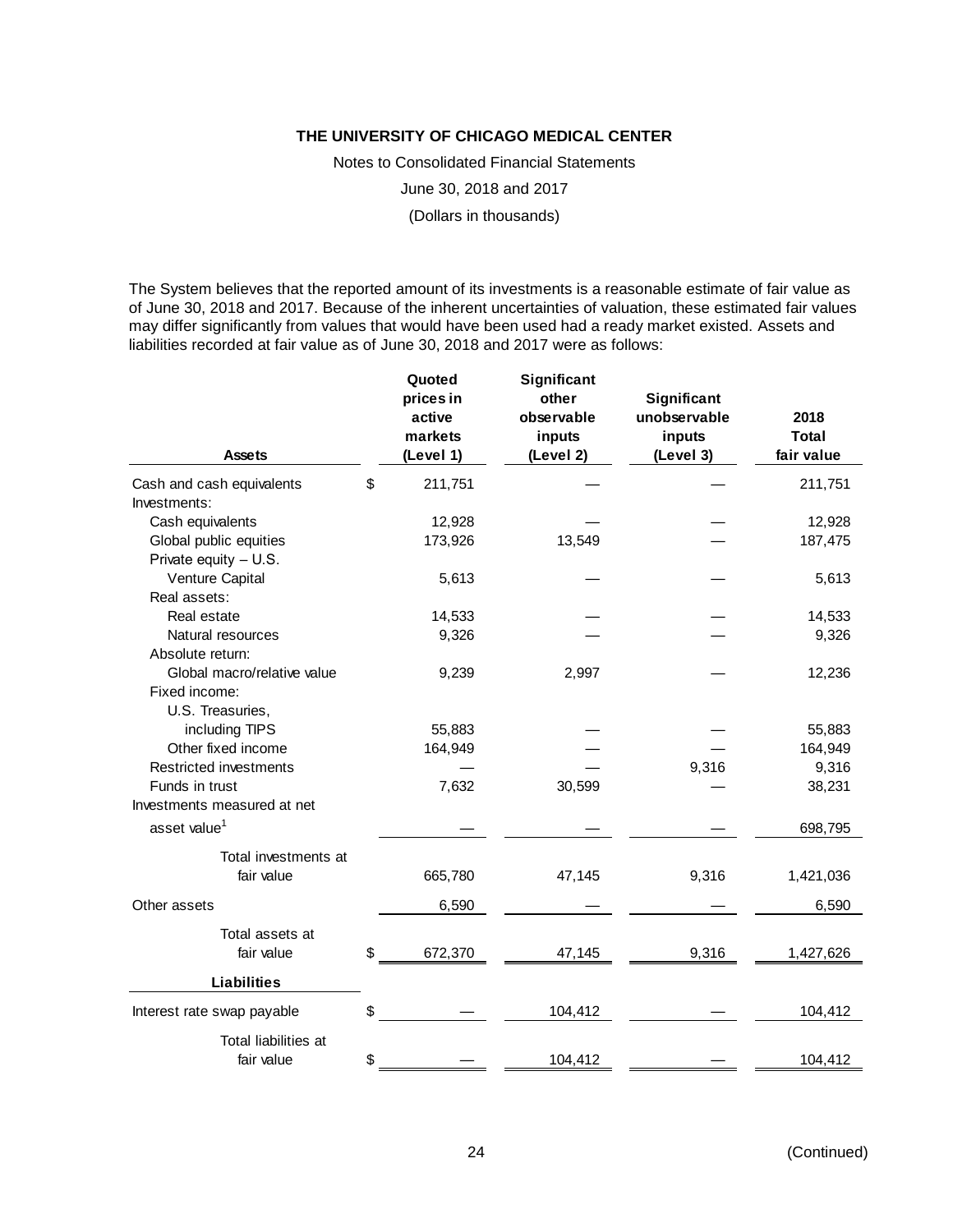Notes to Consolidated Financial Statements

June 30, 2018 and 2017

(Dollars in thousands)

| <b>Assets</b>                 | Quoted<br>prices in<br>active<br>markets<br>(Level 1) | Significant<br>other<br>observable<br>inputs<br>(Level 2) | Significant<br>unobservable<br>inputs<br>(Level 3) | 2017<br><b>Total</b><br>fair value |
|-------------------------------|-------------------------------------------------------|-----------------------------------------------------------|----------------------------------------------------|------------------------------------|
| Cash and cash equivalents     | \$<br>37,446                                          |                                                           |                                                    | 37,446                             |
| Investments:                  |                                                       |                                                           |                                                    |                                    |
| Cash equivalents              | 46,742                                                |                                                           |                                                    | 46,742                             |
| Global public equities        | 130,742                                               | 4,470                                                     |                                                    | 135,212                            |
| Private equity - U.S.         |                                                       |                                                           |                                                    |                                    |
| Venture Capital               |                                                       |                                                           |                                                    |                                    |
| Real assets:                  |                                                       |                                                           |                                                    |                                    |
| Real estate                   | 8,419                                                 |                                                           |                                                    | 8,419                              |
| Natural resources             | 4,861                                                 |                                                           |                                                    | 4,861                              |
| Absolute return:              |                                                       |                                                           |                                                    |                                    |
| Equity oriented               |                                                       |                                                           |                                                    |                                    |
| Global macro/relative value   | 8,312                                                 | 2,760                                                     |                                                    | 11,072                             |
| Fixed income:                 |                                                       |                                                           |                                                    |                                    |
| U.S. Treasuries,              |                                                       |                                                           |                                                    |                                    |
| including TIPS                | 47,810                                                |                                                           |                                                    | 47,810                             |
| Other fixed income            | 119,634                                               |                                                           |                                                    | 119,634                            |
| <b>Restricted investments</b> |                                                       |                                                           | 9,284                                              | 9,284                              |
| Funds in trust                | 25,390                                                | 20,370                                                    |                                                    | 45,760                             |
| Investments measured at net   |                                                       |                                                           |                                                    |                                    |
| asset value <sup>1</sup>      |                                                       |                                                           |                                                    | 794,786                            |
| Total investments at          |                                                       |                                                           |                                                    |                                    |
| fair value                    | 429,356                                               | 27,600                                                    | 9,284                                              | 1,261,026                          |
| Other assets                  | 6,587                                                 |                                                           |                                                    | 6,587                              |
| Total assets at               |                                                       |                                                           |                                                    |                                    |
| fair value                    | \$<br>435,943                                         | 27,600                                                    | 9,284                                              | 1,267,613                          |
|                               |                                                       |                                                           |                                                    |                                    |
| <b>Liabilities</b>            |                                                       |                                                           |                                                    |                                    |
| Interest rate swap payable    | \$                                                    | 129,450                                                   |                                                    | 129,450                            |
| Total liabilities at          |                                                       |                                                           |                                                    |                                    |
| fair value                    | \$                                                    | 129,450                                                   |                                                    | 129,450                            |

<sup>1</sup> Certain investments that are measured at fair value using the NAV per share (or its equivalent) practical expedient have not been categorized in the fair value hierarchy. The fair value amounts presented in this table are intended to permit reconciliation of the fair value hierarchy to the amounts presented in the balance sheets.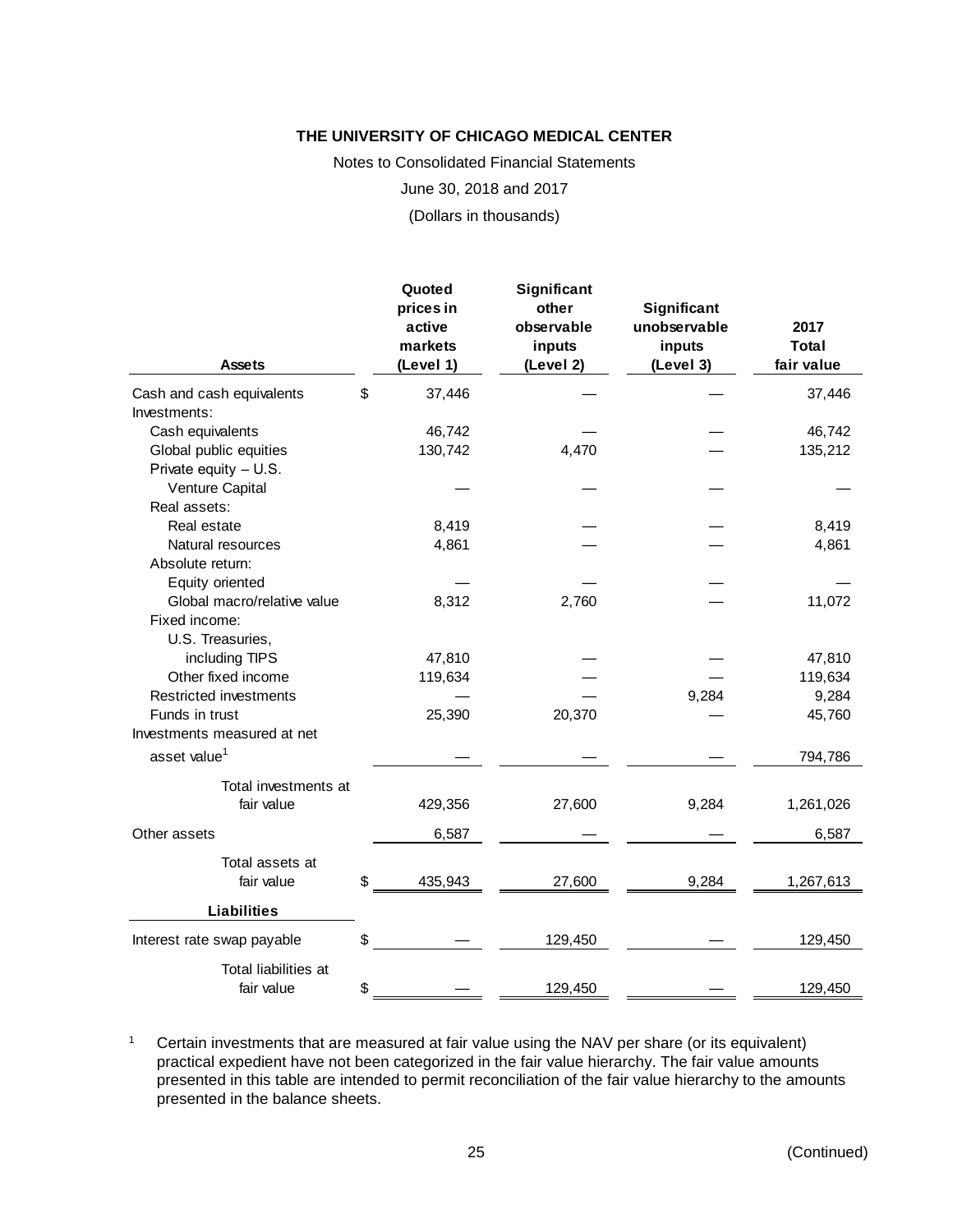Notes to Consolidated Financial Statements June 30, 2018 and 2017 (Dollars in thousands)

During 2018, there were no transfers between investment Levels 1 and 2 or between Levels 2 and 3. The interest rate swap arrangement has inputs, which can generally be corroborated by market data and is therefore classified within Level 2.

The following table presents activity for the year ended June 30, 2018 for assets measured at fair value using unobservable inputs classified in Level 3:

|                                                                    |   | Level 3<br>rollforward |  |  |
|--------------------------------------------------------------------|---|------------------------|--|--|
| Beginning fair value<br>Change in unrealized gains and losses, net | S | 9,284<br>32            |  |  |
| Ending fair value                                                  |   | 9,316                  |  |  |

In addition, investment securities are exposed to various risks, such as interest rate, credit, and overall market volatility. Due to the level of risk associated with certain investment securities, it is reasonably possible that changes in the values of the System's investments could occur in the next term and that such changes could materially affect the amounts reported in the consolidated financial statements. The methods described above may produce a fair value calculation that may not be indicative of net realizable value or reflective of future fair values. Furthermore, while the System believes its valuation methods are appropriate and consistent with other market participants, the use of different methodologies or assumptions to determine the fair value of certain financial instruments could result in a different estimate of fair value at the reporting date.

The significant unobservable inputs used in the fair value measurement of the System's long-lived partnership investments include a combination of cost, discounted cash flow analysis, industry comparables, and outside appraisals. Significant changes in any inputs used by investment managers in determining NAVs in isolation would result in a significant changes in fair value measurement.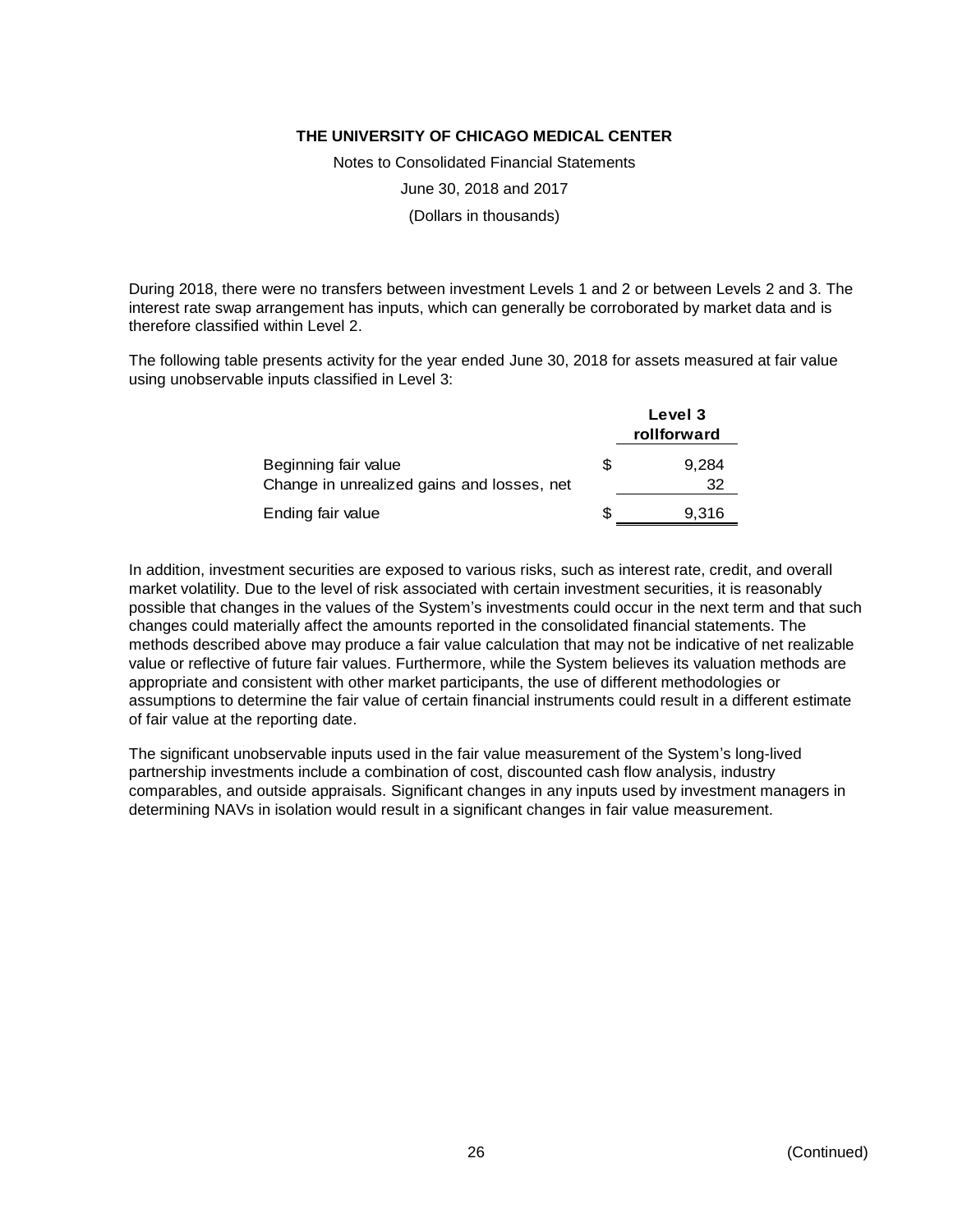Notes to Consolidated Financial Statements

June 30, 2018 and 2017

(Dollars in thousands)

The System has made investments in various long-lived partnerships and, in other cases, has entered into contractual agreements that may limit its ability to initiate redemptions due to notice periods, lockups, and gates. Details on typical redemption terms by asset class and type of investment are provided below:

|                                                                               | Remaining<br>life           | <b>Redemption terms</b>                                                                                        | <b>Redemption restrictions</b><br>and terms                                                                                                  |
|-------------------------------------------------------------------------------|-----------------------------|----------------------------------------------------------------------------------------------------------------|----------------------------------------------------------------------------------------------------------------------------------------------|
| Cash                                                                          | N/A                         | Daily                                                                                                          | None                                                                                                                                         |
| Global public equities:<br>Commingled funds                                   | N/A                         | Daily to triennial with notice<br>periods of 2 to 180 days                                                     | Lock-up provisions for up to 3 years;<br>some investments have a portion<br>of capital held in side pockets<br>with no redemptions permitted |
| Partnerships                                                                  | N/A                         | Monthly to biennial with notice<br>periods of 7 to 90 days                                                     | Lock-up provisions for up to 4 years;<br>some investments have a portion<br>of capital held in side pockets<br>with no redemptions permitted |
| Separate accounts                                                             | N/A                         | Daily with notice periods of<br>1 to 7 days                                                                    | Lock-up provisions ranging for up to<br>1 year                                                                                               |
| Private debt:<br>Drawdown partnerships<br>Partnerships                        | 1 to 11 years<br>N/A        | Redemptions not permitted<br>Redemptions not permitted                                                         | N/A<br>Capital held in side pockets with no<br>redemptions permitted                                                                         |
| Mutual bond and equity<br>funds                                               | N/A                         | Daily to monthly with notice<br>periods of 1 to 30 days                                                        | None                                                                                                                                         |
| Real estate funds                                                             | N/A                         | Quarterly with notice periods<br>of 45 to 90 days                                                              | None                                                                                                                                         |
| Funds of funds                                                                | N/A                         | Monthly to quarterly with notice<br>periods of 15 to 185 days                                                  | None                                                                                                                                         |
|                                                                               | Remaining<br>life           | <b>Redemption terms</b>                                                                                        | <b>Redemption restrictions</b><br>and terms                                                                                                  |
| Private equity:<br>Drawdown partnerships<br>Separate accounts<br>Partnerships | 1 to 21 years<br>N/A<br>N/A | Redemptions not permitted<br>Daily with notice period of 1 day<br>Semi-annual with notice period<br>of 90 days | N/A<br>None<br>A portion of capital is held in side<br>pockets with no redemptions<br>permitted                                              |
| Real estate:<br>Drawdown partnerships<br>Separate accounts                    | 1 to 16 years<br>N/A        | Redemptions not permitted<br>Daily with notice period of 5 days                                                | N/A<br>None                                                                                                                                  |
| Natural resources:<br>Drawdown partnerships<br>Commingled funds               | 1 to 17 years<br>N/A        | Redemptions not permitted<br>Daily with notice period of 1 day                                                 | N/A<br>None                                                                                                                                  |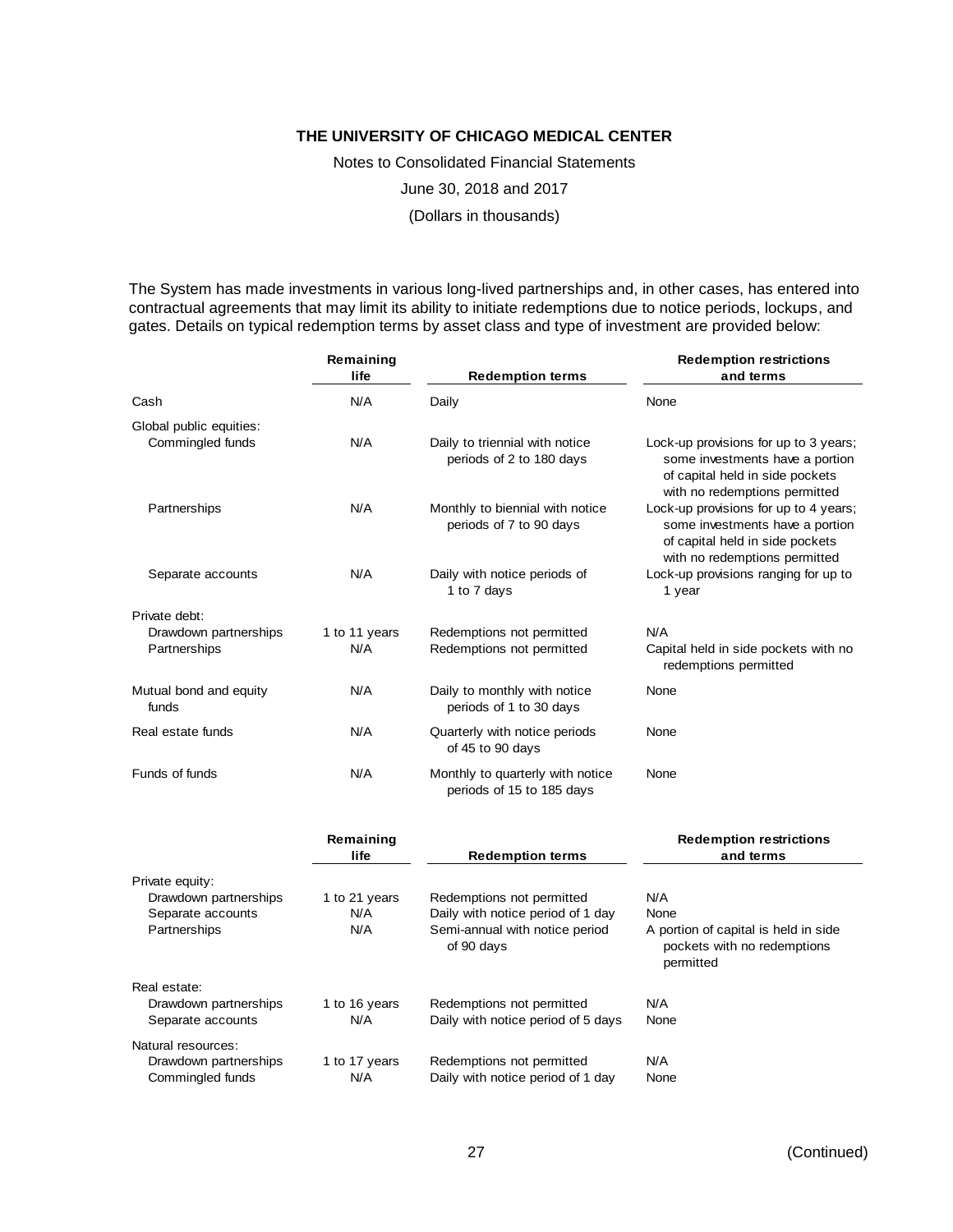Notes to Consolidated Financial Statements June 30, 2018 and 2017 (Dollars in thousands)

|                       | Remaining<br>life | <b>Redemption terms</b>                                            | <b>Redemption restrictions</b><br>and terms                                                                                                  |
|-----------------------|-------------------|--------------------------------------------------------------------|----------------------------------------------------------------------------------------------------------------------------------------------|
| Absolute return:      |                   |                                                                    |                                                                                                                                              |
| Commingled funds      | N/A               | Daily to triennial with notice<br>periods of 1 to 122 days         | Lock-up provisions for up to 3 years;<br>some investments have a portion<br>of capital held in side pockets<br>with no redemptions permitted |
| Drawdown partnerships | 1 to 4 years      | Redemptions not permitted                                          | N/A                                                                                                                                          |
| Partnerships          | N/A               | Quarterly to triennial with<br>notice periods of 45 to<br>180 days | Lock-up provisions for up to 5 years;<br>some investments have a portion<br>of capital held in side pockets<br>with no redemptions permitted |
| Fixed income:         |                   |                                                                    |                                                                                                                                              |
| Commingled funds      | N/A               | Weekly to monthly with notice<br>periods of 5 to 10 days           | None                                                                                                                                         |
| Separate accounts     | N/A               | Daily to monthly with notice<br>periods of 1 to 30 days            | None                                                                                                                                         |
| Funds in trust        | N/A               | Daily                                                              | None                                                                                                                                         |

### **(8) Endowments**

The System's endowment consists of individual donor restricted endowment funds and board-designated endowment funds for a variety of purposes plus the following where the assets have been designated for endowment: pledges receivable, split interest agreements, and other net assets. The endowment includes both donor-restricted endowment funds and funds designated by the Board of Trustees to function as endowments. The net assets associated with endowment funds, including funds designated by the Board of Trustees to function as endowments, are classified and reported based on the existence or absence of donor-imposed restrictions.

Illinois is governed by the Uniform Prudent Management of Institutional Funds Act (UPMIFA). The Board of Trustees of UCMC has interpreted UPMIFA as sustaining the preservation of the original gift as of the gift date of the donor-restricted endowment funds absent explicit donor stipulations to the contrary. As a result of this interpretation, the System classifies as permanently restricted net assets (a) the original value of gifts donated to the permanent endowment, (b) the original value of subsequent gifts to the permanent endowment, and (c) accumulations to the permanent endowment made in accordance with the direction of the applicable donor gift instrument at the time the accumulation is added to the fund. The remaining portion of the donor-restricted endowment fund that is not classified in permanently restricted net assets is classified as temporarily restricted net assets until those amounts are appropriated for expenditure by the System in a manner consistent with the standard of prudence prescribed by UPMIFA.

The System has beneficial interests in trusts. The System has recorded its share of the principal of the trusts as permanently restricted net assets. Distributions from the trusts are recorded within unrestricted net assets if unrestricted; otherwise, they are classified as temporarily restricted net assets until appropriated for expenditure. In some instances the historical costs basis of the funds is not available as the System received the shares in 1929. The fair value of assets associated with individual donor-restricted endowment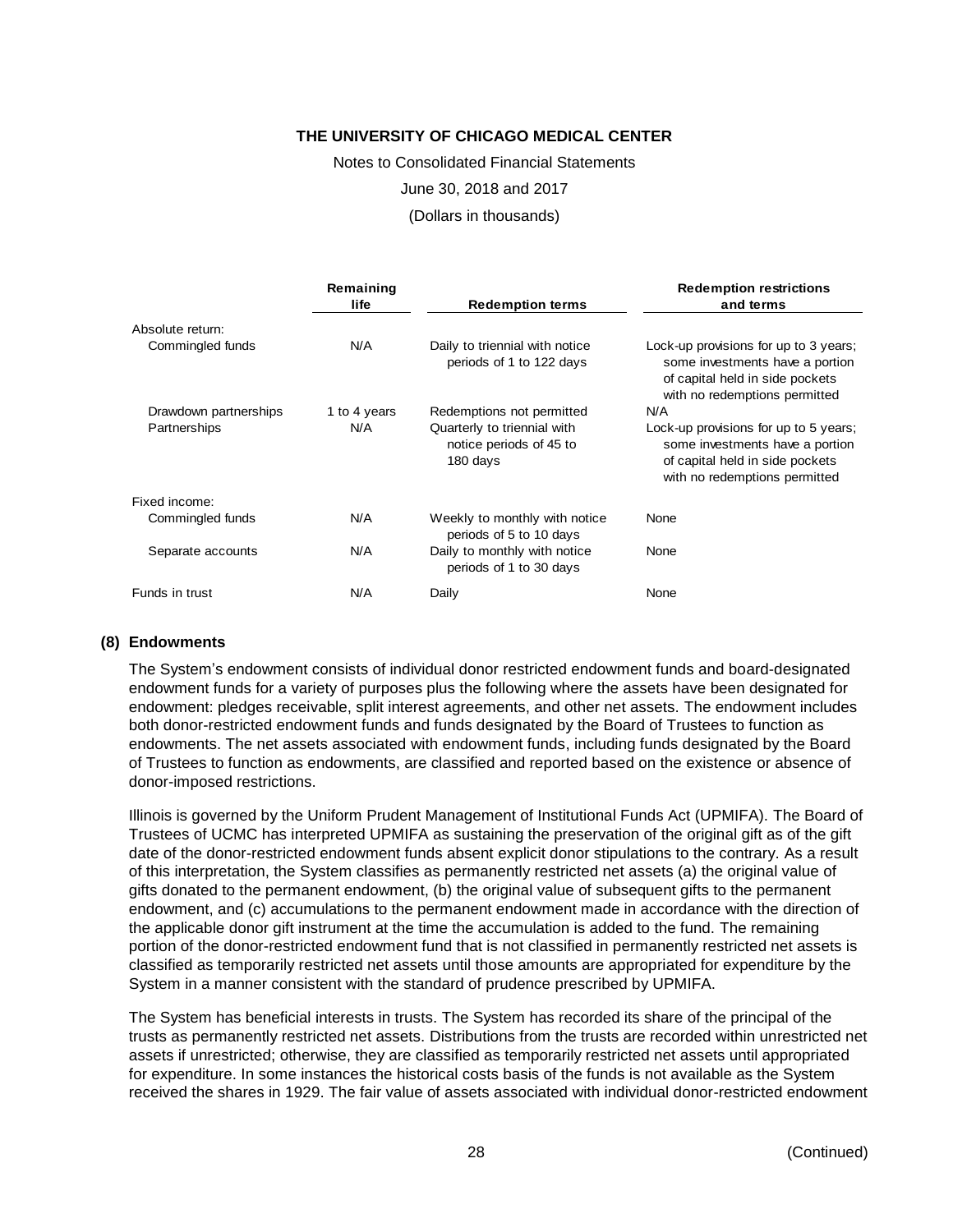Notes to Consolidated Financial Statements

June 30, 2018 and 2017

(Dollars in thousands)

funds may fall below the amount of the original donation as a result of unfavorable market conditions. There were no such deficiencies at June 30, 2018 and 2017, respectively.

The System has the following donor-restricted endowment activities during the years ended June 30, 2018 and 2017 delineated by net asset class:

|                                                      | <b>Unrestricted</b>      |             |             |           |
|------------------------------------------------------|--------------------------|-------------|-------------|-----------|
|                                                      | <b>Funds</b>             | Temporarily | Permanently | 2018      |
|                                                      | functioning <sup>1</sup> | restricted  | restricted  | Total     |
| Endowment net assets, beginning of year              | \$<br>813,993            | 75,207      | 17,445      | 906,645   |
| Investment return:                                   |                          |             |             |           |
| Investment income                                    | 10.748                   | 719         |             | 11,467    |
| Net appreciation (realized and unrealized)           | 37,964                   | 5,049       | 32          | 43,045    |
| Total investment return                              | 48,712                   | 5,768       | 32          | 54,512    |
| Gifts and other additions                            |                          | 1,224       | 10          | 1,234     |
| Appropriation of endowment assets for<br>expenditure | (41, 431)                | (4, 819)    |             | (46, 250) |
| Appropriation of endowment assets for<br>capital     |                          |             |             |           |
| Other                                                | 3,333                    |             |             | 3,333     |
| Endowment net assets, end of year                    | \$<br>824,607            | 77,380      | 17,487      | 919,474   |

<sup>1</sup> Funds functioning relate to UCMC only as CHHD does not have such funds at June 30, 2018.

|                                              | <b>Unrestricted</b><br><b>Funds</b> | <b>Temporarily</b> | Permanently | 2017      |
|----------------------------------------------|-------------------------------------|--------------------|-------------|-----------|
|                                              | functioning                         | restricted         | restricted  | Total     |
| Endowment net assets, beginning of year<br>S | 804,437                             | 67.401             | 8,112       | 879,950   |
| Investment return:                           |                                     |                    |             |           |
| Investment income                            | 29,989                              | 804                | 197         | 30,990    |
| Net appreciation (realized and unrealized)   | 42,567                              | 6,843              |             | 49,410    |
| Total investment return                      | 72,556                              | 7,647              | 197         | 80,400    |
| Gifts and other additions                    |                                     | 750                | 49          | 799       |
| Contributions - CHHD net assets              |                                     | 4,035              | 9,087       | 13,122    |
| Appropriation of endowment assets for        |                                     |                    |             |           |
| expenditure                                  | (40, 953)                           | (4,997)            |             | (45, 950) |
| Appropriation of endowment assets for        |                                     |                    |             |           |
| capital                                      | (25,000)                            |                    |             | (25,000)  |
| Other                                        | 2,953                               | 371                |             | 3,324     |
| \$<br>Endowment net assets, end of year      | 813,993                             | 75,207             | 17,445      | 906,645   |

<sup>1</sup> Funds functioning relate to UCMC only as CHHD does not have such funds at June 30, 2017.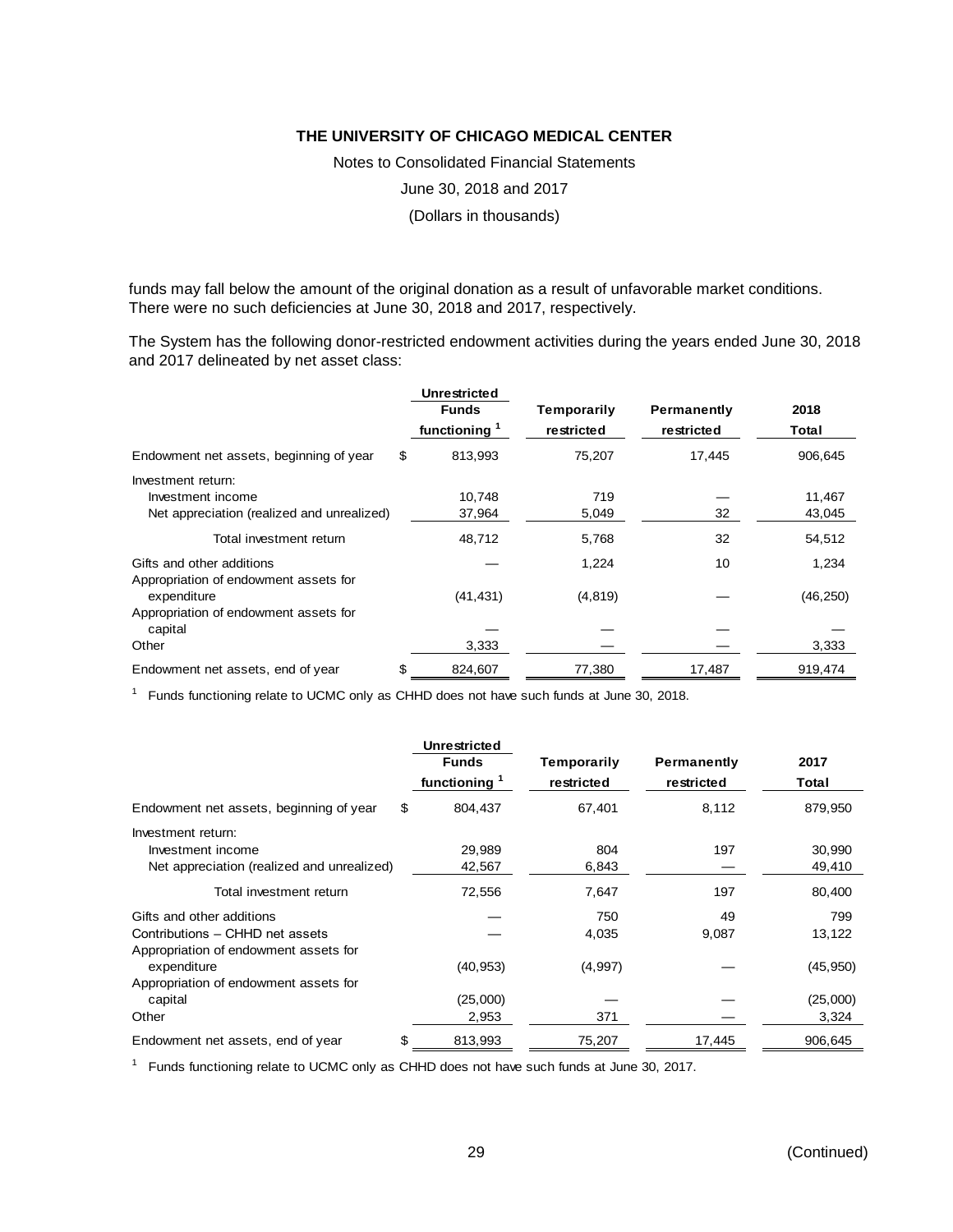Notes to Consolidated Financial Statements

June 30, 2018 and 2017

(Dollars in thousands)

The description of amounts classified as permanently restricted net assets and temporarily restricted net assets (endowments only) as of June 30, 2018 and 2017 is as follows:

|                                                                   | Perpetual | Time-<br>restricted<br>by donor | Time-<br>restricted<br>by law | 2018<br><b>Total</b> |
|-------------------------------------------------------------------|-----------|---------------------------------|-------------------------------|----------------------|
| Restricted for pediatric healthcare \$                            | 3,951     |                                 | 17.478                        | 21,429               |
| Restricted for adult healthcare<br>Restricted for educational and | 4.320     |                                 | 57,114                        | 61,434               |
| scientific programs                                               | 9,216     |                                 | 2,788                         | 12,004               |
| S                                                                 | 17,487    |                                 | 77,380                        | 94,867               |

|                                                                           | Perpetual       | Time-<br>restricted<br>by donor | Time-<br>restricted<br>by law | 2018<br><b>Total</b> |
|---------------------------------------------------------------------------|-----------------|---------------------------------|-------------------------------|----------------------|
| Restricted for pediatric healthcare \$<br>Restricted for adult healthcare | 1,865<br>11.220 |                                 | 16,143<br>56,560              | 18,008<br>67,780     |
| Restricted for educational and<br>scientific programs                     | 4,360           |                                 | 2,504                         | 6,864                |
| \$.                                                                       | 17,445          |                                 | 75,207                        | 92,652               |

#### *Investment and Spending Policies*

The System has adopted endowment investment and spending policies that attempt to provide a predictable stream of funding to programs supported by its endowment while seeking to maintain the purchasing power of endowment assets. The System expects its endowment funds to provide an average rate of return of approximately 6% annually. To achieve its long-term rate of return objectives, the System relies on a total return strategy in which investment returns are achieved through both capital appreciation (realized and unrealized gains) and current yield (interest and dividends). Actual returns in any given year may vary from this amount.

For endowments invested in TRIP, the Board of Trustees of the System has adopted the University's method to be used to appropriate endowment funds for expenditure, including following the University's payout formula. The University utilizes the total return concept in allocating endowment income. In accordance with the University's total return objective, between 4.5% and 5.5% of a 12-quarter moving average of the fair value of endowment investments, lagged by one year, is available each year for expenditure in the form of endowment payout. The exact payout percentage, which is set each year by the Board of Trustees with the objective of a 5% average payout over time, was 5.5% for the fiscal years ended June 30, 2018 and 2017. If endowment income received is not sufficient to support the total return objective, the balance is provided from capital gains. If income received is in excess of the objective, the balance is reinvested in the endowment.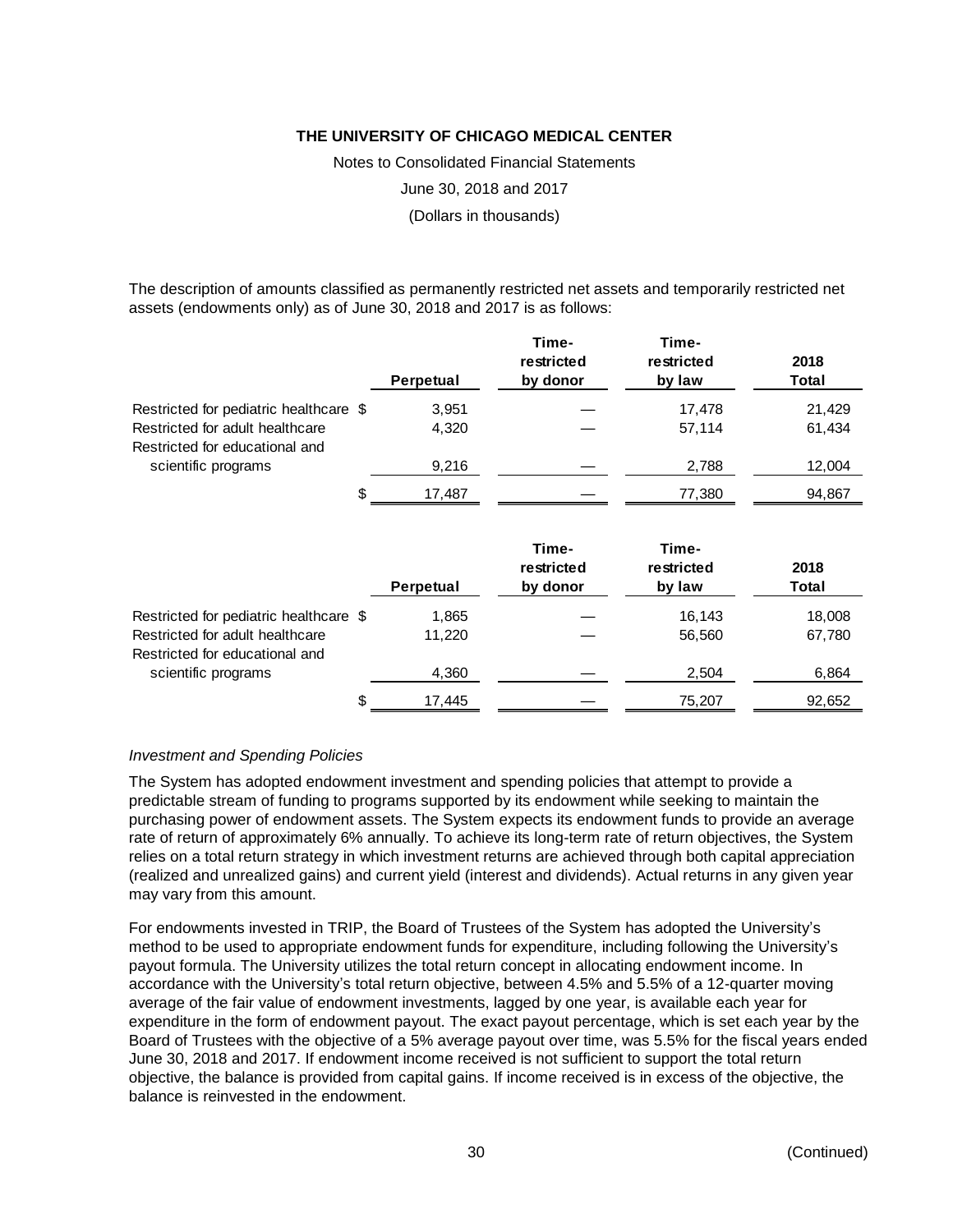Notes to Consolidated Financial Statements

June 30, 2018 and 2017

(Dollars in thousands)

For endowments invested apart from TRIP, the System calculates a payout of 4% annually on a rolling 24-month average market value. In establishing this policy, the Board considered the expected long term rate of return on its endowment.

### **(9) Property, Plant, and Equipment**

The components of property, plant, and equipment as of June 30 are as follows:

|                                          | 2018            | 2017       |
|------------------------------------------|-----------------|------------|
| Land and land rights                     | \$<br>55,587    | 54,505     |
| Buildings and improvements               | 1,824,214       | 1,765,121  |
| Equipment                                | 686,998         | 667,388    |
| Construction in progress                 | 33,295          | 38,456     |
|                                          | 2,600,094       | 2,525,470  |
| Less accumulated depreciation            | (997, 343)      | (900, 265) |
| Total property, plant and equipment, net | \$<br>1,602,751 | 1,625,205  |

UCMC's net property, plant, and equipment cost includes \$8,300 and \$8,700 at June 30, 2018 and 2017 representing assets under capital leases with the University. The cost of buildings that are jointly used by the University and UCMC is allocated based on the lease provisions. In addition, land and land rights include \$20,700 and \$22,500 for 2018 and 2017, respectively, which represents the unamortized portion of initial lease payments made to the University.

A new adult Emergency Department and Level 1 Trauma Center were placed into service in 2018. Capitalized interest costs in 2018 and 2017 were approximately \$1,100 and \$2,800, respectively. Construction in progress consists of various routine capital improvements and renovation projects. As of June 30, 2018, the System had total contractual commitments associated with ongoing capital projects of approximately \$39,100.

### **(10) Long-Term Debt**

The UCMC Obligated Group's long-term debt is issued pursuant to the UCMC Amended and Restated Master Trust Indenture (MTI) dated as of November 1, 1998, as subsequently amended and supplemented. UCMC is the only member of the Obligated Group. UCM Care Network, Title Holding Corporation, and CHHD are not members of the UCMC Obligated Group. Each series of bonds is collateralized by the unrestricted receivables of UCMC and subject to certain restrictions under the MTI.

The CHHD Obligated Group's long-term debt is issued pursuant to the CHHD Amended and Restated Master Trust Indenture dated as of December 15, 2017. The CHHD Obligated Group consists of CHHD, Ingalls Memorial Hospital, Ingalls Home Care, and Ingalls Development Foundation.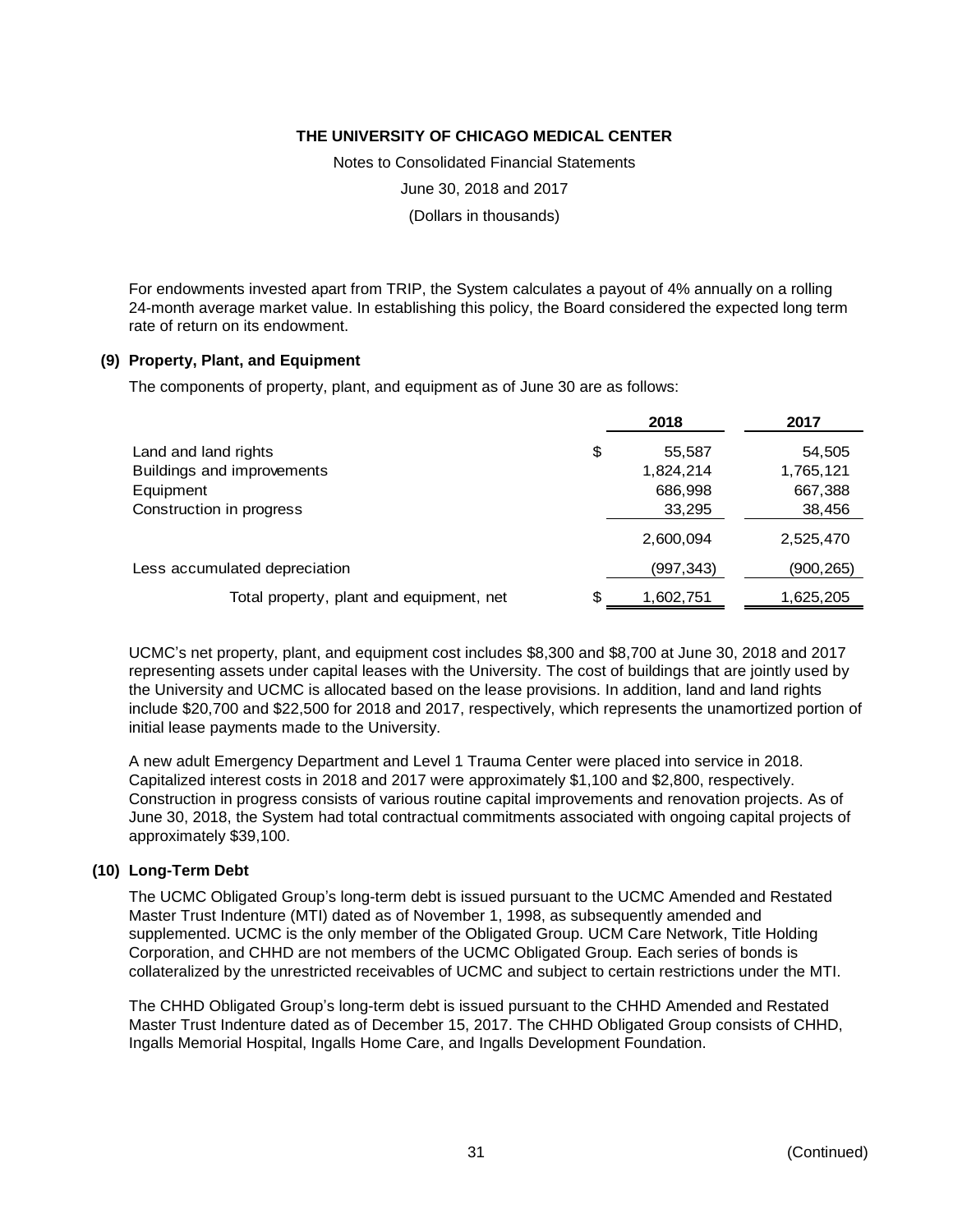Notes to Consolidated Financial Statements

June 30, 2018 and 2017

(Dollars in thousands)

Long-term debt at June 30, 2018 and 2017 consists of the following:

|                                                              | <b>Fiscal year</b> |               |              |           |
|--------------------------------------------------------------|--------------------|---------------|--------------|-----------|
|                                                              | maturity           | Interest rate | 2018         | 2017      |
| University of Chicago Medical Center:                        |                    |               |              |           |
| Fixed rate:                                                  |                    |               |              |           |
| Illinois Finance Authority:                                  |                    |               |              |           |
| Series 2009A and 2009B, 2009B partially legally              |                    |               |              |           |
| defeased in 2017                                             | 2027               | $5.0\%$ \$    | 94,630       | 105,160   |
| Series 2009D1 and 2009D2 (Synthetically fixed rate)          | 2044               | 3.9           | 70,000       | 70,000    |
| Series 2009E1 and 2009E2 (Synthetically fixed rate)          | 2044               | 3.9           | 70,000       | 70,000    |
| Series 2010A and 2010B (Synthetically fixed rate)            | 2045               | 3.9           | 92,500       | 92,500    |
| Series 2011A and 2011B (Synthetically fixed rate)            | 2045               | 3.9           | 92,500       | 92,500    |
| Series 2012A                                                 | 2037               | 4.7           | 62,595       | 64,615    |
| Series 2015A                                                 | 2029               | 5.0           | 21,895       | 21,895    |
| Series 2016A                                                 | 2027               | 4.5           | 22,830       | 22,830    |
| Series 2016B                                                 | 2042               | 4.5           | 164,490      | 164,490   |
| Teachers Insurance and Annuity Association of America (TIAA) |                    |               |              |           |
| Series 2017A                                                 | 2047               | 4.4           | 30,000       | 30,000    |
| Unamortized premium                                          |                    |               | 26,265       | 28,412    |
| Total fixed rate                                             |                    |               | 747,705      | 762,402   |
| Variable rate:                                               |                    |               |              |           |
| Series 2013A                                                 | 2020               | 2.2           | 71,159       | 72,477    |
| Illinois Educational Facilities Authority (IEFA)             | 2038               | 1.2           | 69,353       | 72,567    |
| Total variable rate                                          |                    |               | 140,512      | 145,044   |
| Unamortized debt issuance costs                              |                    |               | (6,630)      | (7, 108)  |
| Less current portion of long-term debt                       |                    |               | (14, 513)    | (13, 868) |
| Total UCMC long-term portion of debt, less current           |                    |               |              |           |
| portion                                                      |                    |               | S<br>867,074 | 886,470   |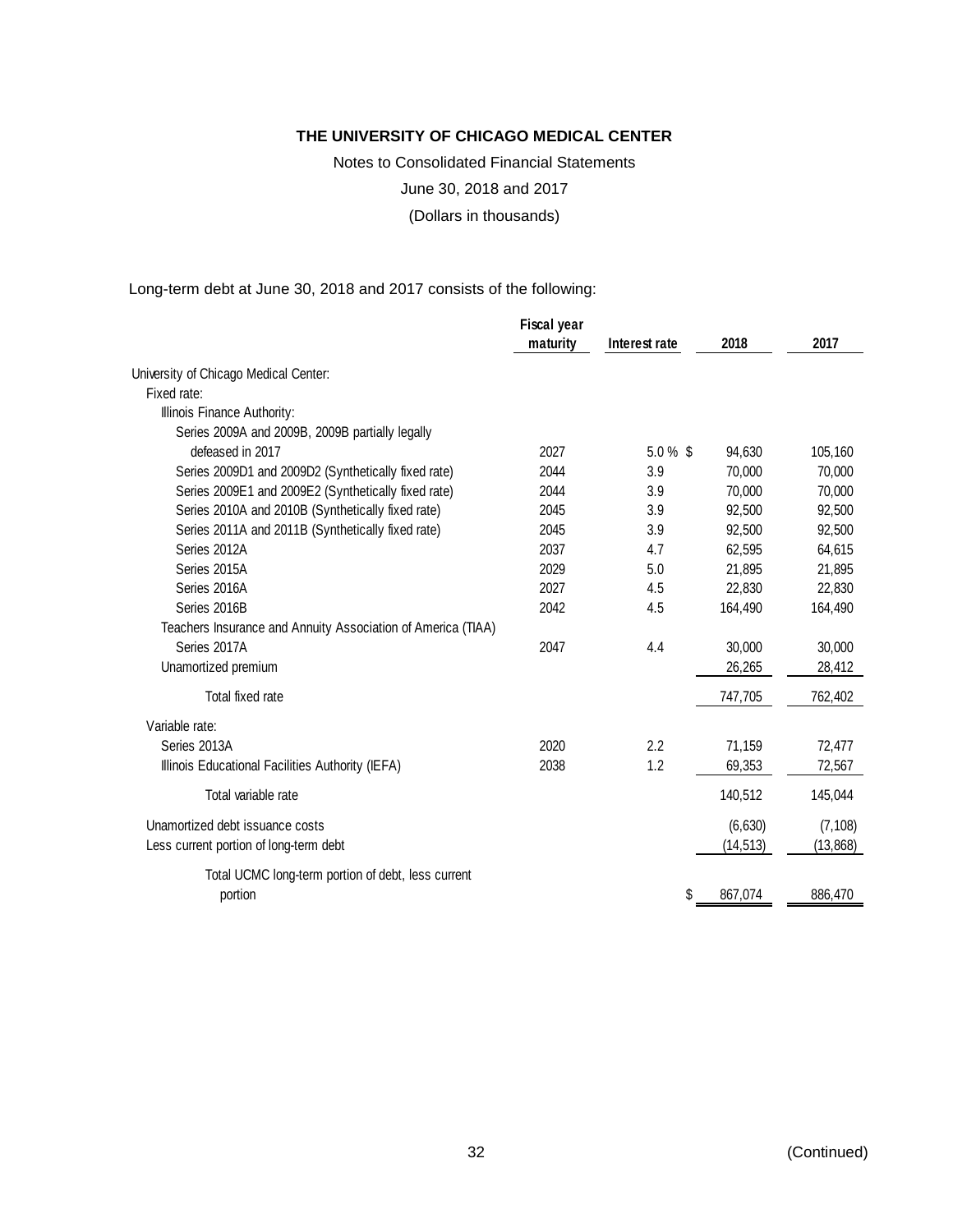Notes to Consolidated Financial Statements

June 30, 2018 and 2017

(Dollars in thousands)

|                                                               | <b>Fiscal year</b> |               |    |           |           |
|---------------------------------------------------------------|--------------------|---------------|----|-----------|-----------|
|                                                               | maturity           | Interest rate |    | 2018      | 2017      |
| <b>UCMC Title Holding Corporation:</b>                        |                    |               |    |           |           |
| Fixed rate:                                                   |                    |               |    |           |           |
| Brownfield Revitalization 40 - Promissory note A              | 2024               | $1.5\%$ \$    |    | 4,850     | 4,850     |
| Urban Development Fund XLVI - Promissory note A               | 2024               | 1.5           |    | 4,850     | 4,850     |
| Urban Development Fund LI - Promissory note A                 | 2024               | 1.8           |    | 6,500     | 6,500     |
| Citi NMTC - QLICI                                             | 2032               | 1.2           |    | 3,476     | 3,476     |
| Citi NMTC - QLICI                                             | 2032               | 1.2           |    | 1,620     | 1,620     |
| URP QLICI - Loan A                                            | 2047               | 1.0           |    | 7,334     |           |
| URP QLICI - Loan B                                            | 2047               | 1.0           |    | 2,666     |           |
| SCORE QLICI - Loan A                                          | 2047               | 1.0           |    | 4,176     |           |
| SCORE QLICI - Loan B                                          | 2047               | 1.0           |    | 1,704     |           |
| CNI QLICI - Loan A                                            | 2047               | 1.0           |    | 3,455     |           |
| CNI QLICI - Loan B                                            | 2047               | 1.0           |    | 1,545     |           |
| Total UCMC Title Holding Corporation debt                     |                    |               | S  | 42,176    | 21,296    |
| Community Health and Hospital Division:                       |                    |               |    |           |           |
| Fixed Rate: Series 2013                                       | 2043               | $3.5 - 5.0%$  | \$ | 60,915    | 61,565    |
| Variable Rate: Series 2004                                    | 2034               | Varies        |    |           | 43,925    |
| Variable Rate: Series 2017                                    |                    |               |    | 40,340    |           |
| Revolving credit agreement                                    |                    | LIBOR + 1.25% |    |           | 3,000     |
| Unamortized debt fair value adjustment as part of acquisition |                    |               |    | 4,367     | 4,739     |
| Unamortized debt issuance costs                               |                    |               |    | (933)     | (618)     |
| Total debt and unamortized premiums (discount)                |                    |               |    | 104,689   | 112,611   |
| Less current portion of long-term debt                        |                    |               |    | (2, 810)  | (5, 550)  |
| Total CHHD debt, excluding current portion                    |                    |               | S  | 101,879   | 107,061   |
| Total notes and bonds payable                                 |                    |               | \$ | 1,028,452 | 1,034,245 |
| Less current portion                                          |                    |               |    | (17, 323) | (19, 418) |
| Long-term debt, excluding current portion                     |                    |               | \$ | 1,011,129 | 1,014,827 |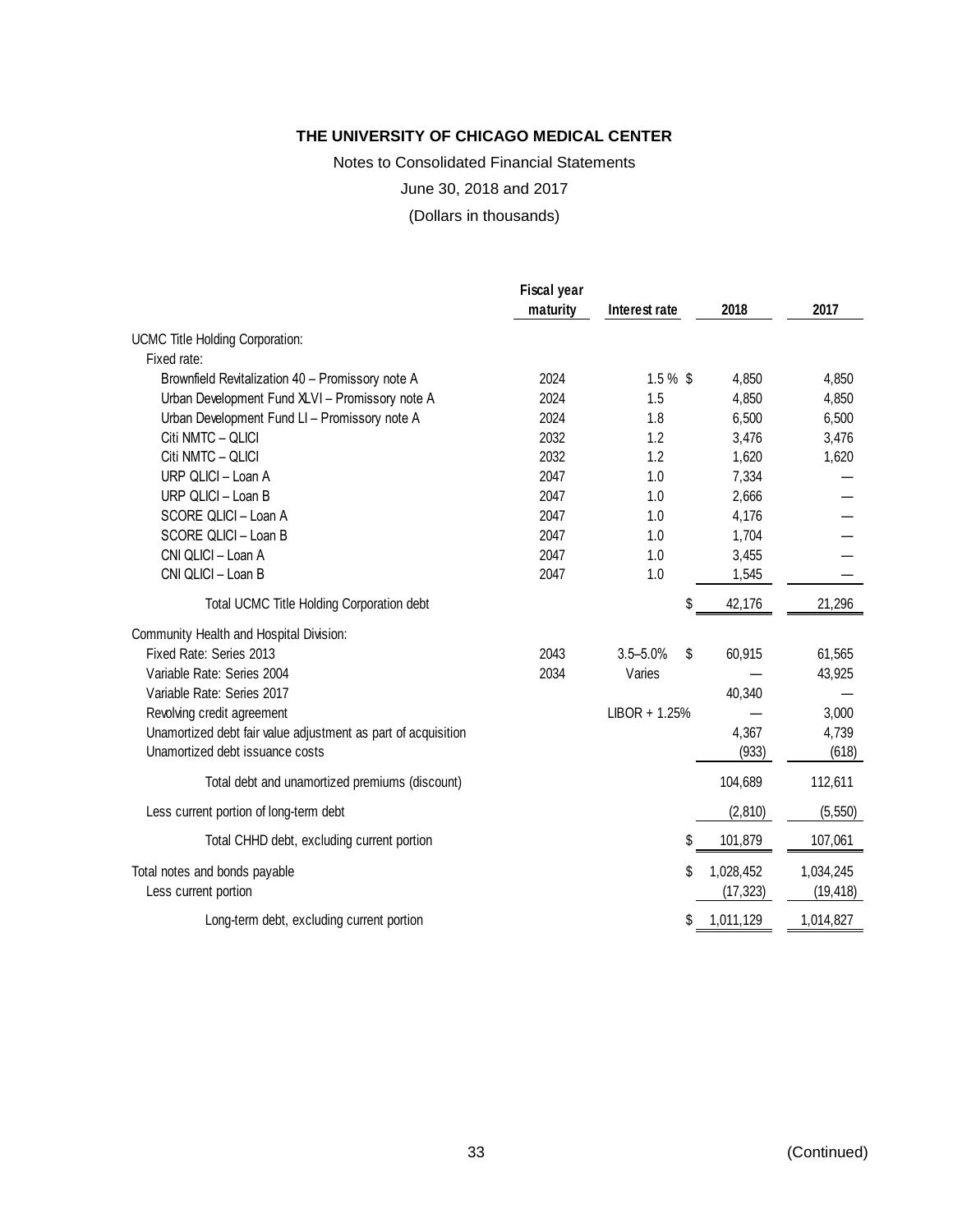Notes to Consolidated Financial Statements

June 30, 2018 and 2017

(Dollars in thousands)

Scheduled annual repayments for the next five years and thereafter are as follows at June 30:

|            | Amount          |
|------------|-----------------|
| Year:      |                 |
| 2019       | \$<br>17,323    |
| 2020       | 18,098          |
| 2021       | 19,230          |
| 2022       | 21,510          |
| 2023       | 8,628           |
| Thereafter | 946,859         |
|            | \$<br>1,031,648 |

### *(a) UCMC Obligated Group*

Under its various credit agreements, UCMC is subject to certain financial covenants, including maintaining a minimum debt service coverage ratio; maintaining minimum levels of days' cash on hand; maintaining debt to capitalization at certain levels; limitations on selling, leasing, or otherwise, disposing of UCMC property; and certain other nonfinancial covenants.

### *(i) Recent Financing Activity*

In November 2016, the Illinois Finance Authority issued \$22,830 and \$164,490 of Series 2016A and Series 2016B Revenue Refunding Bonds, respectively, allocated to UCMC with Series 2016A bonds refunding a portion of the 2009B bonds and the Series 2016B bonds refunding all of Series 2009C and Series 2011C bonds via a legal defeasance. The Series 2016A and 2016B bonds are secured by a Direct Note Obligation and were issued pursuant to the MTI. The extinguishment of the Series 2009C and 2011C bonds resulted in a loss on extinguishment of debt of \$27,028 recorded as a nonoperating loss in 2017 within the consolidated statements of operations and changes in unrestricted net assets.

In February 2017, UCMC secured a taxable private placement loan through the Teachers Insurance and Annuity Association of America in the amount of \$30,000 with interest fixed at 4.4% annually. The proceeds from the financing are utilized for projects, such as the relocation of the adult emergency department, the addition of an adult trauma center, and other capital projects at the medical center campus.

During 2017, UCMC entered into New Market Tax Credit (NMTC) financing agreements with various entities for the purposes of financing various projects at UCMC that would benefit the surrounding community. The NMTC program was established in 2000 by the United States Congress and is administered by the Department of Treasury to encourage private investment in qualifying low-income communities. Pursuant to Section 45(D) of the Internal Revenue Code, UCMC's NMTC structure consists of an NMTC investor (Investor) who provided qualified equity investments to a community development entity (CDE) who in turn provided debt financing to a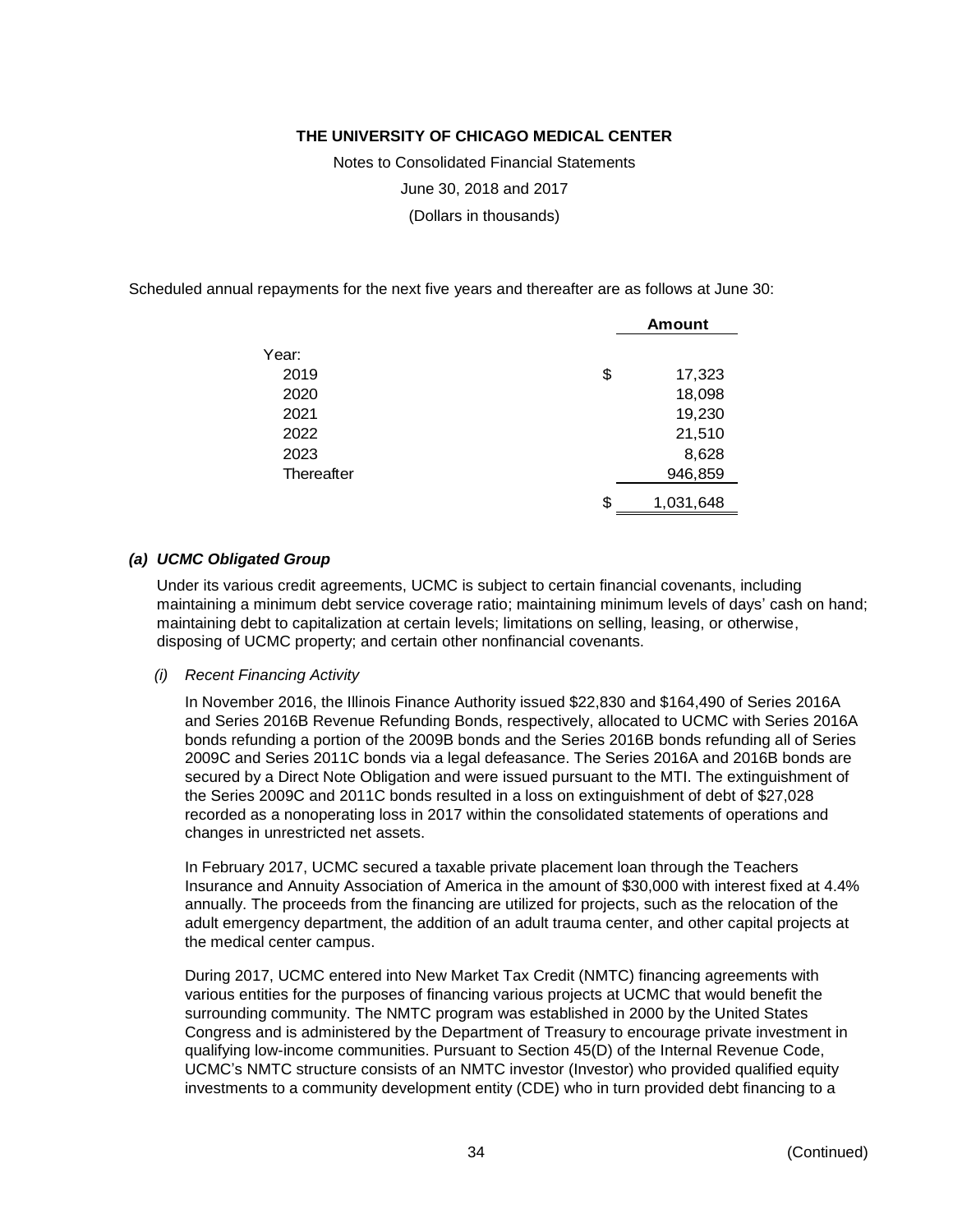Notes to Consolidated Financial Statements June 30, 2018 and 2017 (Dollars in thousands)

separate not for profit tax exempt entity, which is a qualified active low income community business (QALICB).

In July 2016, UCMC was a lender in the NMTC structure for the financing of certain equipment. Because UCMC has the power to appoint all board members of UCMC Title Holding Corporation, the QALICB has been consolidated in the financial statements. The Investor made qualifying equity investments into various CDE funds, including Twain Investment Fund 177, LLC and USBCDC Investment Fund 147, LLC (the CDE Funds), which in turn provided debt financing of \$16,200 to UCMC Title Holding Corporation to fund qualified costs of equipment, as required under the terms of the agreement. Management anticipates that the NMTC structure will stay in effect through July 2023 when the NMTC tax compliance period expires. At that time, management believes the Investor will exercise its Put Option in the Put and Call Agreement, allowing UCMC to acquire a 100% equity interest in the investment fund for \$1. If the Put Option is not exercised, UCMC has the right to call for the purchase of a 100% equity interest in the investment fund at a fair market value. In either case, once the option is exercised, UCMC's loan to the Investment Fund would be extinguished, the investment fund and the CDE Funds would be dissolved, and the loans from the CDE Funds to UCMC Title Holding Corporation would be extinguished.

In June 2017, UCMC was a lender in the NMTC structure for the construction of a new emergency department and adult trauma center. Because UCMC has the power to appoint all board members of UCMC Title Holding Corporation II NFP, the QALICB has been consolidated in the financial statements. The Investor made qualifying equity investments into various CDE funds, including UCMC Trauma Center NMTC Investment Fund, LLC (the CDE Funds), which in turn provided debt financing of \$5,096 to UCMC Title Holding Corporation to fund qualified construction costs and equipment, as required under the terms of the agreement. Management anticipates that the NMTC structure will stay in effect through July 2024 when the NMTC tax compliance period expires. At that time, management believes the Investor will exercise its Put Option in the Put and Call Agreement, allowing UCMC to acquire a 100% equity interest in the investment fund for \$5. If the Put Option is not exercised, UCMC has the right to call for the purchase of a 100% equity interest in the investment fund at a fair market value. In either case, once the option is exercised, UCMC's loan to the investment fund would be extinguished, the investment fund and the CDE Funds would be dissolved, and the loans from the CDE Funds to UCMC Title Holding Corporation II NFP would be extinguished.

In August 2017, UCMC was a lender in the NMTC structure for the construction of a new emergency department and adult trauma center. Because UCMC has the power to appoint all board members of UCMC Title Holding Corporation II NFP, the QALICB has been consolidated in the financial statements. The Investor made qualifying equity investments into various CDE funds, including UCMC Trauma Center NMTC Investment Fund, LLC (the CDE Funds), which in turn provided debt financing of \$20,880 to UCMC Title Holding Corporation to fund qualified construction costs and equipment, as required under the terms of the agreement. Management anticipates that the NMTC structure will stay in effect through July 2025 when the NMTC tax compliance period expires. At that time, management believes the Investor will exercise its Put Option in the Put and Call Agreement, allowing UCMC to acquire a 100% equity interest in the investment fund. If the Put Option is not exercised, UCMC has the right to call for the purchase of a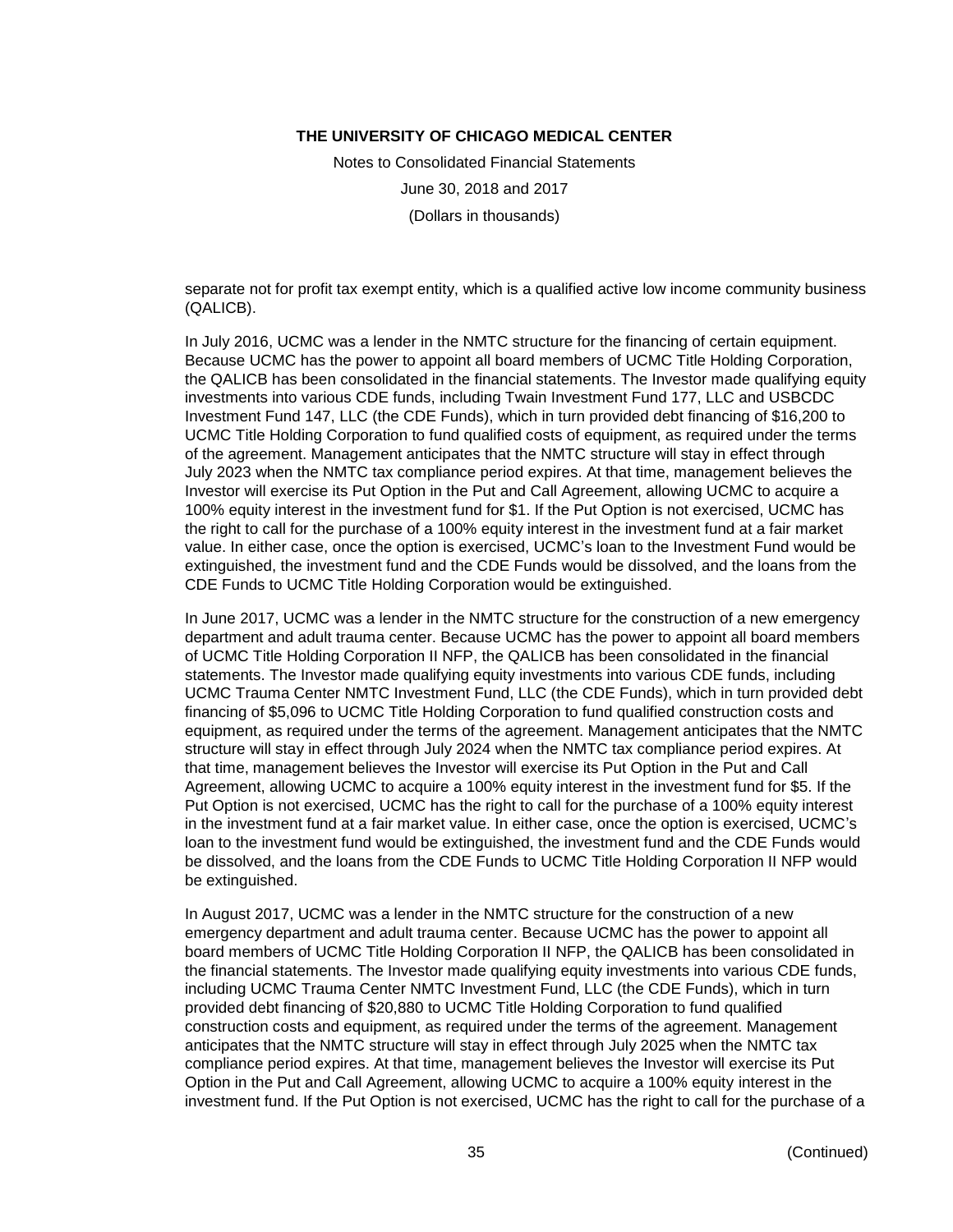Notes to Consolidated Financial Statements June 30, 2018 and 2017 (Dollars in thousands)

100% equity interest in the investment fund at a fair market value. In either case, once the option is exercised, UCMC's loan to the investment fund would be extinguished, the investment fund and the CDE Funds would be dissolved, and the loans from the CDE Funds to UCMC Title Holding Corporation II NFP would be extinguished.

*(ii) Letters of Credit*

Payment on each of the variable rate demand revenue bonds is also collateralized by a letter of credit. The letter of credit that supports the Series 2009D bonds expires in June 2019. The letter of credit that supports the 2009E bonds expires in July 2021. The letters of credit that support the Series 2010A and Series 2010B bonds expire in November 2020 and July 2021, respectively, and the letters of credit that support the Series 2011A and Series 2011B bonds expire in May 2021. The letters of credit are subject to certain restrictions, which include financial ratio requirements and consent to future indebtedness. The most restrictive financial ratio is to maintain a debt service coverage ratio of 1:25:1. Payment on each of the IEFA bonds is collateralized by a letter of credit maturing November 2019. The letter of credit is subject to certain restrictions, which include financial ratio requirements. The most restrictive financial ratio is to maintain a debt service coverage ratio of 1.75:1.

Included in UCMC's debt is \$69,353 of commercial paper revenue notes and \$325,000 of variable rate demand bonds. In the event that UCMC's remarketing agents are unable to remarket the bonds, the trustee of the bonds will tender them under the letters of credit. Scheduled repayments under the letters of credit are between zero and three years, beginning after a grace period of at least one year from the event, and bear interest rates different from those associated with the original bond issue. Any bonds tendered are still eligible to be remarketed. Bonds subsequently remarketed would be subject to the original bond repayment schedules.

### *(b) Community Health and Hospital Division*

### *(i) Recent Financing Activity*

In December 2017, CHHD issued variable rate bonds, Series 2017, in the amount of \$40,340, bearing interest at a variable rate at June 30, 2018. The Series 2017 bonds were issued pursuant to the MTI, were initially sold to JPMorgan Chase Bank and are subject to mandatory redemption on July 3, 2020. The Series 2017 bonds are equally and ratably secured by a security interest in the unrestricted receivables of the members of CHHD's Obligated Group. Proceeds from the Series 2017 issuance were used to redeem the \$43,974 outstanding on the Series 2004 bonds. There was no gain or loss recorded on the redemption.

On January 17, 2013, CHHD issued fixed rate revenue bonds, Series 2013, in the amount of \$61,860 through the Illinois Finance Authority. The Series 2013 bonds were issued pursuant to the MTI and are subject to mandatory, optional, and extraordinary redemption prior to maturity. Mandatory redemption or payment at maturity will occur, without premium, on May 15 of each year, beginning in 2018 and continuing through 2043. The Series 2013 Obligation will be equally and ratably secured by a security interest in the unrestricted receivables of the members of the CHHD's Obligated Group.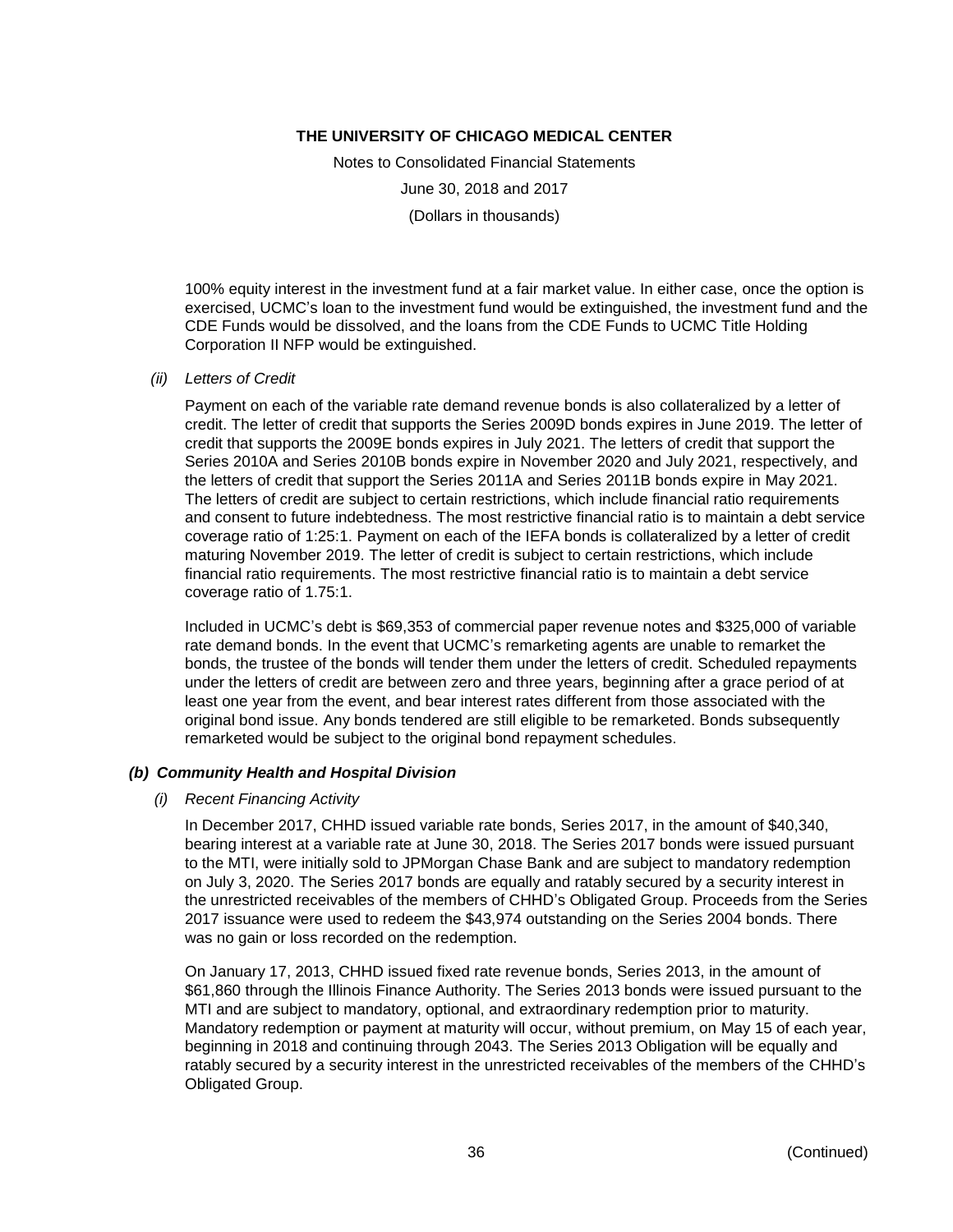Notes to Consolidated Financial Statements June 30, 2018 and 2017 (Dollars in thousands)

### *(c) Lines of Credit*

As of June 30, 2018, UCMC has a \$100,000 line of credit from a commercial bank. In September 2018, the line was extended through September 2019 and the line was reduced to \$50,000. As of June 30, 2018 and 2017, no amount was outstanding under this line. CHHD has a revolving credit agreement of \$10,000, which expires on October 31, 2019. As of June 30, 2018 and 2017, there was \$0 and \$3,000, respectively, of outstanding borrowings under this agreement. Interest is paid on draws at LIBOR + 1.25%, which was 2.26% as of June 30, 2017.

#### *(i) Other Debt Related Items*

Scheduled principal repayments on long-term debt based on the variable rate demand notes being put back to the System and a corresponding draw being made on the underlying credit facility, if available, are as follows:

| Year ending June 30: |    |           |
|----------------------|----|-----------|
| 2019                 | \$ | 27,489    |
| 2020                 |    | 144,221   |
| 2021                 |    | 159,609   |
| 2022                 |    | 139,065   |
| 2023                 |    | 7,343     |
| Thereafter           |    | 553,921   |
|                      | S. | 1,031,648 |

The System paid interest, net of capitalized interest, of approximately \$36,975 and \$32,170 in 2018 and 2017, respectively.

### **(11) Derivative Instruments**

The System has interest rate related derivative instruments to manage its exposure on debt instruments. By using derivative financial instruments to manage the risk of changes in interest rates, the System exposes itself to credit risk and market risk. Credit risk is the failure of the counterparty to perform under the terms of the derivative contracts. When the fair value of a derivative contract is positive, the counterparty owes the System, which creates credit risk for the System. When the fair value of a derivative contract is negative, the System owes the counterparty, and therefore, it does not possess credit risk; however, the System is required to post collateral to the counterparty when certain thresholds as defined in the derivative agreements are met. Market risk is the adverse effect on the value of a financial instrument that results from a change in interest rates. The market risk associated with interest rate changes is managed by establishing and monitoring parameters that limit the types and degree of market risk that may be undertaken. System management also mitigates risk through periodic reviews of their derivative positions in the context of their total blended cost of capital.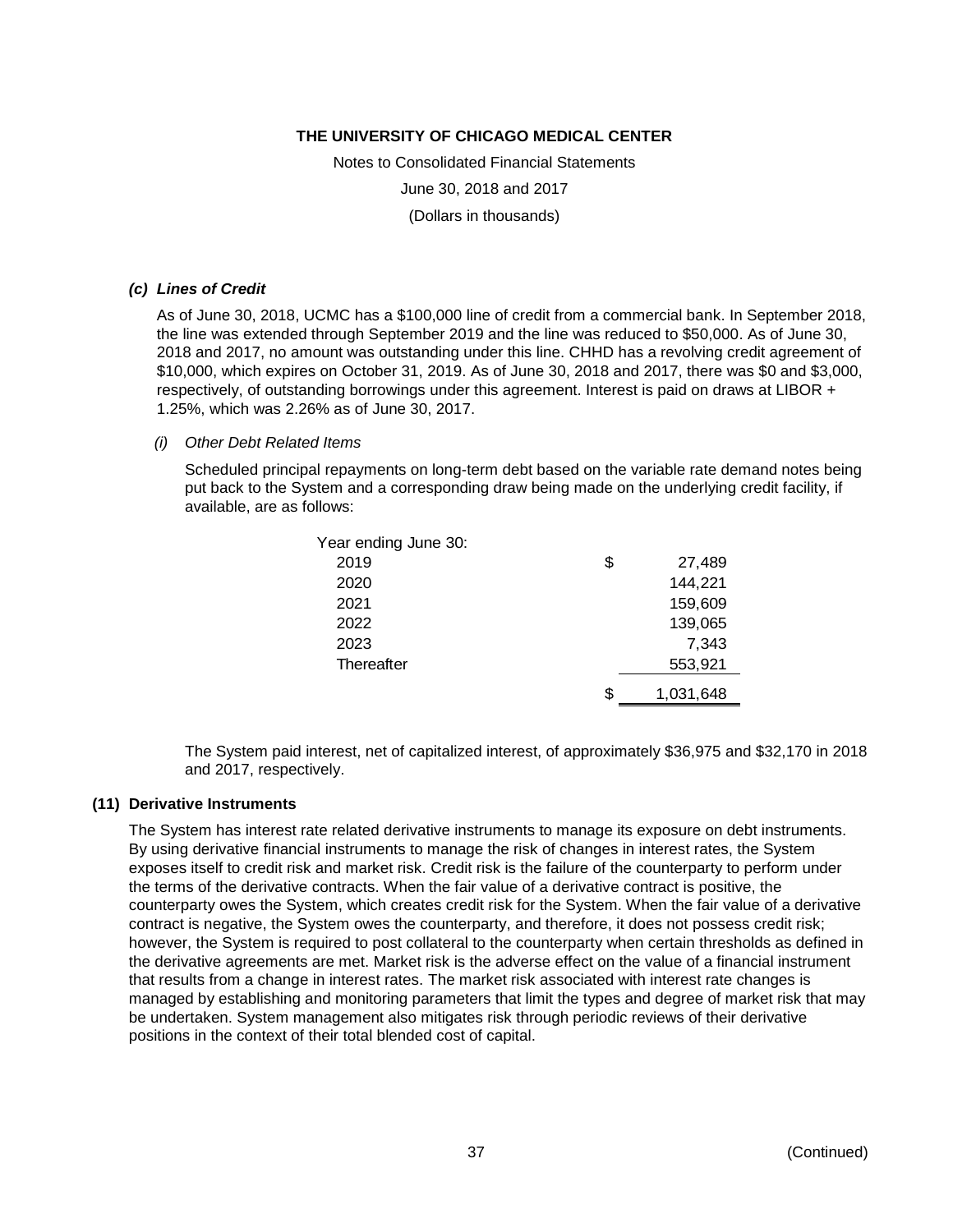Notes to Consolidated Financial Statements June 30, 2018 and 2017 (Dollars in thousands)

The System is required to post collateral under the specific terms and conditions for the various interest rate swap agreements as described below. At June 30, 2018 and 2017, \$0 and \$14,200 was held as collateral, respectively, and was recorded in current portion of investments limited to use. Collateral postings are primarily driven by the value of the swap as measured at the reset date. Collateral requirements increase if credit ratings were to be downgraded.

### *University of Chicago Medical Center Interest Rate Swap Agreement*

In August 2006, UCMC entered into a forward starting swap transaction against contemplated variable rate borrowing for the Center for Care and Discovery. This is a cash flow hedge against interest on the variable rate debt. The fair value of these swap agreements is the estimated amount that UCMC would have to pay or receive to terminate the agreements as of the consolidated balance sheet date, taking into account current interest rates and the current creditworthiness of the swap counterparty. The swap values are based on the London Interbank Rate (LIBOR). The inputs to the fair value estimate are considered Level 2 in the fair value hierarchy. The effective date of the swap was August 2011. In July 2011, UCMC novated the original swap agreement to divide the original notional amount in two equal parts between financial institutions. The fair value of the terminated portion of the hedge on the date of the novation was recorded in net assets in the amount of \$35,123 and is being amortized into interest expense over the life of the related debt, commencing on February 23, 2013, the date the Center for Care and Discovery was placed into service. The new agreement is being accounted for as a hedge. The combined notional amount of the swap is \$325,000 and the effective start date was August 2011. Management has determined that the interest rate swaps are effective, and have qualified for hedge accounting. Management has recognized ineffectiveness of approximately \$(62) in 2018 and an ineffectiveness of \$(2,095) in 2017. This movement reflects the spread between tax-exempt interest rates and LIBOR during the period. The effective portion of these swaps is included in other changes in unrestricted net assets. The interest rate swaps terminate on February 1, 2044. Cash settlement payments related to the swaps were accumulated in net assets while the Center for Care and Discovery was under construction and are being amortized into depreciation expense over the life of the building. Amortization commenced on February 23, 2013, the date the Center for Care and Discovery was placed into service. Cash settlement payments after the Center for Care and Discovery was placed into service are recorded in interest expense.

The following summarizes the general terms of each of UCMC's swap agreements:

| <b>Effective date</b> | <b>Associated</b><br>debt series | Original term | <b>Current</b><br>notional amount | <b>UCMC</b> pays | <b>UCMC</b> receives |
|-----------------------|----------------------------------|---------------|-----------------------------------|------------------|----------------------|
| August 9, 2011        | 2009 D/E, 2010<br>A/B, 2011 A/B  | 32.5 Years    | 162.500.000                       | 3.89%            | 68% of LIBOR         |
| August 9, 2011        | 2009 D/E, 2010                   |               |                                   |                  |                      |
|                       | A/B, 2011 A/B                    | 32.5 Years    | 162,500,000                       | 3.97             | 68% of LIBOR         |

The fair value of each swap is the estimated amount UCMC would receive or pay to terminate the swap agreement at the reporting date, taking into account current interest rates and the current creditworthiness of the swap counterparties. The fair value is included in interest rate swap liability on the consolidated balance sheets, while the change in fair value is recorded in unrestricted net assets for the effective portion of the change and in nonoperating gains and losses for the ineffective portion of the change.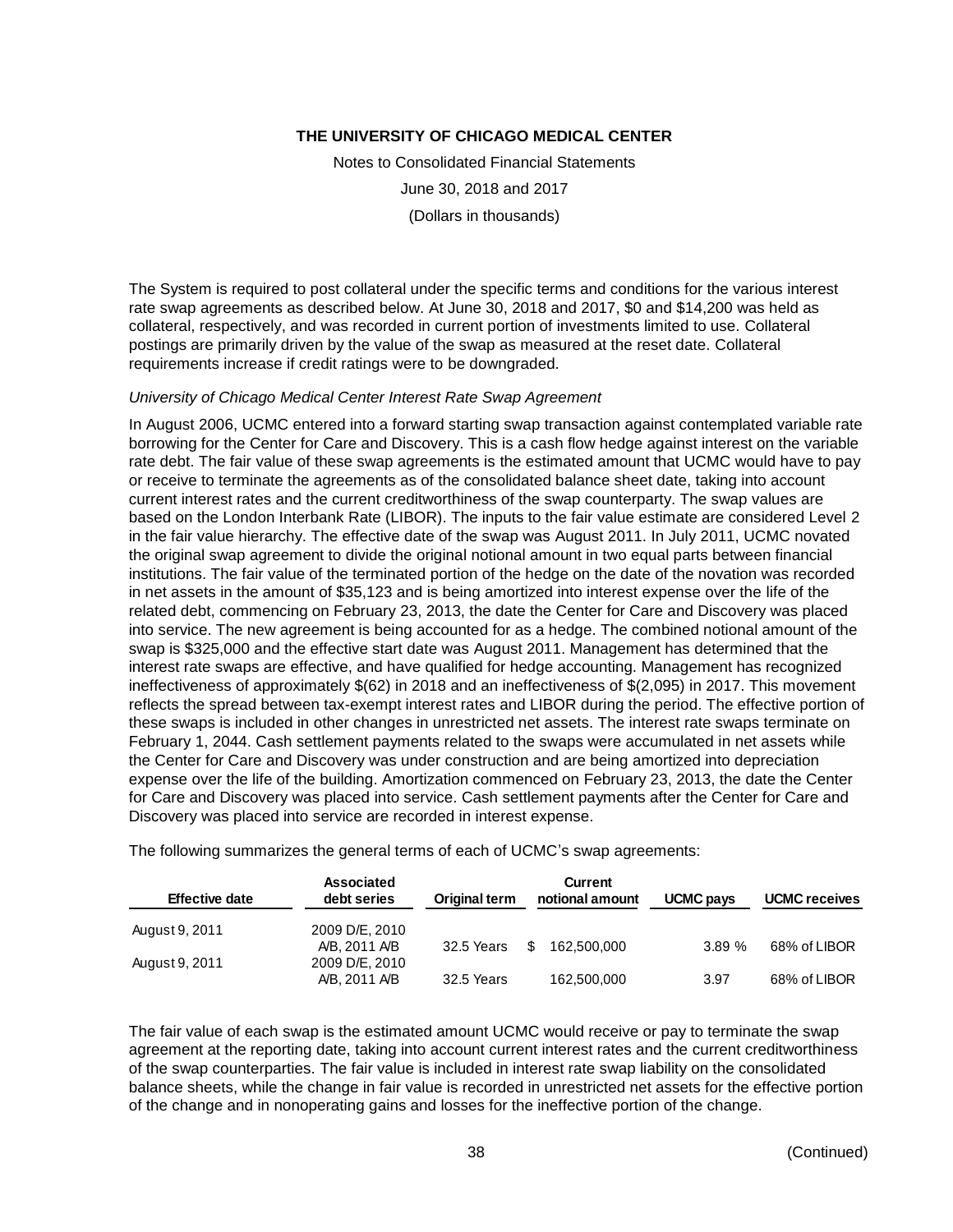Notes to Consolidated Financial Statements June 30, 2018 and 2017 (Dollars in thousands)

*Community Health and Hospital Division*

#### *(a) 2004 Interest Rate Swap Agreement*

CHHD entered into an interest rate swap agreement on June 28, 2004 to lock in long-term fixed rates on the Series 2004 variable-rate debt issuance, with a notional amount of \$42,025 and a maturity date of May 15, 2034. This agreement was amended on March 1, 2013. Under the amended agreement, the notional amount and maturity did not change, and CHHD receives, on a monthly basis, 67.00% of one-month LIBOR plus 47.5 basis points and makes payments on a monthly basis, an annualized fixed rate of 4.61%.

The swap is not designated as a hedging instrument, and therefore, the change in fair value of the 2004 interest rate swap agreement was recognized as a component of interest rate swap valuation nonoperating gains in the accompanying consolidated statement of operations and unrestricted in net assets. The fair value of the Series 2004 interest rate swap agreement liability of \$7,114 at June 30, 2018 is included as a component of other long-term liabilities in the accompanying consolidated balance sheet. The change in the fair value of the Series 2004 interest rate swap agreement of \$(2,356) for the year ended June 30, 2018 has been included as a component of interest rate swap valuation nonoperating gains. The differential to be paid or received under the Series 2004 interest rate swap agreement is recognized monthly and amounted to \$(1,253) of net payments during the year ended June 30, 2018, which have been included as a component of interest expense in the accompanying consolidated statement of operations and changes in unrestricted net assets.

### *(b) CMS Basis Swap Agreement*

CHHD previously held CMS basis swap agreements which were not designated as hedging instruments. In December 2017 the CMS Basis Swap agreements were terminated. CHHD received a cash payment upon termination of \$159, which was included as a component of interest expense in the accompanying consolidated statement of operations and changes in unrestricted net assets.

A summary of outstanding positions under the interest rate swap agreements for CHHD at June 30, 2018 is as follows:

|                                       | <b>Notional</b> |                      |               |             |
|---------------------------------------|-----------------|----------------------|---------------|-------------|
| <b>Series</b>                         | amount          | <b>Maturity date</b> | Rate received | Rate paid   |
| 2004 Interest rate swap<br>Agreement: | 42.025          | May 15, 2034         | % of LIBOR *  | Fixed 4.61% |

\* Rate received is 67.00% of one-month LIBOR plus 47.5 basis points.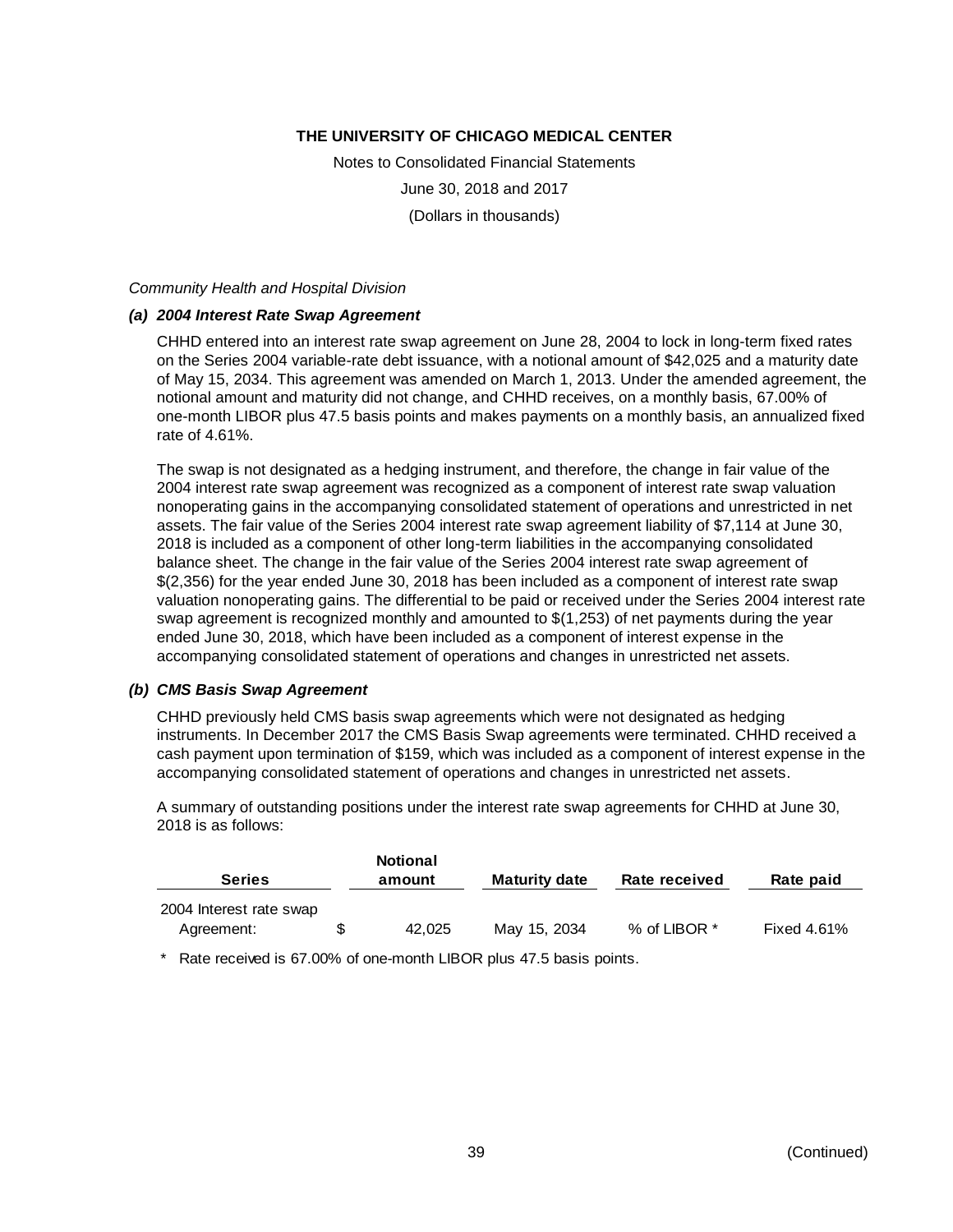Notes to Consolidated Financial Statements

June 30, 2018 and 2017

(Dollars in thousands)

#### **(12) Commitments**

#### *Leases*

The System leases office space and equipment under leases that are classified as operating leases. Future minimum payments required under noncancelable leases as of June 30 are as follows:

|                                            |     | <b>Operating</b> | Capital      |
|--------------------------------------------|-----|------------------|--------------|
| 2019                                       | \$  | 5,211            | 1,491        |
| 2020                                       |     | 4,941            | 1,442        |
| 2021                                       |     | 4,733            | 807          |
| 2022                                       |     | 4,570            | 770          |
| 2023 and thereafter                        |     | 15,553           | 13,979       |
|                                            | \$. | 35,008           | 18,489       |
| Less amount representing interest          |     |                  | 8,379        |
| Present value of net minimum capital lease |     |                  |              |
| payments                                   |     |                  | \$<br>10,110 |

The amount of total assets capitalized under these leases at both June 30, 2018 and June 30, 2017 is \$11,257 and \$11,405 with related accumulated depreciation of \$1,218 and \$714, respectively. Rental expense was approximately \$9,400 and \$7,700 for the years ended June 30, 2018 and 2017, respectively.

### **(13) Insurance**

#### *Professional and General Liability*

The System maintains separate self-insurance programs for UCMC and CHHD. UCMC is included under certain of the University's insurance programs. Since 1977, UCMC, in conjunction with the University, has maintained a self-insurance program for its medical malpractice liability. This program is supplemented with commercial excess insurance above the University's self-insurance retention, which for the years ended June 30, 2018 and 2017 was \$5,000 per claim and unlimited in the aggregate. Claims in excess of \$5,000 are subject to an additional self-insurance retention limited to \$12,500 per claim and \$22,500 in aggregate. There are no assurances that the University will be able to renew existing policies or procure coverage on similar terms in the future.

CHHD maintains a self-insurance program for professional and general liability. Coverage from commercial insurance carriers is maintained for claims in excess of self-insured retentions at various levels by policy year. CHHD established a trust fund with an independent trustee for the administration of assets funded under the malpractice and general liability self-insurance program.

The System has engaged professional consultants for calculating an estimated liability for medical malpractice self-insurance and is actuarially determined based upon estimated claim reserves and various assumptions, and represents the estimated present value of self-insurance claims that will be settled in the future. It considers anticipated payout patterns, as well as interest to be earned on available assets prior to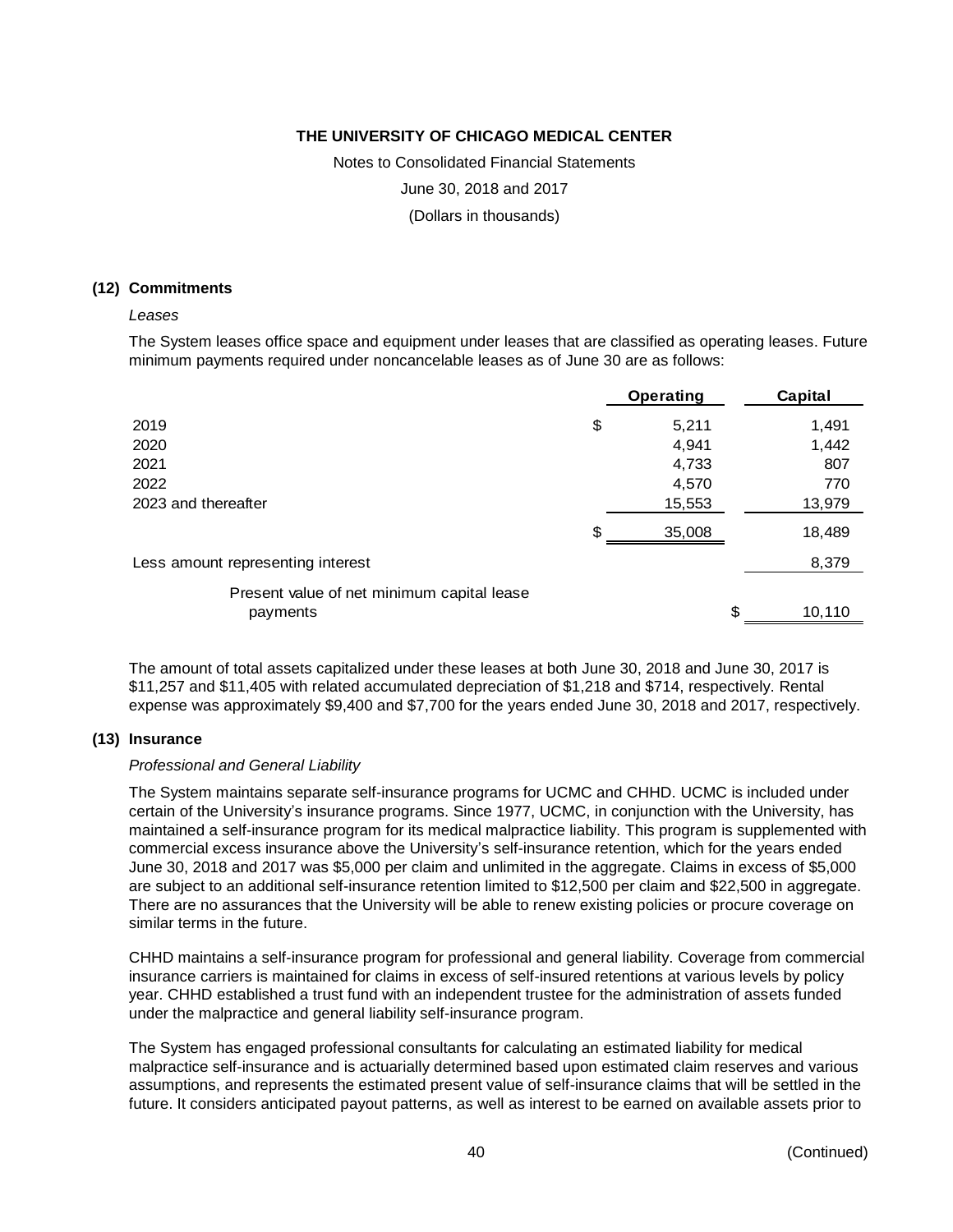Notes to Consolidated Financial Statements

June 30, 2018 and 2017

(Dollars in thousands)

payment. The discount rate used to value the self-insurance liability is a rate commensurate with the duration of anticipated payments.

A comparison of the estimated liability for incurred malpractice claims (filed and not filed) and assets available for claims for the combined University and UCMC self-insurance program as of June 30, 2018 and 2017 is presented below:

|                                                                 |     | 2018    | 2017    |
|-----------------------------------------------------------------|-----|---------|---------|
| Actuarial present value of self-insurance liability for medical |     |         |         |
| malpractice                                                     | \$. | 201.440 | 236,770 |
| Total assets available for claims                               |     | 269.378 | 297.788 |

If the present-value method were not used, the ultimate liability for medical malpractice self-insurance claims would be approximately \$32,000 higher at June 30, 2018. The interest rate assumed in determining the present value was 4% and 3.75% for 2018 and 2017, respectively. UCMC has recorded its pro-rata share of the malpractice self-insurance liability in the amount of \$90,648 and \$120,939 at June 30, 2018 and June 30, 2017, respectively, with an offsetting receivable from the malpractice trust to cover any related claims. The malpractice self-insurance trust assets consist primarily of funds held in TRIP.

UCMC recognizes as malpractice expense its negotiated pro-rata share of the actuarially determined normal contribution, with gains and losses amortized over five years, with no retroactive adjustments, as provided in the operating agreement. For fiscal year 2019, UCMC's expense is estimated to be approximately \$9,900 related to malpractice insurance.

CHHD estimated the total liability for self-insured malpractice and general claims at \$48,240 at June 30, 2018. Accruals for CHHD professional and general liabilities are recorded on an undiscounted basis.

### **(14) Pension Plans**

### *Active Plans*

A majority of UCMC's personnel participate in the University's defined benefit and contribution pension plans, which are considered multi-employer pension plans. Under the defined benefit portion of this plan, benefits are based on years of service and the employee's compensation for the five highest paid consecutive years within the last ten years of employment. UCMC and the University make annual contributions to this portion of the plan at a rate necessary to maintain plan funding based on the guidelines set forth by the Employee Retirement Income Security Act of 1974, on an actuarially determined basis. UCMC recognizes its share of net periodic pension cost as expense and any difference in the contribution amount as a transfer of unrestricted net assets. The adjustment to net assets was \$(7,853) and \$2,266 for the years ended June 30, 2018 and 2017. No contributions were made in the fiscal years ended June 30, 2018 and 2017. UCMC expects to make contributions not to exceed \$7,500 for the fiscal year ending June 30, 2019.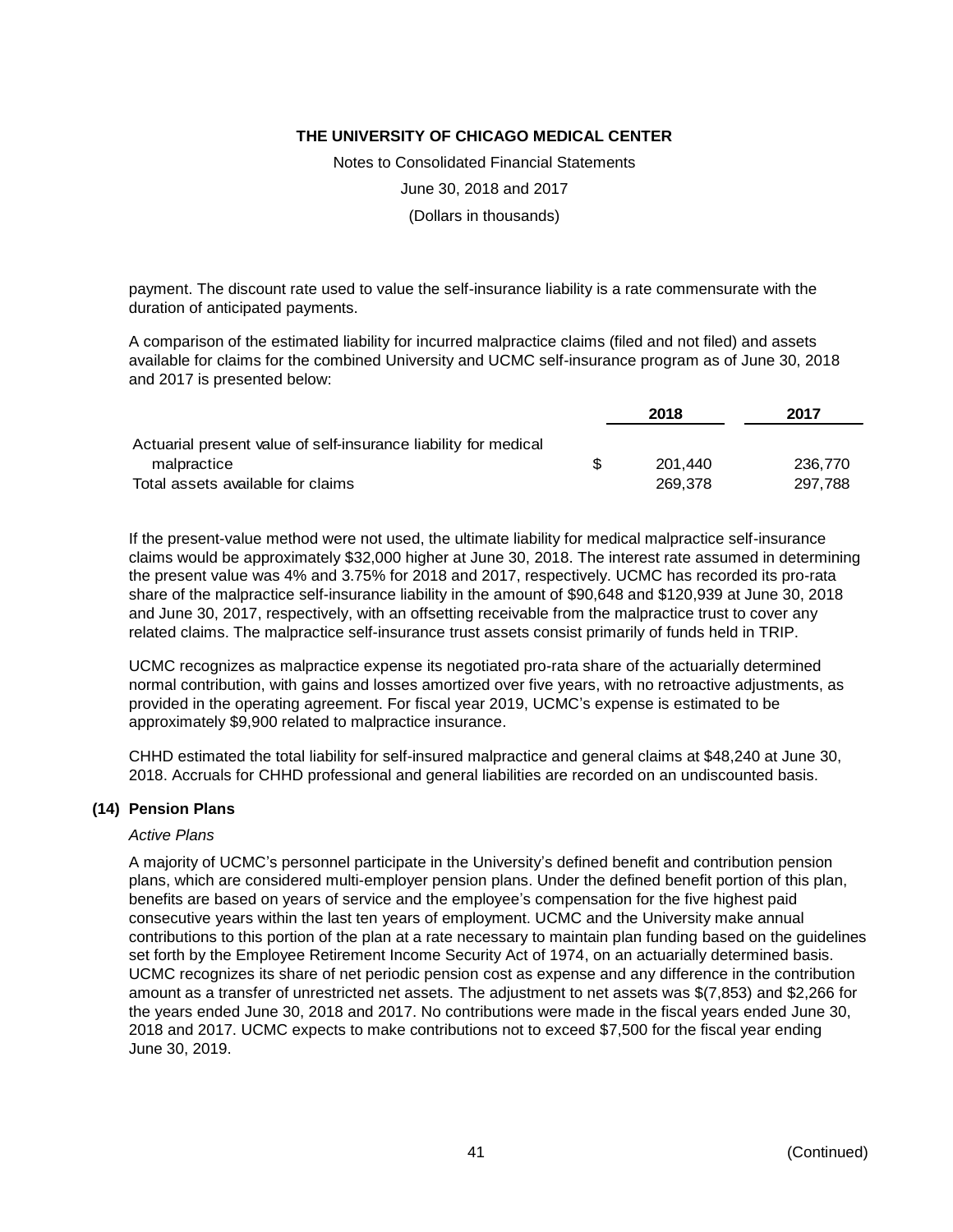Notes to Consolidated Financial Statements June 30, 2018 and 2017 (Dollars in thousands)

Effective January 1, 2017, the 401(a) defined benefit pension plan was frozen for UCMC employees participating in the plan and was replaced with an enhanced defined contribution plan. This curtailment resulted in a current year reduction in the defined benefit pension obligation and a curtailment credit, whereas UCMC's expense for the plans was \$12,650 for the year ended June 30, 2017. Under the defined contribution portion of the plan, UCMC and plan participants make contributions that accrue to the benefit of the participants at retirement. UCMC's contributions, which are based on a percentage of each covered employee's salary, totaled approximately \$22,300 and \$16,400 for the years ended June 30, 2018 and 2017, respectively.

UCMC's expense related the multiemployer University's defined benefit plans included in the University's financial statements for the years ended June 30, 2018 and 2017 is as follows:

|                                         |                   | <b>Contribution of UCMC</b> |      |
|-----------------------------------------|-------------------|-----------------------------|------|
| <b>Plan name</b>                        | <b>EIN</b>        | 2018                        | 2017 |
| University of Chicago Retirement Income |                   |                             |      |
| Plan for Employees                      | 36-2177139-002 \$ |                             |      |
| University of Chicago Pension Plan for  |                   |                             |      |
| <b>Staff Employees</b>                  | 36-2177139-003    |                             |      |
|                                         | \$                |                             |      |

The benefit obligation, fair value of plan assets, and funded status for the University's defined benefit plan included in the University's financial statements as of June 30 are shown below.

|                                                |     | 2018      | 2017      |
|------------------------------------------------|-----|-----------|-----------|
| Projected benefit obligation                   | \$. | 921.794   | 967.817   |
| Fair value of plan assets                      |     | 745.768   | 772,032   |
| Deficit of plan assets over benefit obligation |     | (176,026) | (195,785) |

The weighted average assumptions used in the accounting for the plan are shown below.

|                                | 2018    | 2017     |  |
|--------------------------------|---------|----------|--|
| Discount rate                  | $4.2\%$ | $3.7 \%$ |  |
| Expected return on plan assets | 6.5     | 6.5      |  |
| Rate of compensation increase  | 3.5     | 3.5      |  |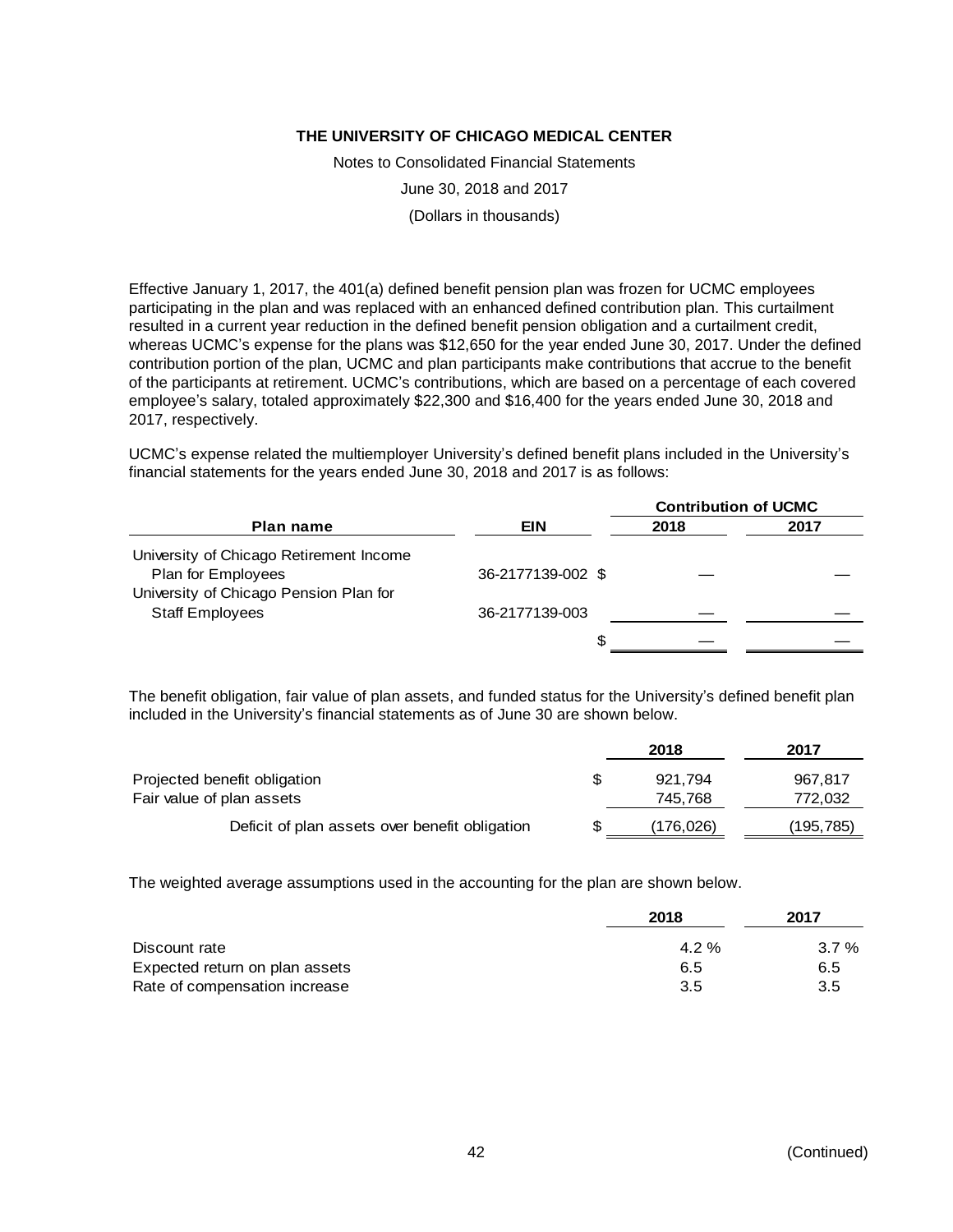Notes to Consolidated Financial Statements June 30, 2018 and 2017 (Dollars in thousands)

The weighted average asset allocation for the plan is as follows:

|                      | 2018  | 2017  |
|----------------------|-------|-------|
| Domestic equities    | 24 %  | 26 %  |
| International equity | 26    | 21    |
| Fixed income         | 50    | 53    |
|                      | 100 % | 100 % |

The pension and other postretirement benefit obligation considers anticipated payout patterns as well as investment returns on available assets prior to payment. The discount rate used to value the pension and other postretirement benefit obligation is a risk-adjusted rate commensurate with the duration of anticipated payments. These inputs to the fair value estimate are considered Level 2 in the fair value hierarchy.

Expected future benefit payments excluding plan expenses are as follows:

| \$<br>103,523 |
|---------------|
| 59,953        |
| 60,651        |
| 59,989        |
| 57,812        |
| 272,824       |
|               |

UCMC and CHHD also maintain additional defined contribution retirement plans for employees. The System's pension expense under these distinct defined contribution retirement plans was \$10,100 for UCMC and \$8,200 for the years ended June 30, 2018 and 2017, respectively.

### *Curtailed and Frozen Plan*

In June 2002, UCMC assumed sponsorship of the Louis A. Weiss Memorial Hospital Pension Plan (Employer Identification Number 36-3488183, Plan Number 003), which covers employees of a former affiliate. Participation and benefit accruals are frozen. All benefit accruals are fully vested.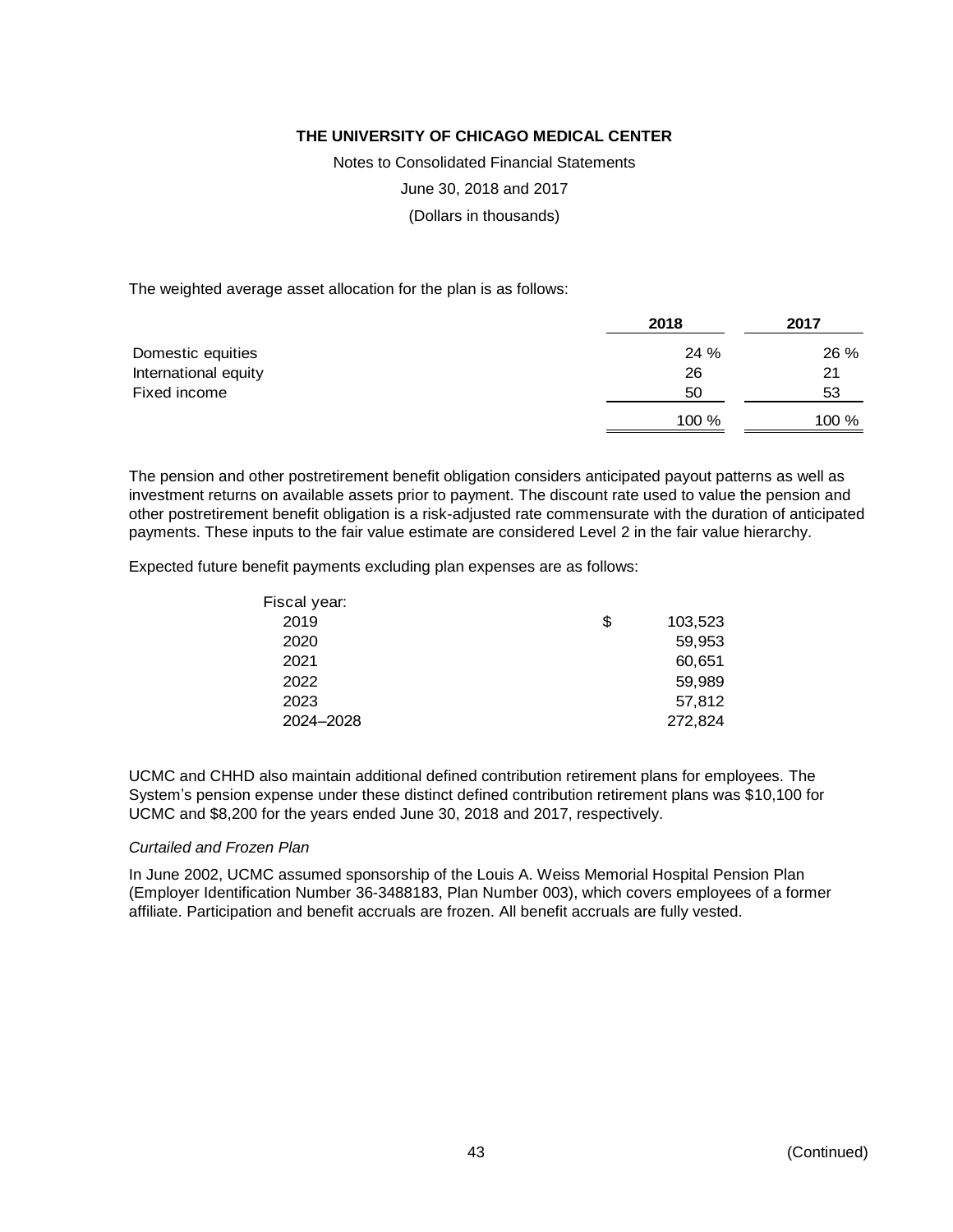Notes to Consolidated Financial Statements

June 30, 2018 and 2017

(Dollars in thousands)

Components of net periodic pension cost and other amounts recognized in unrestricted net assets include the following:

|                                                                                                | Year ended June 30 |          |
|------------------------------------------------------------------------------------------------|--------------------|----------|
|                                                                                                | 2018               | 2017     |
| Net periodic pension cost:                                                                     |                    |          |
| Service cost                                                                                   | \$                 |          |
| Net periodic pension cost                                                                      |                    |          |
| Other changes in plan assets and benefit obligations recognized<br>in unrestricted net assets: |                    |          |
| Interest cost                                                                                  | \$<br>2,187        | 2,155    |
| Expected return on plan assets                                                                 | (3,001)            | (2,976)  |
| Amortization of unrecognized net actuarial loss                                                | 1,097              | 1.181    |
| Liability for pension benefits                                                                 | (8,362)            | 2,918    |
| Total recognized in net periodic pension cost and                                              |                    |          |
| unrestricted net assets                                                                        | 8,645              | (2, 558) |

The following table sets forth additional required pension disclosure information for this plan:

|                                                | Year ended June 30 |         |          |
|------------------------------------------------|--------------------|---------|----------|
|                                                |                    | 2018    | 2017     |
| Changes in projected benefit obligation:       |                    |         |          |
| Benefit obligation at beginning of year        | \$                 | 61,105  | 63,511   |
| Interest cost                                  |                    | 2,187   | 2,155    |
| Net actuarial loss (gain)                      |                    | (3,965) | (1,001)  |
| Settlements                                    |                    | (8,769) |          |
| Benefits paid                                  |                    | (3,603) | (3,560)  |
|                                                |                    | 46,955  | 61,105   |
| Changes in plan assets:                        |                    |         |          |
| Fair value of plan assets at beginning of year |                    | 50,522  | 50,371   |
| Actual return on plan assets                   |                    | 867     | 3,711    |
| <b>Employer contribution</b>                   |                    | 6,000   |          |
| Settlements                                    |                    | (8,769) |          |
| Benefits paid                                  |                    | (3,603) | (3, 560) |
|                                                |                    | 45,017  | 50,522   |
| Funded status at end of year                   |                    | (1,938) | (10,583) |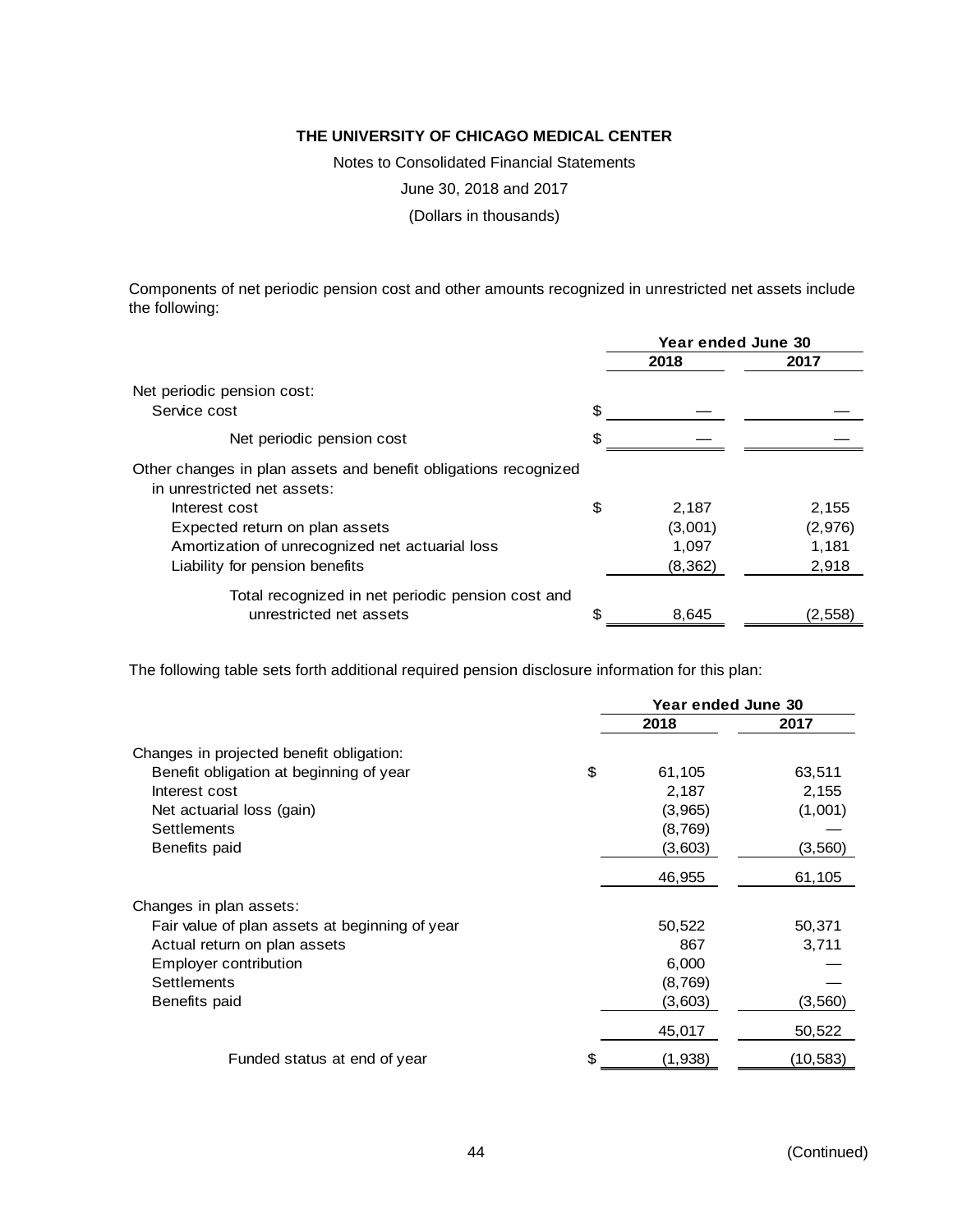Notes to Consolidated Financial Statements June 30, 2018 and 2017

(Dollars in thousands)

Amounts recognized in the consolidated balance sheets are included in other noncurrent liabilities.

Accumulated plan benefits equal projected plan benefits. Assumptions used in the accounting for the net periodic pension cost were as follows:

|                                | 2018    | 2017 |  |
|--------------------------------|---------|------|--|
| Discount rate                  | $4.2\%$ | 3.7% |  |
| Expected return on plan assets | 6.0     | 6.0  |  |
| Rate of compensation increase  | N/A     | N/A  |  |

Weighted average asset allocations for plan assets are as follows:

|                        | 2018  | 2017  |
|------------------------|-------|-------|
| Cash                   | 1%    | 1 $%$ |
| Fixed income           | 61    | 60    |
| Domestic equities      | 28    | 27    |
| International equities | 10    | 12    |
|                        | 100 % | 100 % |

All plan assets are valued using Level 1 inputs in 2018 and 2017. The target asset allocation is 40% equities and 60% fixed income. The expected return on plan assets is based on historical investment returns for similar investment portfolios.

UCMC expects to make contributions of \$3,000 to the plan in the fiscal year ended June 30, 2019.

Expected future benefit payments are as follows:

| Fiscal year: |             |
|--------------|-------------|
| 2019         | \$<br>3,809 |
| 2020         | 3,763       |
| 2021         | 3,690       |
| 2022         | 3,618       |
| 2023         | 3,546       |
| 2024-2028    | 16,416      |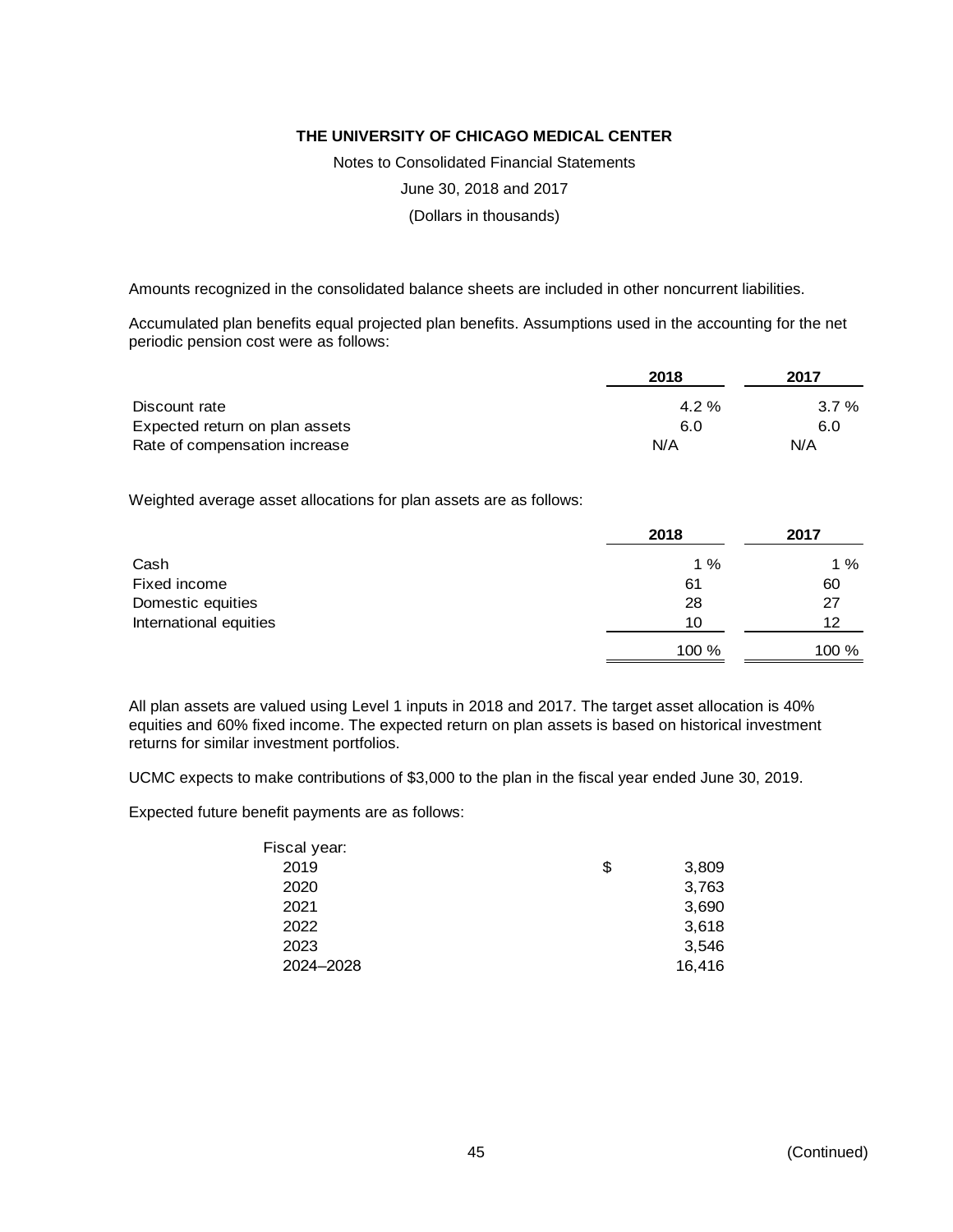# Notes to Consolidated Financial Statements

# June 30, 2018 and 2017

(Dollars in thousands)

### **(15) Pledges**

Pledges receivable at June 30 comprise:

|                                                     |    | 2018  | 2017  |
|-----------------------------------------------------|----|-------|-------|
| Unconditional promises expected to be collected in: |    |       |       |
| Less than one year                                  | \$ | 1,052 | 1,256 |
| One year to five years                              |    | 1,570 | 2,440 |
| More than five years                                |    |       |       |
|                                                     |    | 2,622 | 3,696 |
| Less unamortized discount (discount rate 4.14%)     |    | (135) | (77)  |
| Total                                               | S. | 2,487 | 3,619 |

#### **(16) Restricted Net Assets**

Temporarily restricted net assets are available for the following purposes as of June 30:

|                                     |    | 2018   | 2017   |
|-------------------------------------|----|--------|--------|
| Pediatric healthcare                | \$ | 21.204 | 20,220 |
| Adult healthcare                    |    | 59,575 | 57,890 |
| Educational and scientific programs |    | 6,062  | 6,071  |
| Capital and other purposes          |    | 7.140  | 6,280  |
| Total                               | S  | 93,981 | 90,461 |

Income from permanently restricted net assets is restricted for:

|                                     |   | 2018   | 2017   |
|-------------------------------------|---|--------|--------|
| Pediatric healthcare                | S | 3.951  | 3,941  |
| Adult healthcare                    |   | 4.320  | 4,287  |
| Educational and scientific programs |   | 9.216  | 9,217  |
| Total                               |   | 17.487 | 17,445 |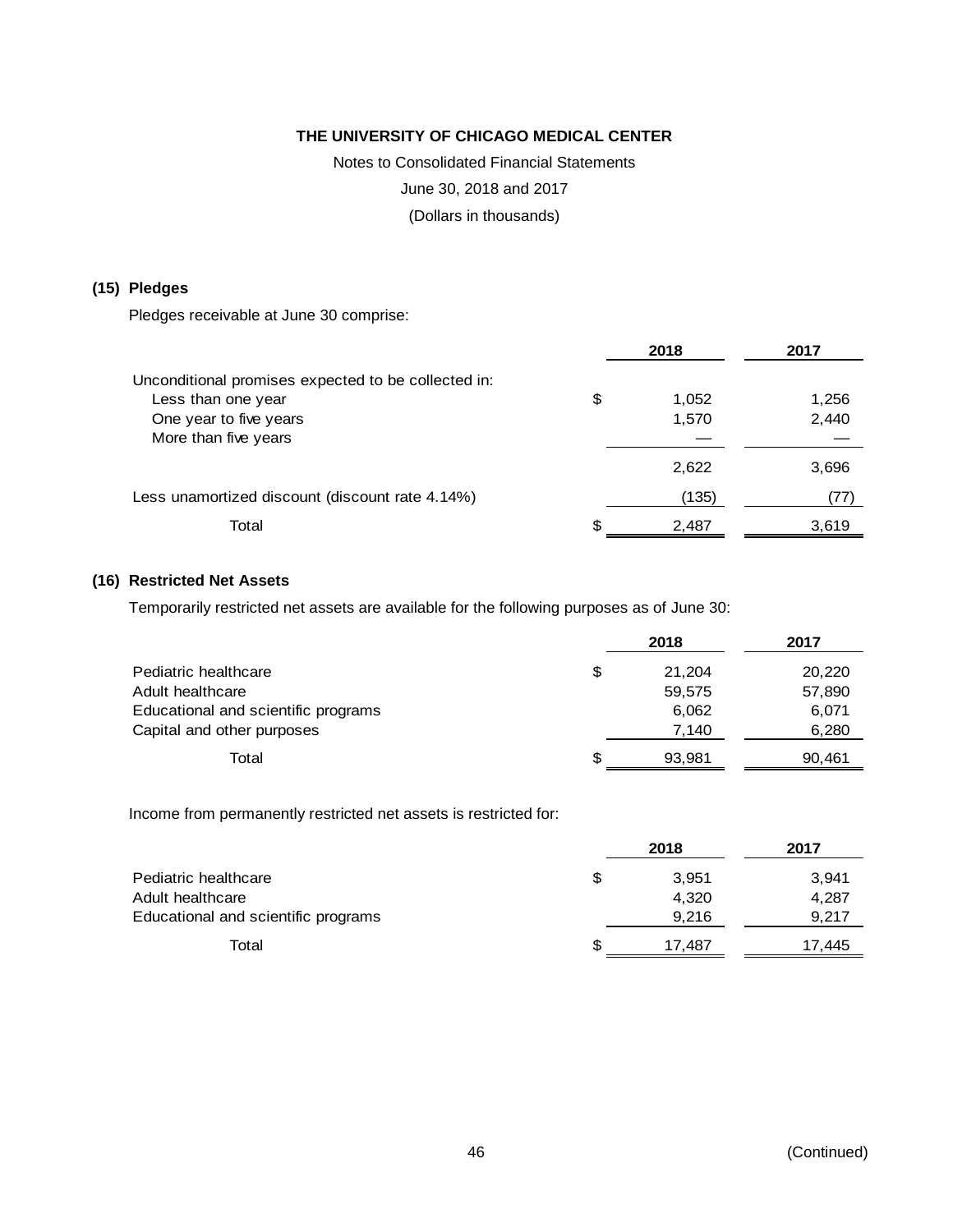Notes to Consolidated Financial Statements June 30, 2018 and 2017

(Dollars in thousands)

#### **(17) Functional Expenses**

Total operating expenses by function are as follows for the years ended June 30:

|                            |     | 2018      | 2017      |
|----------------------------|-----|-----------|-----------|
| Healthcare services        | \$. | 1.958.258 | 1,765,085 |
| General and administrative |     | 220,981   | 158,001   |
| Total                      |     | 2,179,239 | 1,923,086 |

#### **(18) Contingencies**

#### *(a) Litigation*

The System is subject to various legal proceedings and claims that are incidental to its normal business activities. In the opinion of the System, the amount of ultimate liability with respect to these actions will not materially affect the consolidated operations or net assets of the System.

#### *(b) Regulatory Investigation and Other*

The U.S. Department of Justice and other federal agencies routinely conduct regulatory investigations and compliance audits of healthcare providers. The System is subject to these regulatory efforts. Additionally, the laws and regulations governing the Medicare, Medicaid, and other government healthcare programs are extremely complex and subject to interpretation, making compliance an ongoing challenge for the System and other healthcare organizations. Recently, the federal government has increased its enforcement activity, including audits and investigations related to billing practices, clinical documentation, and related matters. The System maintains a system wide compliance program and conducts audits and other activities to identify potential compliance issues, including overpayments by governmental payors. Compliance reviews may result in liabilities to government healthcare program, which could have an adverse impact on the System's net patient service revenue.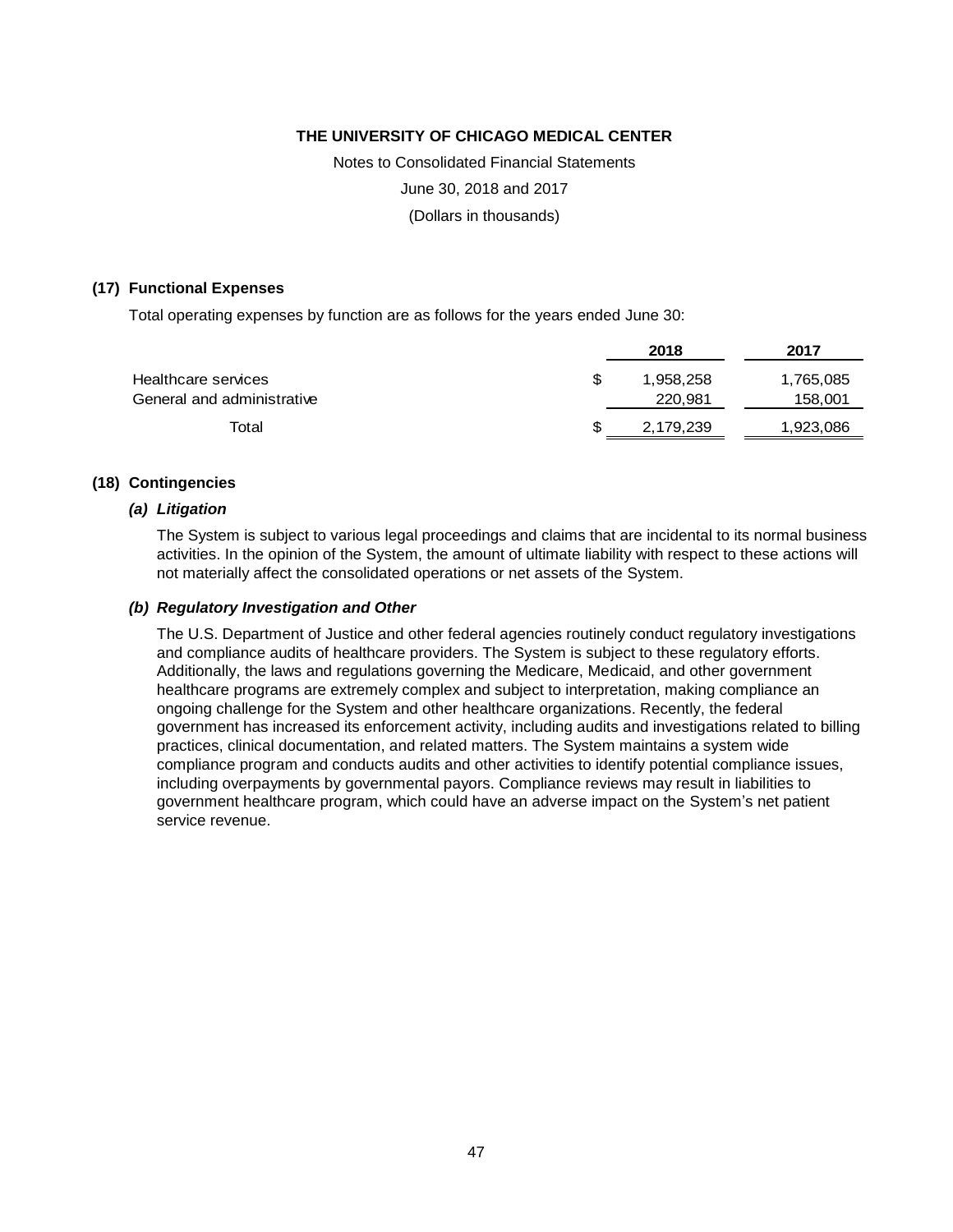Consolidating Balance Sheet Information

#### June 30, 2018

(Dollars in thousands)

| <b>Assets</b>                                                             | The<br>University of<br>Chicago<br><b>Medical</b><br>Center | The<br>University of<br>Chicago<br><b>Medicine</b><br>Care<br>Network | <b>UCMC Title</b><br>Holding<br>Corporation | Community<br><b>Health and</b><br>Hospital<br><b>Division</b> | <b>Eliminations</b>      | Consolidated<br>total |
|---------------------------------------------------------------------------|-------------------------------------------------------------|-----------------------------------------------------------------------|---------------------------------------------|---------------------------------------------------------------|--------------------------|-----------------------|
| Current assets:                                                           |                                                             |                                                                       |                                             |                                                               |                          |                       |
| Cash and cash equivalents                                                 | \$<br>181,251                                               | 238                                                                   | 3,318                                       | 26,944                                                        | -                        | 211,751               |
| Patient accounts receivable, net of estimated uncollectibles of \$160,307 | 306,872                                                     | 280                                                                   | $\overline{\phantom{0}}$                    | 40,718                                                        | $\overline{\phantom{m}}$ | 347,870               |
| Current portion of investments limited to use                             | 164                                                         | $\overline{\phantom{0}}$                                              | —                                           | 8,708                                                         | ÷,                       | 8,872                 |
| Current portion of malpractice self-insurance receivable                  | 17,491                                                      | $\overline{\phantom{0}}$                                              | —                                           |                                                               | $\overline{\phantom{0}}$ | 17,491                |
| Current portion of pledges receivable                                     | 1,052                                                       | —                                                                     | $\overline{\phantom{0}}$                    | $\overline{\phantom{a}}$                                      | $\overline{\phantom{0}}$ | 1,052                 |
| Due from affiliates                                                       | 26,265                                                      | $\overline{\phantom{0}}$                                              | $\overline{\phantom{0}}$                    | $\overline{\phantom{m}}$                                      | (26, 265)                |                       |
| Prepaids, inventory, and other current assets                             | 88,463                                                      | 1,760                                                                 | 2,129                                       | 20,235                                                        | (1,024)                  | 111,563               |
| Total current assets                                                      | 621,558                                                     | 2,278                                                                 | 5,447                                       | 96,605                                                        | (27, 289)                | 698,599               |
| Investments, limited as to use, less current portion                      | 913.645                                                     |                                                                       | —                                           | 286,768                                                       |                          | 1,200,413             |
| Property, plant, and equipment, net                                       | 1,404,889                                                   | 1,389                                                                 | $\overline{\phantom{m}}$                    | 196,473                                                       | $\overline{\phantom{0}}$ | 1,602,751             |
| Pledges receivable, less current portion                                  | 1,435                                                       | -                                                                     |                                             |                                                               | -                        | 1,435                 |
| Malpractice self-insurance receivable, less current portion               | 86,319                                                      | $\overline{\phantom{0}}$                                              |                                             |                                                               |                          | 86,319                |
| Other assets, net                                                         | 369,874                                                     | 1,351                                                                 | 39,881                                      | 5,738                                                         | (364, 302)               | 52,542                |
| Total assets                                                              | \$<br>3,397,720                                             | 5,018                                                                 | 45,328                                      | 585,584                                                       | (391, 591)               | 3,642,059             |
| <b>Liabilities and Net Assets</b>                                         |                                                             |                                                                       |                                             |                                                               |                          |                       |
| Current liabilities:                                                      |                                                             |                                                                       |                                             |                                                               |                          |                       |
| Accounts payable and accrued expenses                                     | \$<br>167,335                                               | 1,456                                                                 | 926                                         | 81,707                                                        |                          | 251,424               |
| Current portion of long-term debt                                         | 14,513                                                      | $\overline{\phantom{0}}$                                              | $\overline{\phantom{m}}$                    | 2,810                                                         | $\overline{\phantom{m}}$ | 17,323                |
| Current portion of other long-term liabilities                            | 1,232                                                       |                                                                       | —                                           |                                                               | (1,024)                  | 208                   |
| Estimated third-party payor settlements                                   | 192,305                                                     |                                                                       | $\overline{\phantom{m}}$                    | 21,879                                                        |                          | 214,184               |
| Current portion of malpractice self-insurance liability                   | 17,491                                                      |                                                                       |                                             |                                                               | $\overline{\phantom{0}}$ | 17,491                |
| Due to affiliates                                                         | $\overline{\phantom{m}}$                                    | 25,201                                                                | 482                                         | 582                                                           | (26, 265)                |                       |
| Due to the University of Chicago                                          | 36,807                                                      | ے                                                                     | $\qquad \qquad -$                           |                                                               |                          | 36,807                |
| Total current liabilities                                                 | 429,683                                                     | 26,657                                                                | 1,408                                       | 106,978                                                       | (27, 289)                | 537,437               |
| Workers' compensation self-insurance liability, less current portion      | 5,782                                                       |                                                                       | —                                           |                                                               | $\overline{\phantom{0}}$ | 5,782                 |
| Malpractice self insurance liability, less current portion                | 86.319                                                      | $\overline{\phantom{0}}$                                              | $\overline{\phantom{m}}$                    | 40,835                                                        | $\overline{\phantom{m}}$ | 127,154               |
| Long-term debt, excluding current installments                            | 867,074                                                     | $\overline{\phantom{0}}$                                              | 42,176                                      | 101,879                                                       | $\overline{\phantom{0}}$ | 1,011,129             |
| Interest rate swap liability                                              | 97,298                                                      | —                                                                     | $\overline{\phantom{m}}$                    | 7,114                                                         |                          | 104,412               |
| Other long-term liabilities, less current portion                         | 63,811                                                      | $\overline{\phantom{0}}$                                              | 1,560                                       | 11,947                                                        | (41, 440)                | 35,878                |
| <b>Total liabilities</b>                                                  | 1,549,967                                                   | 26,657                                                                | 45,144                                      | 268,753                                                       | (68, 729)                | 1,821,792             |
| Net assets (deficit):                                                     |                                                             |                                                                       |                                             |                                                               |                          |                       |
| Unrestricted                                                              | 1,736,958                                                   | (21, 639)                                                             | 184                                         | 303,036                                                       | (309, 740)               | 1,708,799             |
| Temporarily restricted                                                    | 93,537                                                      | $\overline{\phantom{0}}$                                              |                                             | 4,479                                                         | (4,035)                  | 93,981                |
| Permanently restricted                                                    | 17,258                                                      | $\overline{\phantom{0}}$                                              |                                             | 9,316                                                         | (9,087)                  | 17,487                |
| Total net assets                                                          | 1,847,753                                                   | (21, 639)                                                             | 184                                         | 316,831                                                       | (322, 862)               | 1,820,267             |
| Total liabilities and net assets                                          | \$<br>3,397,720                                             | 5.018                                                                 | 45,328                                      | 585,584                                                       | (391, 591)               | 3,642,059             |

See accompanying independent auditors' report.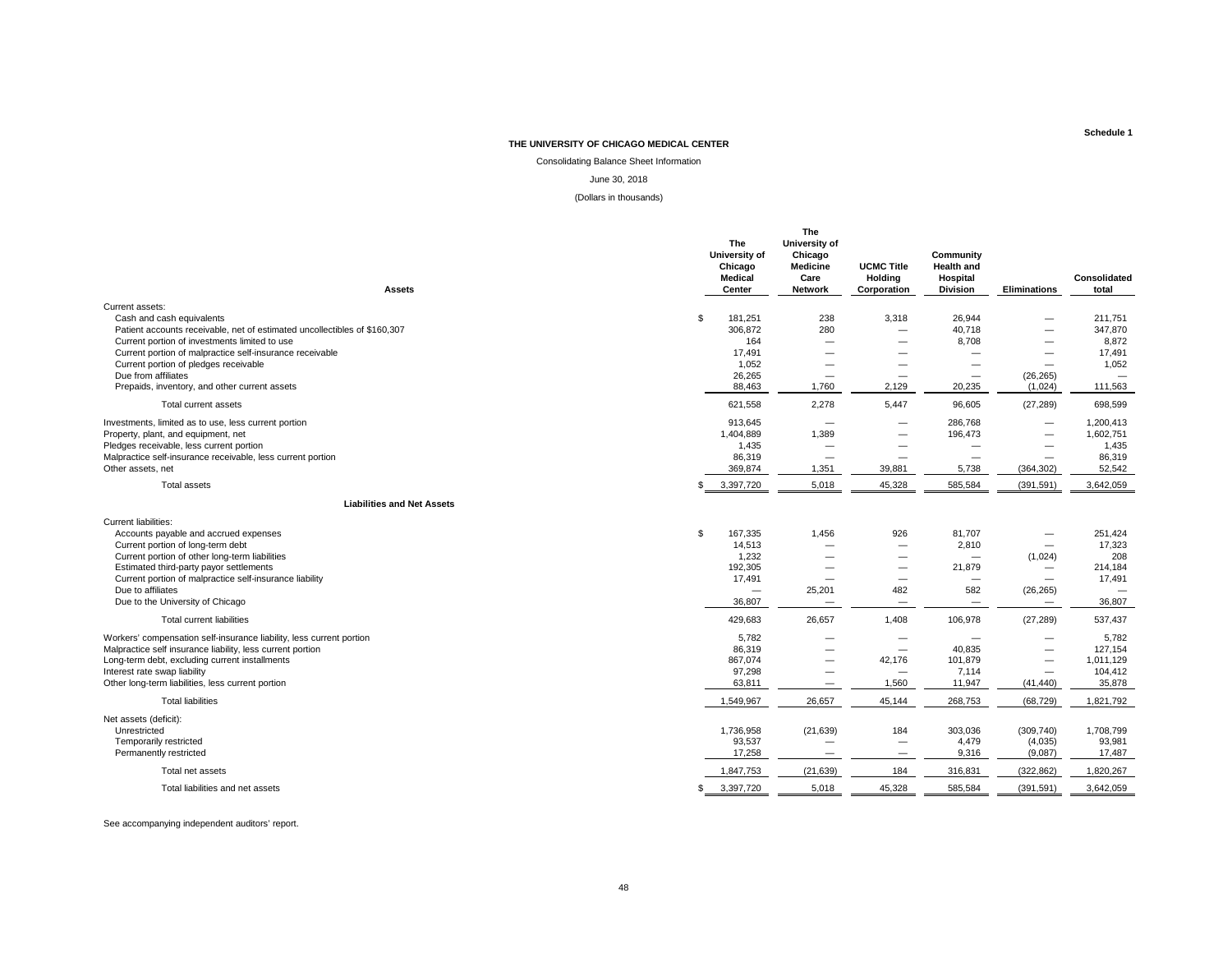#### **Schedule 2**

#### **THE UNIVERSITY OF CHICAGO MEDICAL CENTER**

#### Consolidating Statement of Operations and Changes in Unrestricted Net Assets Information

Year ended June 30, 2018

(Dollars in thousands)

|                                                                                                                                                                                                                                     |   | The<br>University of<br>Chicago<br>Medical<br>Center                   | The<br>University of<br>Chicago<br><b>Medicine</b><br>Care<br><b>Network</b> | <b>UCMC Title</b><br>Holding<br>Corporation                             | Community<br><b>Health and</b><br>Hospital<br><b>Division</b>       | <b>Eliminations</b> | Consolidated<br>total                                                  |
|-------------------------------------------------------------------------------------------------------------------------------------------------------------------------------------------------------------------------------------|---|------------------------------------------------------------------------|------------------------------------------------------------------------------|-------------------------------------------------------------------------|---------------------------------------------------------------------|---------------------|------------------------------------------------------------------------|
| Revenue:<br>Net patient service revenue<br>Provision for doubtful accounts                                                                                                                                                          | s | 1.824.474<br>141,107                                                   | 4,922<br>$\overline{\phantom{0}}$                                            |                                                                         | 353.615<br>41,787                                                   |                     | 2.183.011<br>182,894                                                   |
| Net patient service revenue less provision for doubtful accounts                                                                                                                                                                    |   | 1,683,367                                                              | 4,922                                                                        | $\overline{\phantom{0}}$                                                | 311,828                                                             |                     | 2,000,117                                                              |
| Other operating revenue and net assets released from restrictions                                                                                                                                                                   |   | 175,245                                                                | 3,327                                                                        | 1,583                                                                   | 36,697                                                              | (4.954)             | 211,898                                                                |
| Total operating revenues                                                                                                                                                                                                            |   | 1,858,612                                                              | 8,249                                                                        | 1,583                                                                   | 348,525                                                             | (4,954)             | 2,212,015                                                              |
| Operating expenses:<br>Salaries, wages, and benefits<br>Supplies and other<br>Physician services<br>Insurance<br>Interest<br>Medicaid provider tax<br>Depreciation and amortization                                                 |   | 771.596<br>540.942<br>254,781<br>10.501<br>39.747<br>43,205<br>108,634 | 13.437<br>2,553<br>1,181<br>1,122<br>$\overline{\phantom{m}}$<br>489         | $\overline{\phantom{0}}$<br>472<br>$\overline{\phantom{0}}$<br>-<br>869 | 158,517<br>135,523<br>28,193<br>35,067<br>4,887<br>16.568<br>15,909 | (3, 375)<br>(1,579) | 943.550<br>679,490<br>280,780<br>46,690<br>43,924<br>59.773<br>125,032 |
| Total operating expenses                                                                                                                                                                                                            |   | 1,769,406                                                              | 18,782                                                                       | 1,341                                                                   | 394,664                                                             | (4,954)             | 2,179,239                                                              |
| Operating revenue in excess (deficit) of expenses                                                                                                                                                                                   |   | 89,206                                                                 | (10, 533)                                                                    | 242                                                                     | (46, 139)                                                           | $\qquad \qquad -$   | 32,776                                                                 |
| Nonoperating gains (losses), net:<br>Investment income, net<br>Change in fair value of nonhedged derivative instruments<br>Derivative ineffectiveness on hedged derivative instruments<br>Distributions and other, net              |   | 48.712<br>(62)<br>$\qquad \qquad \longleftarrow$                       | $\overline{\phantom{0}}$<br>(287)                                            |                                                                         | 16.791<br>2,356<br>$\overline{\phantom{0}}$<br>891                  |                     | 65,503<br>2,356<br>(62)<br>604                                         |
| Net nonoperating gains (losses)                                                                                                                                                                                                     |   | 48,650                                                                 | (287)                                                                        |                                                                         | 20.038                                                              |                     | 68,401                                                                 |
| Revenue and gains in excess (deficient) of expenses and losses                                                                                                                                                                      |   | 137,856                                                                | (10, 820)                                                                    | 242                                                                     | (26, 101)                                                           |                     | 101,177                                                                |
| Other changes in net assets:<br>Equity transfers to University of Chicago, net<br>Change in accrued pension benefits other than net periodic benefit costs<br>Effective portion of change in valuation of derivatives<br>Other, net |   | (71, 750)<br>(7, 853)<br>24,635                                        |                                                                              |                                                                         | (449)                                                               |                     | (71, 750)<br>(7, 853)<br>24,635<br>(449)                               |
| Increase (decrease) in unrestricted assets                                                                                                                                                                                          |   | 82,888                                                                 | (10, 820)                                                                    | 242                                                                     | (26, 550)                                                           |                     | 45,760                                                                 |

See accompanying independent auditors' report.